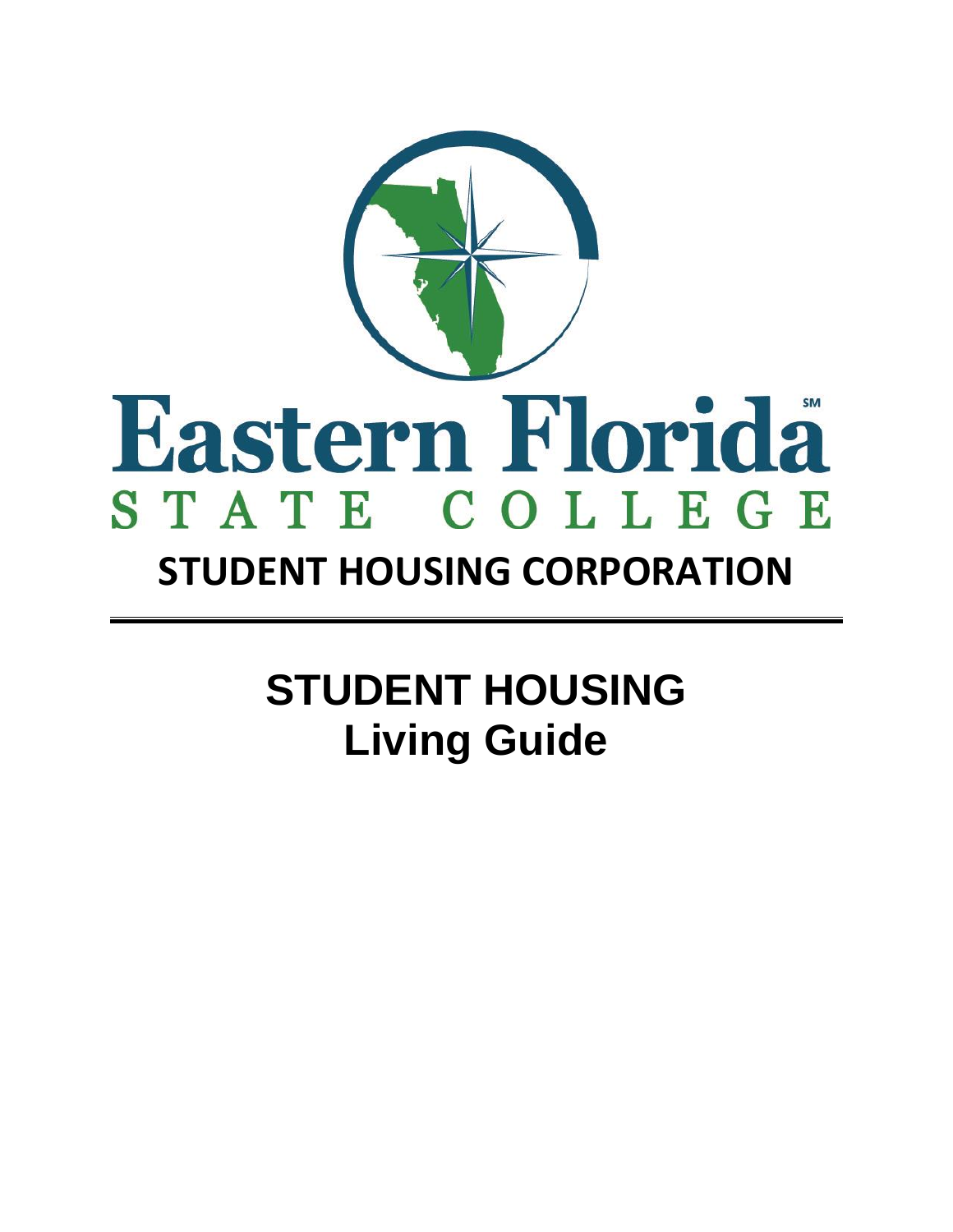# Table of Contents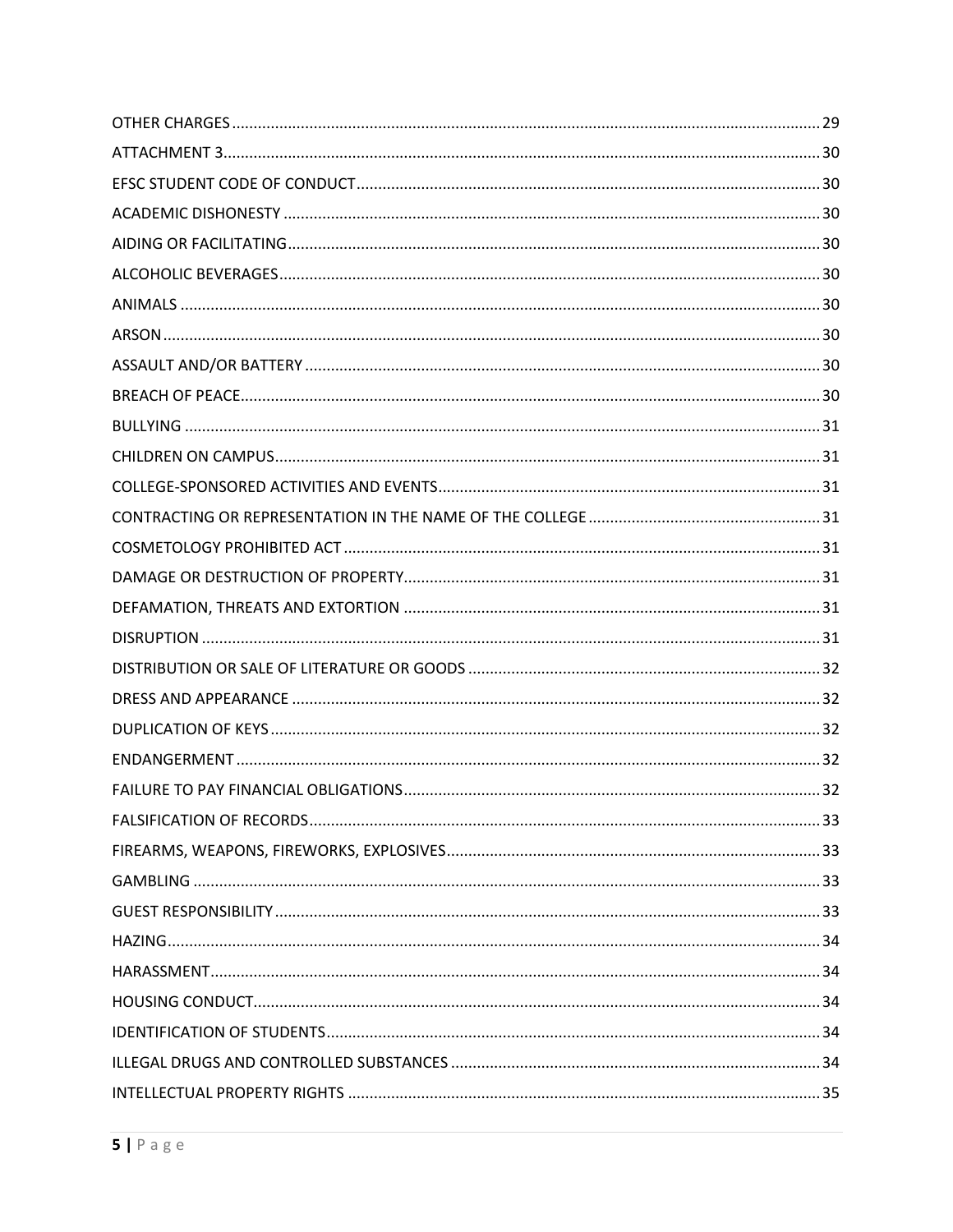| STANDARDS OF CONDUCT FOR ON-CAMPUS HOUSING ("HOUSING CODE OF CONDUCT")  40 |  |
|----------------------------------------------------------------------------|--|
|                                                                            |  |
|                                                                            |  |
|                                                                            |  |
|                                                                            |  |
|                                                                            |  |
|                                                                            |  |
|                                                                            |  |
|                                                                            |  |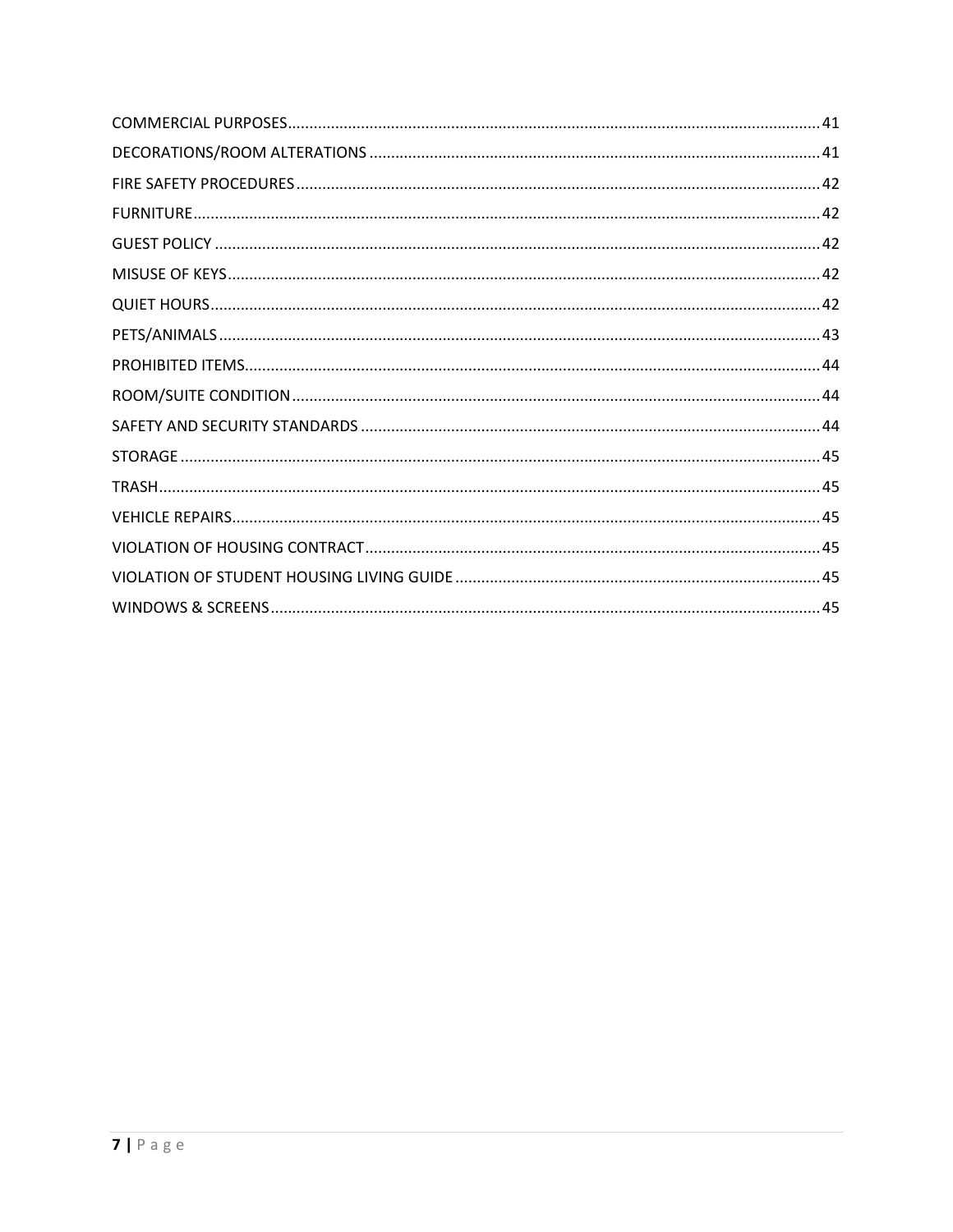# **WELCOME TO EASTERN FLORIDA STATE COLLEGE STUDENT HOUSING**

#### <span id="page-7-0"></span>**Vision and Mission**

The Eastern Florida State College Student Housing Corporation (the "Student Housing Corporation"), a direct support organization of Eastern Florida State College (the "College"), is committed to creating a supportive, safe, and engaging student housing community on campus that fosters personal development and academic success. The Student Housing Corporation seeks to provide students a caring community that is both intellectually and socially enriching, with an emphasis on student self-governance and a corresponding expectation of student accountability.

#### <span id="page-7-1"></span>**Student Accountability**

Living on campus is a privilege, not a right. Students are expected to behave in a responsible manner and observe the established rules and regulations of the College and Student Housing Corporation, as well as local, state, and federal laws. The College reserves the right to make additional rules and regulations as may be necessary from time to time for the safety, care, and cleanliness of the facility and/or for the preservation of order. Students who fail to meet the College's expectations will be held accountable.

# <span id="page-7-2"></span>**Family Education Rights and Privacy Act (FERPA)**

We understand that this is an exciting time in students' lives and that parents want to ensure the best experience possible for their children. However, the College is limited in the scope of information it is permitted to share with parents and others due to the Family Educational Rights and Privacy Act (FERPA) of 1974. For any representative of the Student Housing Corporation or College to speak with a parent or legal guardian about their son or daughter, a student must have a completed FERPA release form [\(FERPA](https://www.easternflorida.edu/admissions/documents/release-ed-record.pdf)  [Authorization to Release Information\)](https://www.easternflorida.edu/admissions/documents/release-ed-record.pdf) on file with the College. For more information about FERPA, please visit: [https://www.easternflorida.edu/admissions/registrars-office/ferpa](https://www.easternflorida.edu/admissions/registrars-office/ferpa-privacy-act-info/)[privacy-act-info/](https://www.easternflorida.edu/admissions/registrars-office/ferpa-privacy-act-info/)

#### <span id="page-7-3"></span>**Immunization**

Florida Statute 1006.69 requires all students who attend a postsecondary educational institution and reside on campus to receive a meningitis and hepatitis B vaccine, or submit a waiver stating that they have made an informed decision not to be vaccinated (if a student is under 18 years old, a parent or guardian must also sign the waiver.)

#### <span id="page-7-4"></span>**Annual Security Report**

Each year, in accordance with the *Jeanne Clery Disclosure of Campus Security Policy and Campus Crime Statistics Act*, the College publishes an Annual Security Report. This report contains crime statistics and institutional policies and procedures relating to safety and security, including information about crime reporting, emergency announcements, sexual misconduct, alcohol and drugs, safety awareness, and resources available to the College community. The Annual Security Report is available for review by clicking on the following link: [easternflorida.edu/documents/asr.pdf.](http://www.easternflorida.edu/documents/asr.pdf) In addition, hard copies are available at any campus security office.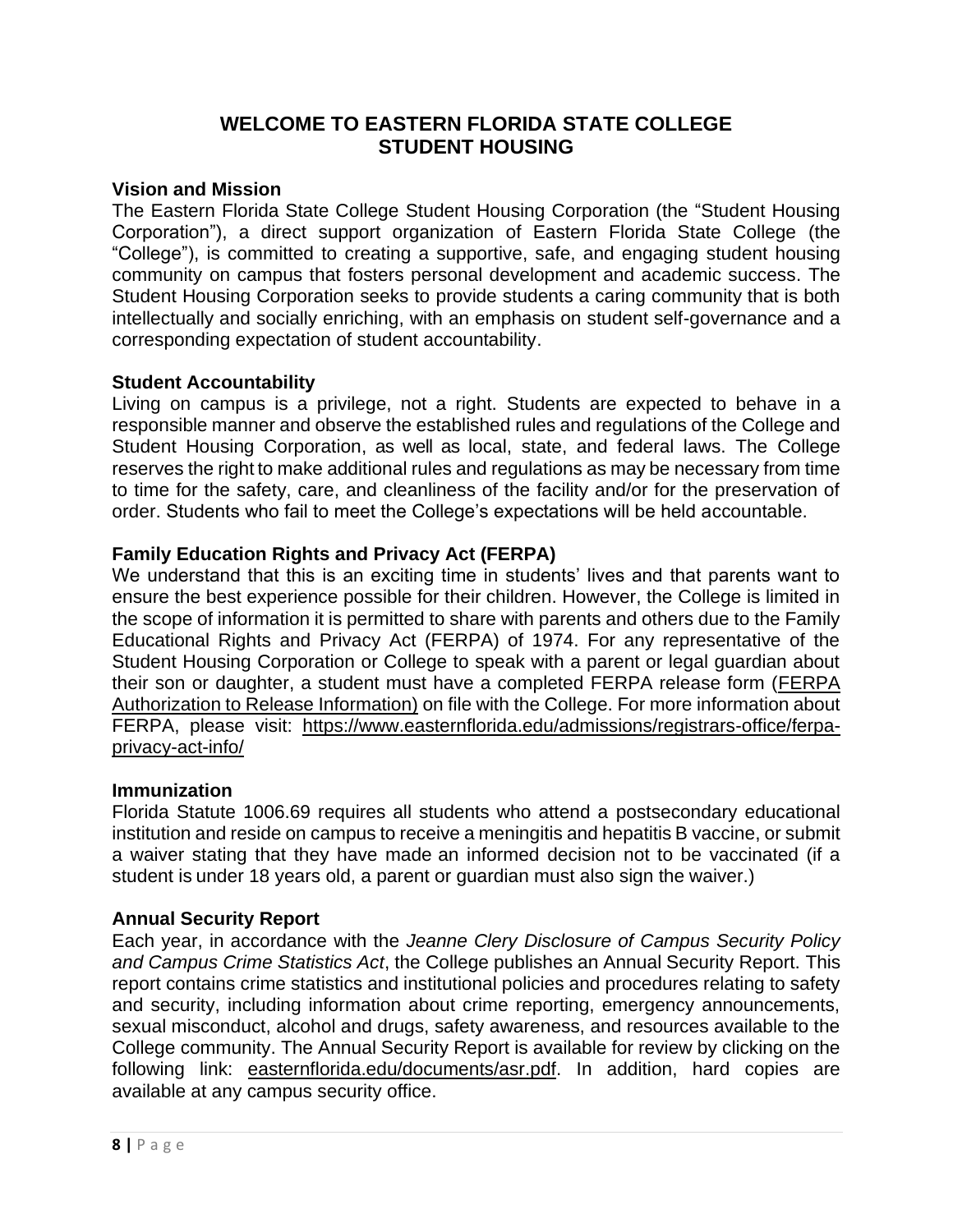#### <span id="page-8-0"></span>**Drug-Free and Alcohol-Free Campus and Workplace Notification**

Each year, in accordance with *the Drug Free Schools and Communities Act*, the College publishes a Drug-Free and Alcohol-Free Campus and Workplace Notification. This document contains information about the College's standards of conduct and disciplinary sanctions associated with the use or possession of alcohol and illegal drugs, as well as applicable federal, state, and local laws and penalties, health risks, and information about prevention and assistance available from the College and in the community. The Annual Notification is available for review by clicking on the following link: <http://www.easternflorida.edu/documents/annual-drug-alcohol-notification.pdf>

# <span id="page-8-1"></span>**Campus Mailing Address and Information**

Student Name EFSC Student Housing Building A, Room \_\_\_\_\_ Mailbox # \_\_\_ 3865 North Wickham Road Melbourne, Florida 32935

Failure to include your building and room number in your mailing address will result in mail being late or possibly RETURNED TO SENDER due to an INSUFFICIENT ADDRESS.

When a student checks out of student housing, it is his/her responsibility to provide a forwarding address to the United States Postal Service and any agencies (i.e., banks, Netflix, credit cards, etc.). Any mail received for a student who is no longer a resident of student housing will be "Returned to Sender."

There is a one stop mail room for **both mail and packages** located in Room 111-C in Building 10. A mail room receiving agent will be available from **9:00 a.m. to 11:30 a.m. Monday thru Thursday** for student pick up of parcels. You may reach a mail room receiving agent at 321-433-5539 or in his/her office in Room 165 of Building 1.

Pick up packages in a timely fashion, specifically **perishable** items. Any items that are deemed **perishables** that are not picked up **within 24 hours of delivery** to the mail room **or** items that are leaking or begin to smell, **WILL** be disposed of due to health and sanitary reasons, with or without notification.

#### <span id="page-8-2"></span>**Director of Support Services**

The Director of Support Services is Lena Copeland. Lena's office is located in Building 16 (Student Union). Her regular office hours are Monday – Thursday (excluding days the College is closed) from 8:30 a.m. to 5:30 p.m. Phone: (321) 433-5631 E-Mail: [copelandl@easternflorida.edu](mailto:copelandl@easternflorida.edu)

#### <span id="page-8-3"></span>**Resident Assistants (RA)**

RAs are student/staff members living in the student housing community. Their primary objective is to assist residents in any way possible. An RA can be among the most helpful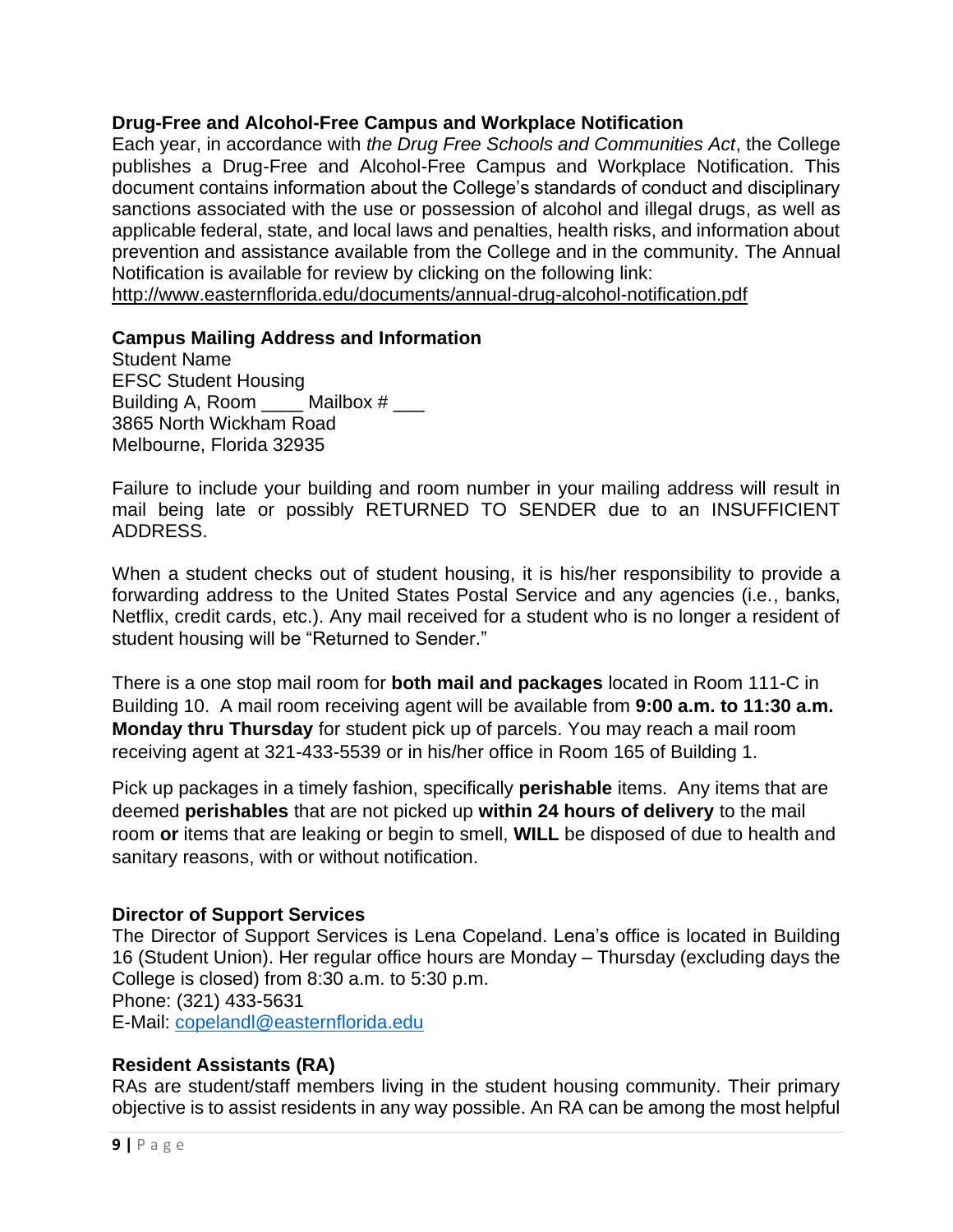and resourceful people you will get to know. Carefully selected because of their leadership and interpersonal skills, positive attitudes and sense of commitment, RAs have many roles and responsibilities. They help to build a sense of community in your student housing. They serve as a resource for information and tips on adjusting to college life, conduct safety and security checks, and ensure that student housing policies are followed. Your RA is your main point of contact in the student housing. They will make an intentional effort to connect with you regularly over the year. You can talk with them about a variety of issues, and they will connect you with other staff and college resources if needed.

# <span id="page-9-0"></span>**RAs on Duty**

An RA is on duty, seven days per week, from 6 p.m. through 8 a.m. They can be reached via email. If your RA is unavailable, there are staff members available for general assistance, maintenance concerns and emergencies. RA and staff members contact information will be provided during move-in orientation.

#### <span id="page-9-1"></span>**Building/Floor Meetings**

During the first week of each semester each RA will conduct a meeting for the residents of the facility. Attendance at these meetings is mandatory because information concerning safety and security as well as other important topics will be discussed. Residents are responsible for the information disseminated at all such meetings. Residents who have conflicts with scheduled building meetings should inform their RA as soon as they are aware of the conflict. RAs may also call building/housing meetings at other times during the year.

#### <span id="page-9-2"></span>**Facilities Maintenance**

The College Facilities Department addresses concerns with kitchen appliances, leaks, power outages, insects, light bulbs, AC and heat issues, cable/internet service, air quality, holes in walls, carpet and safety equipment. Contact your RA to submit a work order online through the College portal as soon as there is a problem. There is no charge for routine maintenance, however, requests submitted as a result of a resident's behavior or neglect may result in charges (see **Attachment 2** – Student Housing Fees/Charges Schedule). The space should be prepared for maintenance to enter. This includes removing personal items from the work area, and/or removing bedsheets for bed to be raised/lowered.

# <span id="page-9-3"></span>**EFSCares Student Counseling Services**

[EFSCares](http://www.easternflorida.edu/student-life/counseling-efscares/) is a confidential, free student counseling service available to all part and fulltime enrolled EFSC students. The service is a College partnership with Gee Resolutions, a local community-based mental health organization. Simply call 321-631-8569, and identify yourself as an EFSC student, and the Gee Resolutions staff member will connect you to a licensed and/or certified professional who will assess your personal situation and schedule you for additional counseling sessions as needed. EFSC students are eligible to receive unlimited free telephone assessments and up to six free, individual face-toface counseling sessions per year. This is a private, confidential service designed to help you when you need it most.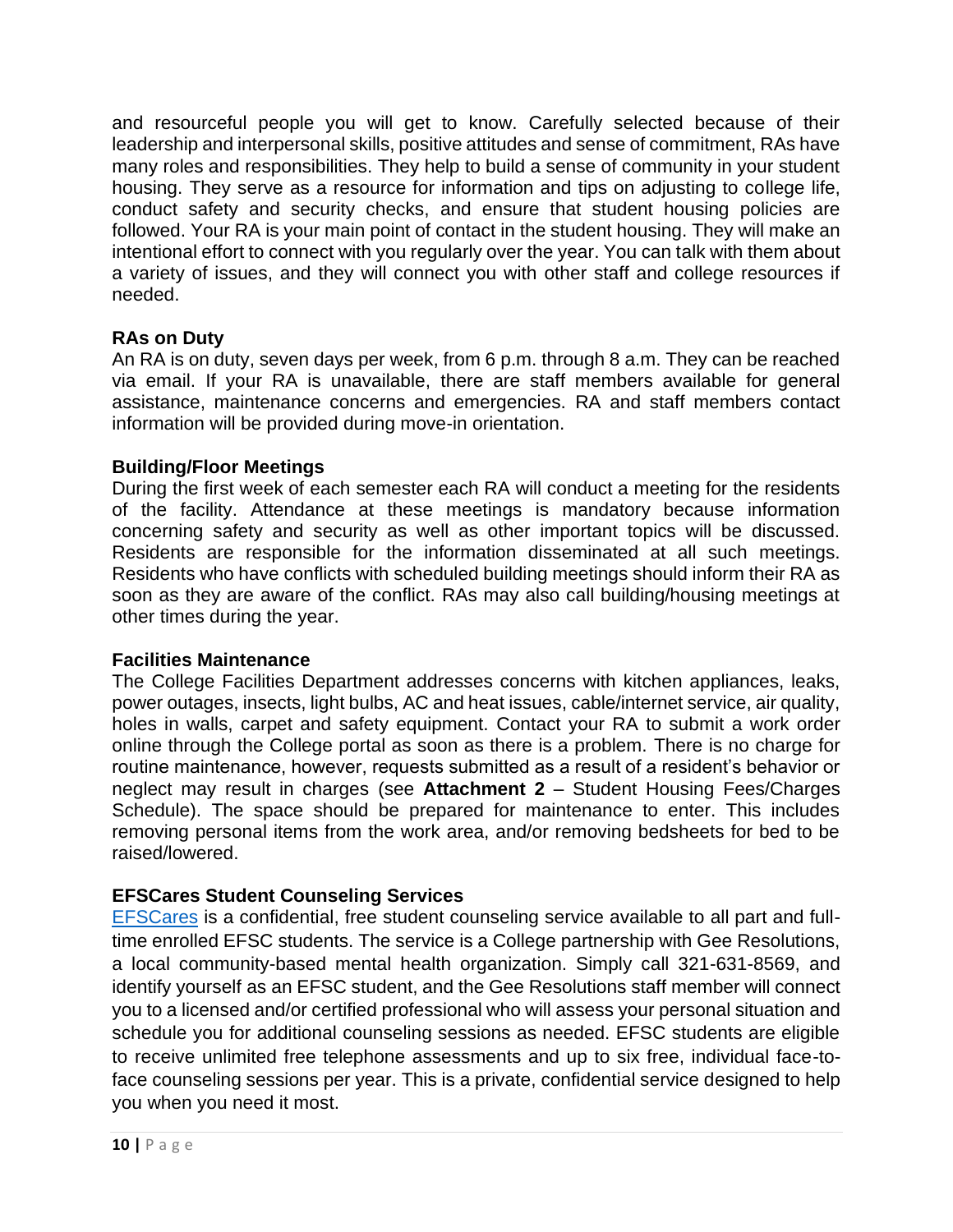#### <span id="page-10-0"></span>**Campus Security**

The College's Security Department is committed to providing a safe, secure, and orderly living environment on campus. To contact Melbourne campus security, please call (321) 403-5909. For more information about campus security, please visit: <https://www.easternflorida.edu/our-campuses/campus-security/>

#### <span id="page-10-1"></span>**Sexual Misconduct/Title IX**

Eastern Florida State College is firmly committed to maintaining a safe and healthy learning and working environment that promotes responsibility and respect, and where no one is unlawfully excluded from participation in, denied the benefits of, or subjected to discrimination in any College program or activity on the basis of sex. As such, the College strictly prohibits all forms of sexual harassment, sexual assault, dating violence, domestic violence, and stalking (collectively referred to as "Sexual Misconduct"). The College annually prepares a [Resource Guide](http://www.easternflorida.edu/our-campuses/campus-security/documents/efsc-sexual-misconduct-guide.pdf) containing important information for students about victim rights, resources, and College policies and procedures related to Sexual Misconduct and Title IX. The Resource Guide, as well as other valuable information, is available on the College's Sexual Misconduct and Title IX homepage: [www.easternflorida.edu/our-campuses/campus-security/titleix-sexual-misconduct/](http://www.easternflorida.edu/our-campuses/campus-security/titleix-sexual-misconduct/)

Students who experience or witness Sexual Misconduct may report incidents to the College's Title IX Coordinator:

> Stephen W. Salvo Title IX Compliance Coordinator Melbourne Campus, Bldg. 08 Room 201G Phone: (321) 433-5775 E-Mail: [salvos@easternflorida.edu](mailto:salvos@easternflorida.edu)

#### <span id="page-10-2"></span>**Amenities**

#### <span id="page-10-3"></span>**Cable Television**

All living rooms in student housing receive the basic cable offered in Brevard County at no additional charge. There is no wired cable in the bedrooms, only streaming via WiFi. Channel lineups will be available upon request.

#### <span id="page-10-4"></span>**Laundry Room**

A community laundry room with energy and water-efficient washers and dryers is located in building 12. Instructions for using the washers and dryers are posted. Weekends are usually the busiest times in the laundry rooms, so plan accordingly. All laundry rooms and equipment should be left clean. To report a broken machine, please contact the RA to place a maintenance work order.

#### <span id="page-10-5"></span>**Internet Access**

All suites and rooms are equipped with WiFi for wireless Internet access.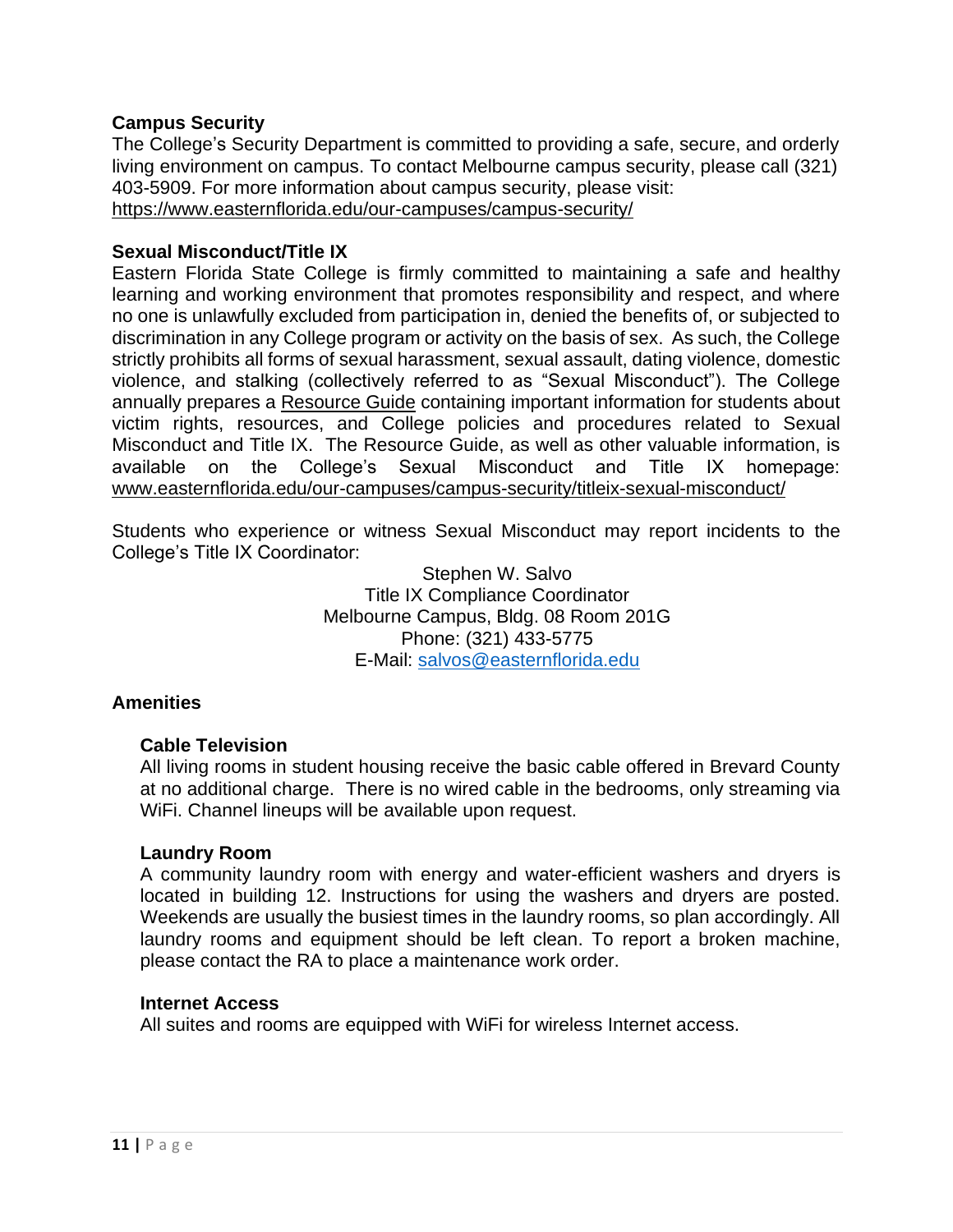#### <span id="page-11-0"></span>**Study Rooms**

Study rooms are available in building 12 and the Student Union (building 16) and are available for use by all EFSC college students. These study rooms provide a tranquil retreat for those residents looking for a space to study or complete group projects with little to no distraction.

#### <span id="page-11-1"></span>**Recreation Rooms**

Located in building 12 and the Student Union (building 16), the Recreation Rooms offer the perfect gathering spaces for EFSC college students. Amenities of the Recreation Rooms include:

- 1. Pool table
- 2. Gaming area
- 3. Lounge furniture
- 4. Large flat screen
- 5. Microwave
- 6. Vending machines

#### <span id="page-11-2"></span>**Emergency Protocols**

#### <span id="page-11-3"></span>**Titan Alerts**

Eastern Florida State College has implemented an emergency alert notification system that delivers reliable emergency text and email messages anytime there is an emergency on campus that poses a safety concern for students. To enroll in the "Titan Alerts" emergency alert notification system, please visit the "myEFSC" page on the College website or visit the Campus Security office in building 1.

#### <span id="page-11-4"></span>**Evacuation Plan**

In the event an evacuation of Eastern Florida State College is necessary, the College must be able to identify where resident students are going, with whom, and which students would need a list of Brevard County shelter information to evacuate in a timely manner. The College requests that all residents complete and submit a Resident Emergency Evacuation form provided in the student housing acceptance packet. The information provided is confidential and will be used only for emergency purposes in compliance with FERPA.

#### <span id="page-11-5"></span>**Fire Policies**

The College's Fire Safety Policies for On-Campus Housing are contained in **Attachment 1.** Please read these policies carefully. Call 911 and/or Campus Security (321-403-5909) in the event of a fire and provide as much information as possible.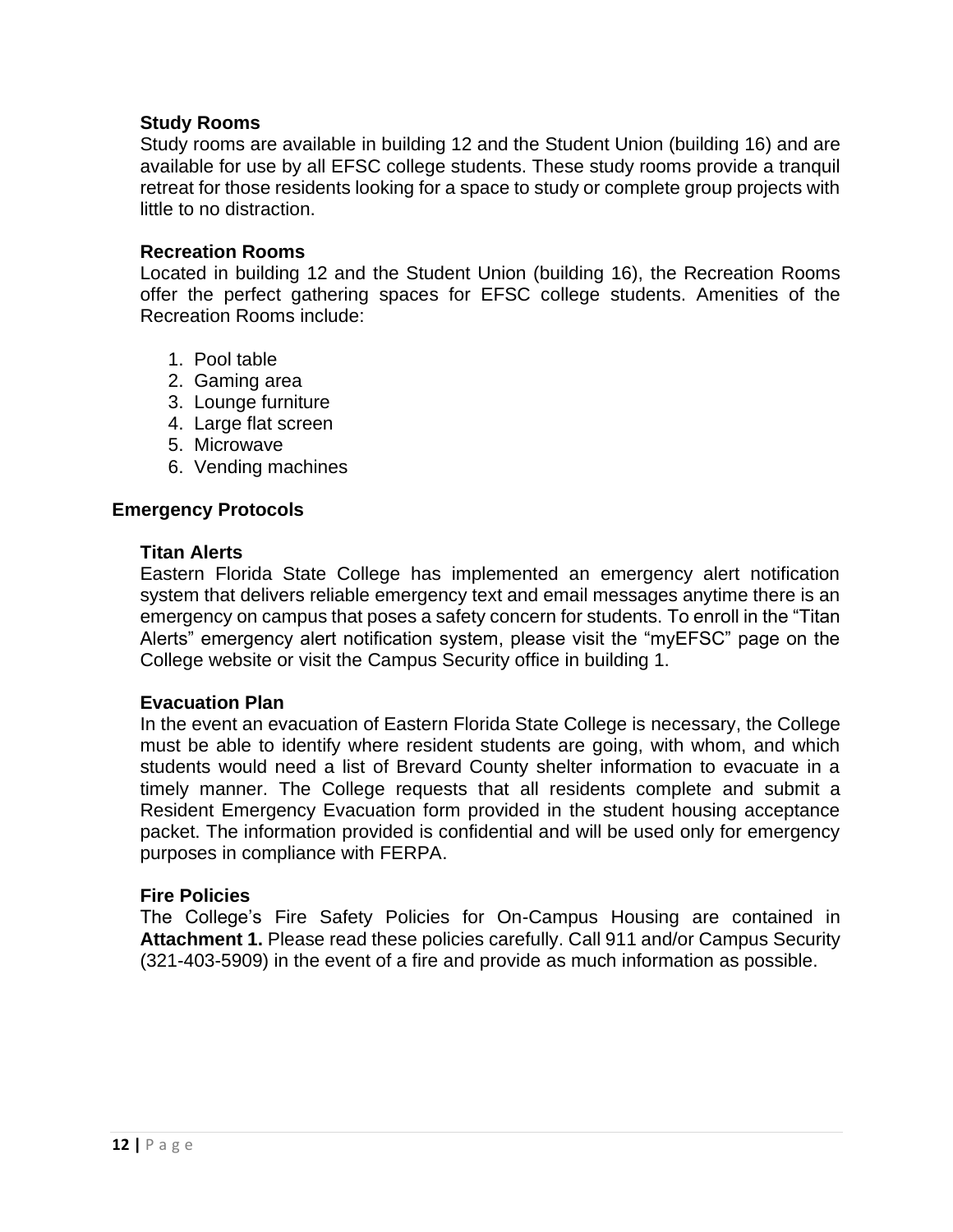#### <span id="page-12-0"></span>**Hurricanes**

#### <span id="page-12-1"></span>**Hurricane Watch**

A hurricane watch signifies that there is a probability that a hurricane may approach the east coast of Florida. The National Weather Service will issue a hurricane watch for a specific time period and geographic area. Residents should monitor television and radio weather bulletins for details and changes in weather conditions. Residents are also encouraged to make necessary preparations and plans if they are asked to evacuate.

#### <span id="page-12-2"></span>**Hurricane Warning**

A hurricane warning is issued when a hurricane is projected by the National Weather Service to impact the region. The College President will determine if the College is to be closed. If the College closes, residents will be provided instructions regarding securing and evacuating the student housing facility. Residents must comply with all reasonable requests made by officials or emergency personnel during this time.

#### <span id="page-12-3"></span>**Hurricane and Tropical Storm Procedures**

Upon announcement that a hurricane or tropical storm warning status has been declared, the Director of Support Services will be notified and will relay weather information to housing staff and residents.

#### <span id="page-12-4"></span>**Tornadoes**

#### <span id="page-12-5"></span>**Tornado Watch**

A tornado watch signifies that atmospheric conditions are such that a tornado may develop. The National Weather Service will issue a tornado watch for a specific time period and geographic area. Residents should monitor television and radio weather bulletins to listen for details and changes in weather conditions.

#### <span id="page-12-6"></span>**Tornado Warning**

A tornado warning is issued when a tornado has been sighted in the immediate area. In the event of a tornado warning:

- Close room and suite main entry doors
- Do not remain in any area that has glass windows
- Cooperate fully with all staff members

#### <span id="page-12-7"></span>**Preparation BEFORE Inclement Weather**

- All furniture including beds should be pulled away from the windows.
- Electronics should be removed from the floor.
- All electrical devices should be unplugged from outlets due to possible power surges during a major storm.
- Because the floors can get wet, all articles such as shoes, rugs, clothes, bags, suitcases, etc., should be placed on closet shelves or in dresser drawers.
- All loose objects should be placed in drawers or closets. Paper, books, etc., should not be left on tops of desks or dressers.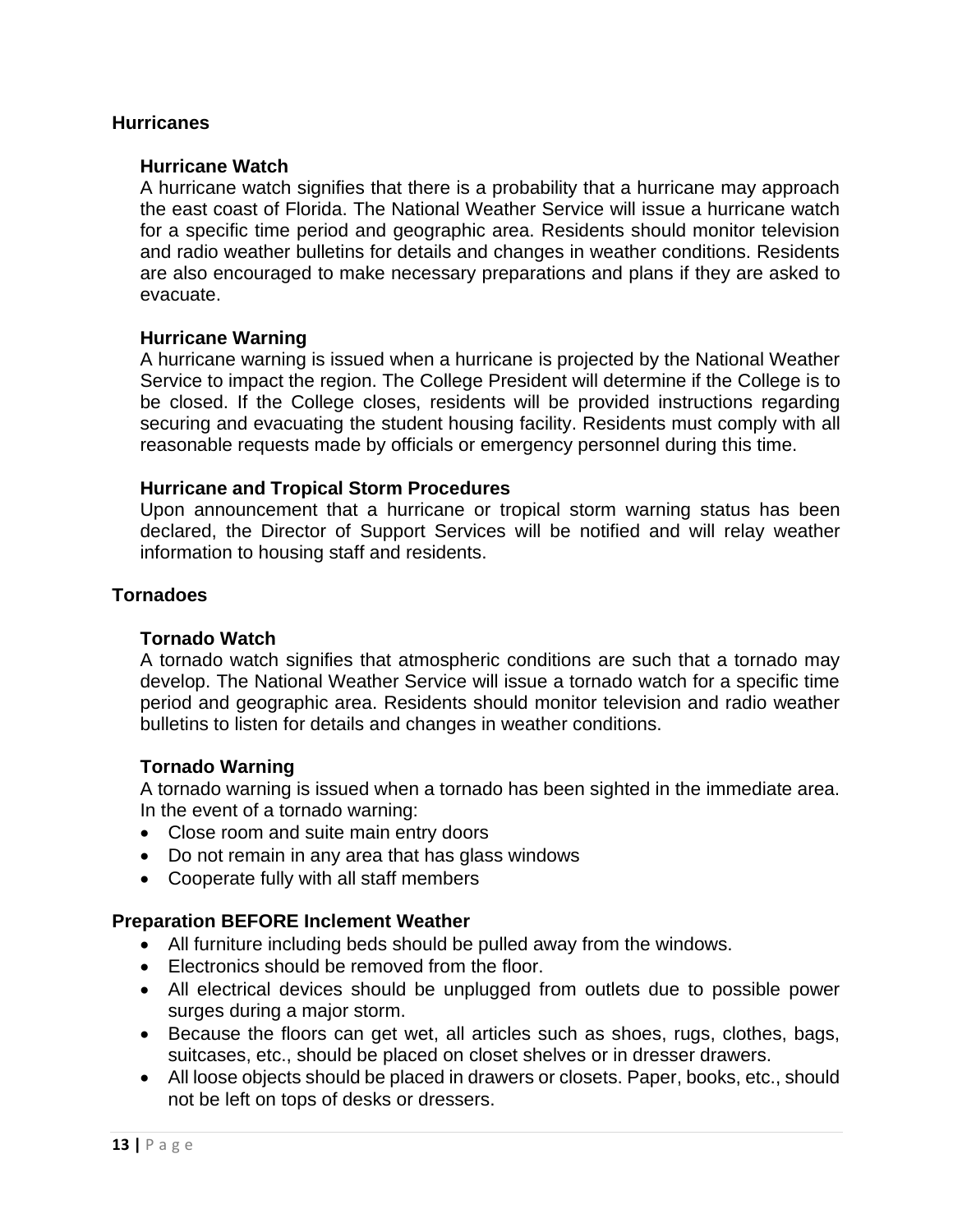- Fill clean containers with water. Water supply may be cut off during a hurricane.
- Residents should stay away from windows. The blinds should be closed. DO NOT put tape on windows.
- Each student should provide his/her own flashlight in case of power failure. DO NOT USE under any circumstances fire or flammable-light sources. Only batteryoperated light sources should be used.
- Residents should provide themselves with an adequate supply of non-perishable food to last up to three days.
- All automobiles must remain in the assigned parking areas. Park as close together as possible with the emergency brake on.
- Doors should be locked.

# <span id="page-13-0"></span>**Procedures DURING Inclement Weather**

- Students should develop their own personal evacuation in advance of a storm (hurricanes and tropical storms). Should students have no plan in place then the Director of Support Service will assist in coordinating the evacuation of those residents who are not able to evacuate on their own.
- Should a resident not be able to evacuate on their own, the Director of Support Services will coordinate with a local shuttle service or bus company (dependent upon number of students).
- After the evacuation order has been lifted the Director of Support Services will coordinate with shuttle service to return residents to campus.
- During a storm in which residents are not evacuated, students should remain away from dangerous areas, such as glass windows and doors, and always stay indoors.
- Telephone calls should be made only in cases of emergency.

#### <span id="page-13-1"></span>**Procedures AFTER Inclement Weather**

Residents will not be allowed back into the building until the Emergency Management Team has provided the "all clear" signaling that the building is safe and secure and can now be occupied. Residents can call the college switchboard at (321) 433-5400 to receive updates regarding college operations.

Keep in mind that any damage to personal property is not the responsibility of the Student Housing Corporation or the College, so it is advised that all students have personal property insurance in case of emergencies.

Damage to the student housing facility will be fixed by Student Housing Corporation or the College in a timely manner. If residents need to be relocated due to damage to their room, the RA and Director of Support Services will work with each person to find a temporary location on campus until the room is cleared by College administration.

#### <span id="page-13-2"></span>**Bomb Threats**

If a resident hears a bomb threat being made, the resident should:

- Note the exact time of the threat.
- Write down, as accurately as possible, all statements made by the person making the threat.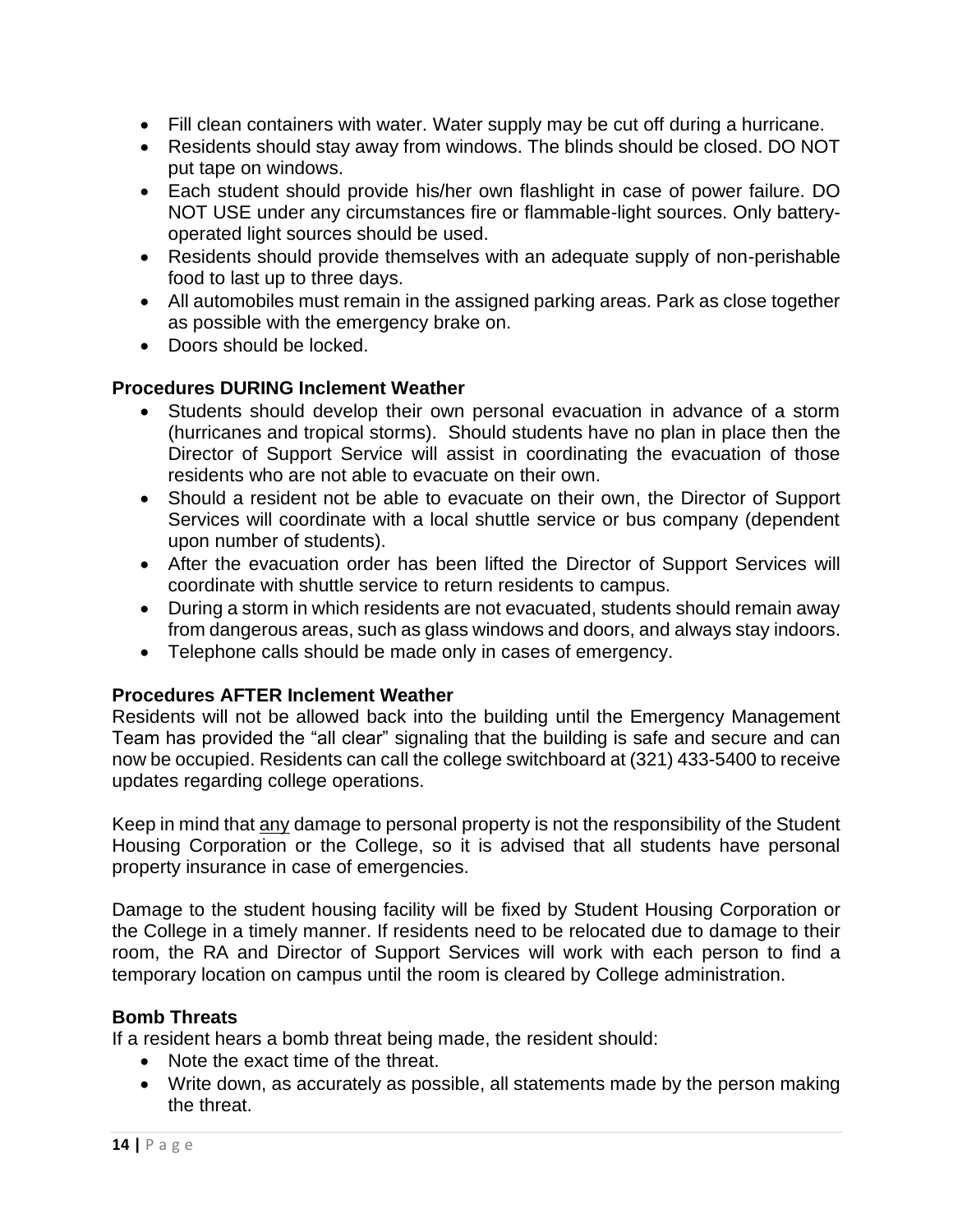- Listen to the voice to determine the person's gender, age, accent, and distinguishing features.
- Listen for background noises.
- Note alleged location of the bomb/device.
- Immediately notify the local authorities by dialing 911 and contact College Security at (321) 403-5909.

In the event of a bomb threat requiring the evacuation of the building, residents will be alerted by law enforcement, emergency management personnel, and/or staff in student housing. A bomb threat, even one made as a prank, is a serious offense and a violation of federal, state and local laws.

#### <span id="page-14-0"></span>**Emergency Evacuations and Drills**

1. The College will conduct evacuation drills in the student housing building each semester (Fall, Spring, Summer A, Summer B), within the first two weeks.

2. RAs will be trained and notified of evacuation procedures in RA training and refreshed on material during semester in-service classes.

- 3. If the alarm sounds:
	- a. At the sound of the fire alarm it is the responsibility of all building occupants to evacuate immediately and proceed to the College parking lot away from the building.
	- b. Building occupants will also be responsible for ensuring that their visitors follow the evacuation procedures and leave the building along with all other occupants.
	- c. When the evacuation begins, members of the facilities office and college security will be walking through the building and checking rooms to ensure everyone's safety and to verify that all students have evacuated the building.
	- d. Facilities and College Security would also like to remind students that when a fire alarm is sounding it should be treated as a serious matter, and evacuation of the building is mandatory. Students will not be allowed to re-enter the building until an all clear is given by a member of the Facilities Department, College Security, or a member of the Melbourne Fire Department.

Note: Students who fail to comply with any part of evacuation drills may face fines and/or disciplinary action.

#### <span id="page-14-1"></span>**Missing Students**

It is Eastern Florida State College's policy to comply with the requirements of the Jeanne Clery Act regarding missing persons by providing notice to an emergency contact, parent, or guardian if a student living in on-campus housing is missing for 24 hours. If any member of the College community has reason to believe a student living in on-campus housing has been missing for 24 hours, they should contact the Eastern Florida State College Department of Security at (321) 403-5909 immediately. The Eastern Florida State College Department of Security will generate a missing person report and initiate an investigation. Students living in on-campus housing will be instructed on how to register their contact person(s) during the application process and at the Housing Orientation. The student's emergency contact person can be updated through Support Services. Emergency contact information provided by students will be registered confidentially and will be accessible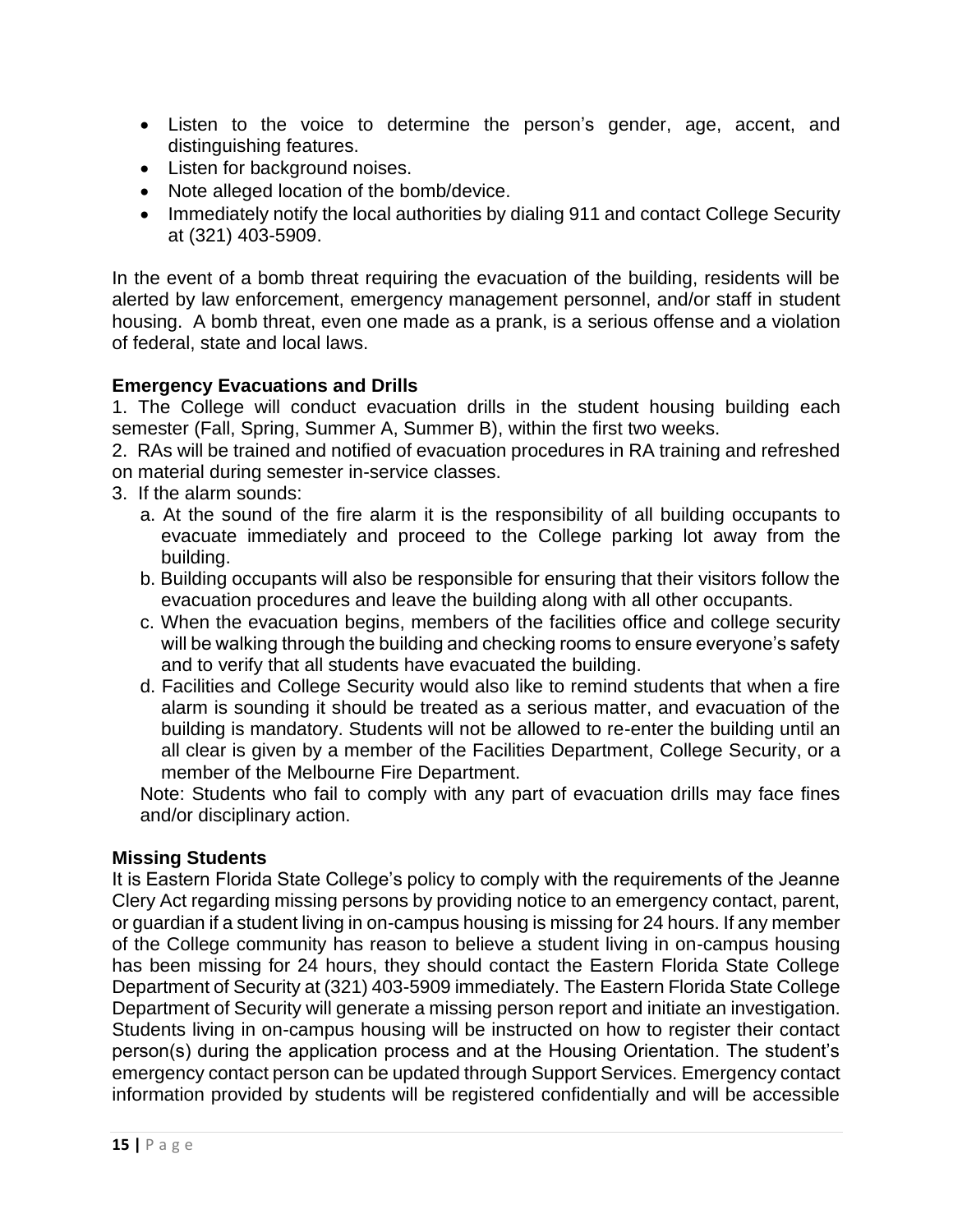only to authorized campus officials. It will not be disclosed to anyone except law enforcement personnel in order to assist a missing person investigation or medical emergency. For students under 18 years of age who are not emancipated, the College will notify a custodial parent or guardian, as well as any additional contact person(s) designated by the student, within 24 hours of the determination that the student is missing. College Officials will notify local law enforcement within 24 hours of the determination that a student is missing, unless local law enforcement made the initial missing person determination. If the student has designated an emergency contact person, College officials will notify the emergency contact person within 24 hours after the missing person determination has been made. Regardless of whether the student has provided emergency contact information, is above the age of 18, or is an emancipated minor, the Director of Support Services or designee will inform the Eastern Florida State College Department of Security within 24 hours to notify them of a missing student. Students may submit revised emergency contact information at any time by contacting the Director of Support Services.

# <span id="page-15-0"></span>**Shelter-in-Place Emergency**

A "shelter-in-place" emergency is declared when it may be more dangerous to evacuate the campus than to stay in assigned rooms or buildings. Events that trigger a shelter-inplace emergency are likely life-threatening. Examples of situations that may cause a shelter-in-place emergency include violent or potentially violent behavior exhibited by a known individual threatening with or without a gun or other deadly weapon, a hostile intruder, robbery in progress, or terrorist attacks. A shelter-in-place command will be announced via the Emergency Notification System (texting and email). The following actions should be taken when this instruction is received:

- Lock all interior and exterior classroom and office doors.
- Because many campus doors have glass windows, barricade doors if possible.
- Turn off lights.
- Account for everyone in the classroom or office.
- Everyone should remain quiet and not enter hallways.
- Crouch down in areas that are out of sight from doors and windows.
- If a gunshot is heard, stay near the floor and shielded under or behind room furniture as much as possible.
- Individuals in hallways should seek shelter in the nearest classroom, office, common area or suite.
- No person should leave a building when a lockdown is in effect.
- Individuals in outdoor areas should immediately take cover.
- Notify 911 as soon as possible. Describe the situation and extent of injuries.
- Postpone calls to family and friends so communication lines may remain open to emergency personnel. Your external communications may cause confusion and disrupt emergency operations at the scene.

Sheltering-in-place is to remain in effect until cancelled via the Emergency Notification System (ENS). Should the fire alarm sound during a shelter-in-place situation, do not evacuate the building unless you have firsthand knowledge that there is a fire in the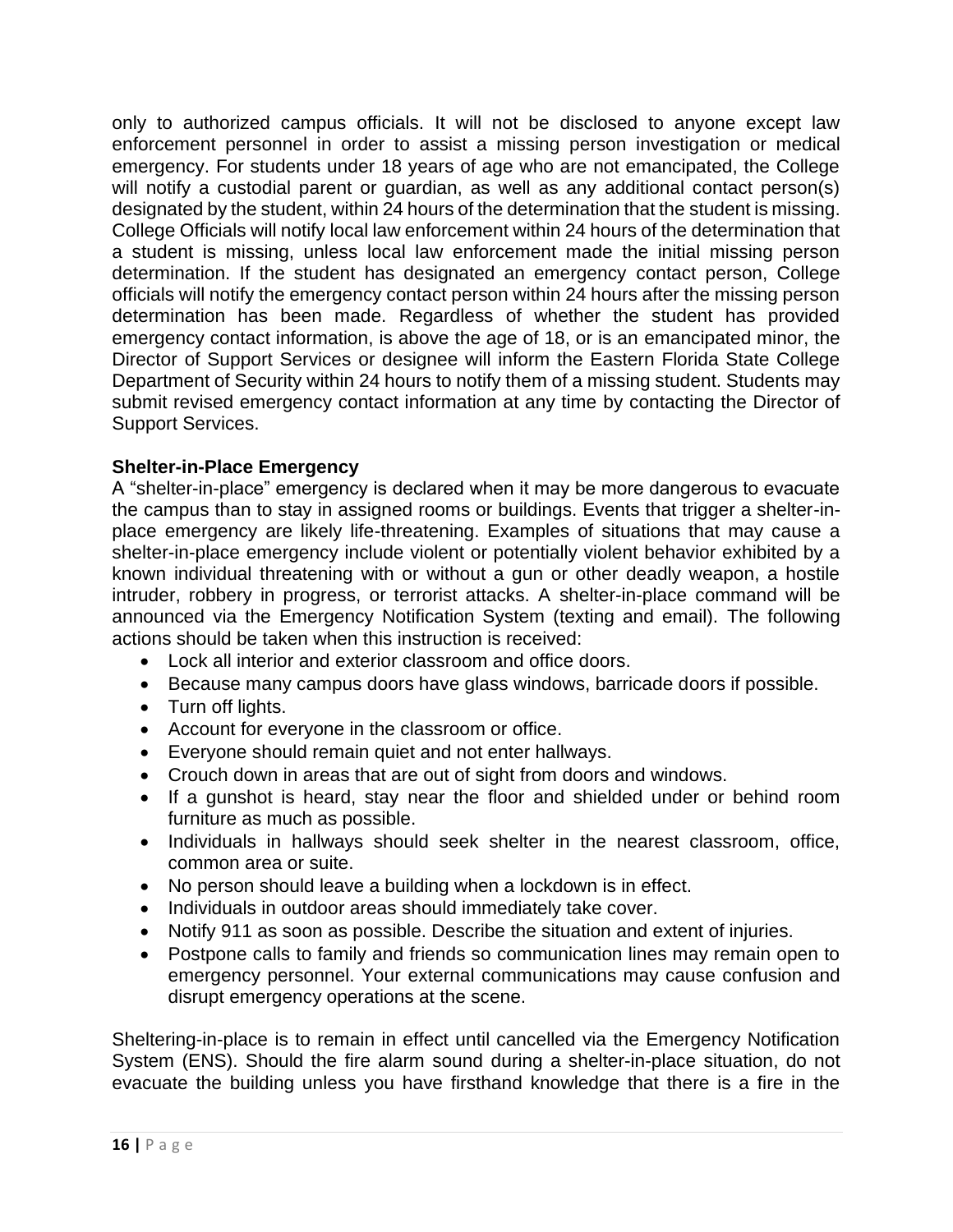building, you are in imminent danger, or you have received notification via the college security alert system.

#### <span id="page-16-0"></span>**On-Campus Housing Policies and Procedures**

#### <span id="page-16-1"></span>**Student Code of Conduct**

Any student who accepts the privilege extended by the laws of Florida of attending Eastern Florida State College gives his or her consent to the policies of the College, the State Board of Education, and the laws of Florida. The College's standards of behavior for students and formal disciplinary process is set forth in the Student Code of Conduct. Violations are subject to discipline, including but not limited to, removal from on campus housing (see **Attachment 3** for a list of the SCOC standards of conduct.) For more information about the Student Code of Conduct, visit: [https://www.easternflorida.edu/student-life/student-handbook/student-code-of](https://www.easternflorida.edu/student-life/student-handbook/student-code-of-conduct.cfm)[conduct.cfm](https://www.easternflorida.edu/student-life/student-handbook/student-code-of-conduct.cfm)

#### <span id="page-16-2"></span>**Housing Code of Conduct**

In addition to the Student Code of Conduct, residents must adhere to additional standards of conduct that are specific to the student housing facility (see **Attachment 4** for the Standards of Conduct for On-Campus Housing.) Violations are subject to discipline, including but not limited to, removal from on campus housing.

#### <span id="page-16-3"></span>**College's Right of Entry**

The College and its representatives reserve the right to enter students' suites and/or rooms at any time for any health/safety-related or other institutional purpose, including (but not limited) to: inspect, verify occupancy, make improvements or repairs, reclaim College property, control the suite/room in the event of an epidemic or emergency, or if there is reason to believe that any College rules, regulations, policies, procedures, code of conduct, or local, state, or federal laws are being violated. In these situations, if prohibited items such as alcohol, drugs, or weapons are found, the items can be seized and used against students in a criminal and/or College disciplinary action. In addition, College officials may temporarily secure the location and deny students and others access to the suite and/or room. A student's refusal to cooperate in such situations may result in disciplinary action.

#### <span id="page-16-4"></span>**Free Speech**

The College will endeavor to respect each resident's right to free speech and expression to the extent possible. However, such rights are not unlimited, and residents should understand that the College may regulate or even prohibit a resident's speech or expression that substantially interferes with the operations of the College or impinges upon the rights of other residents to be secure and to be let alone. Refusal to cooperate may result in disciplinary action.

#### <span id="page-16-5"></span>**Check-in, Check-out**

The College will establish dates for check-in and check-out. Residents must complete an official room check-out before vacating the facility. Failure to follow check-in and check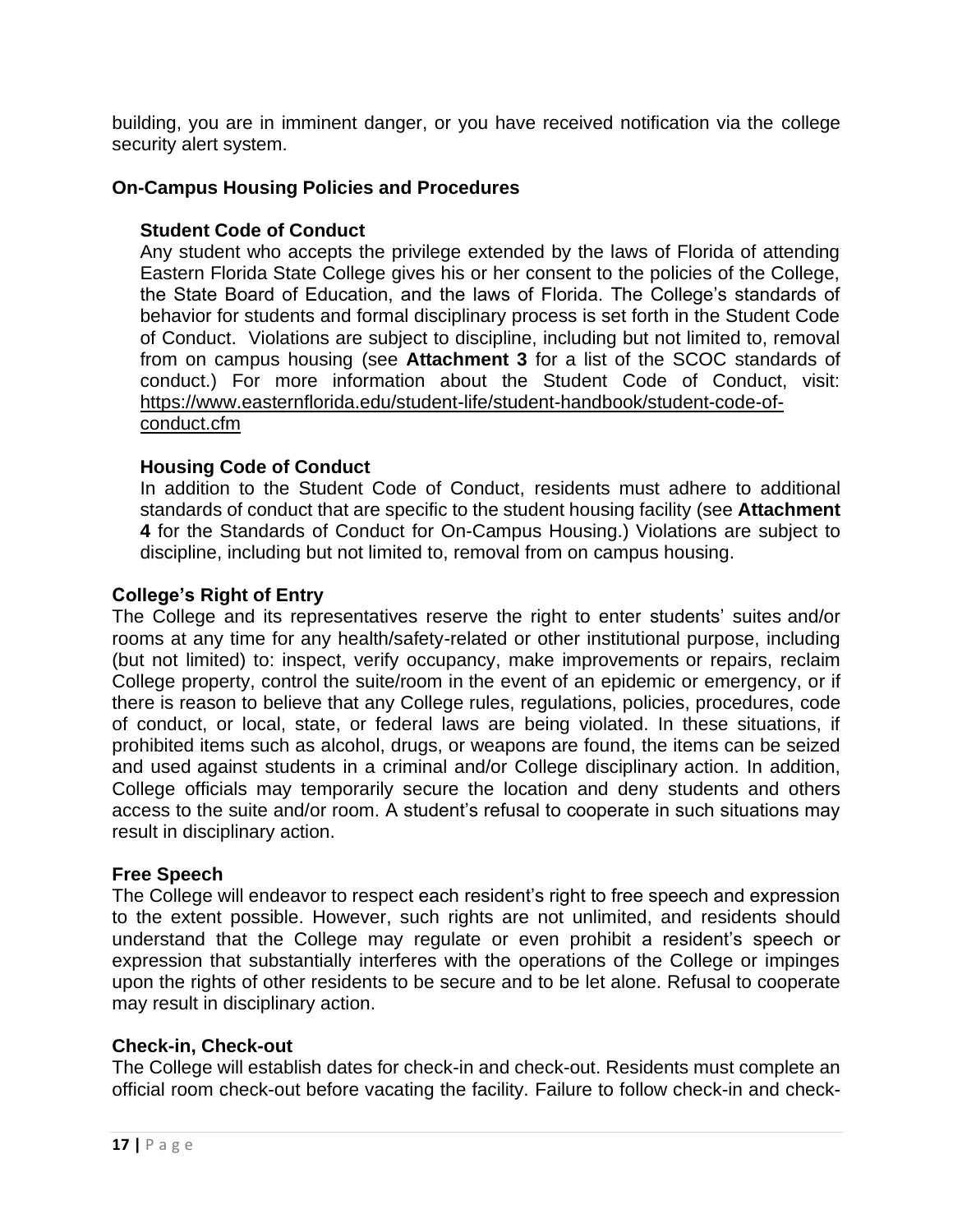out policies will result in additional charges (see **Attachment 2** for Student Housing Fees/Charges Schedule).

#### <span id="page-17-0"></span>**Room Condition Report (RCR)**

Before residents arrive their room/suite is inspected, and the condition is noted on a room condition report (RCR). All residents can make any additions or corrections to it in coordination with the RA. This process should occur (and the form returned) within the first 24 hours of occupancy. Thereafter, residents will be given a copy of the RCR upon request. The RCR will be used at the time of check-out, during which housing staff members will compare the condition of the room and furniture noted on the form to the condition at check-in. Residents should carefully examine their room/living unit and save the copy of the RCR. It is to the student's benefit to be very descriptive of the condition of their room/suite and its contents, noting any marks, holes, tears, etc. Failure to turn in a copy of the RCR by the 24-hour deadline will result in the assumption that they are in complete agreement with the assessment on the original RCR, which will then be used at the time of check out.

#### <span id="page-17-1"></span>**Room Changes**

Room change requests can be made two (2) weeks after move-in. To request a room change, students should contact the RA. Once the request is made, the Director of Support Services will meet with the student to discuss details of the request. Since room changes are not necessarily the best answer to deal with possible suitemate conflicts it is important for students to meet the Director of Support Services to review all reasons for the request.

#### <span id="page-17-2"></span>**Insurance**

We strongly recommend that you obtain your own insurance for coverage of your personal belongings and/or personal liability. The College does not provide insurance for your belongings or personal liability.

#### <span id="page-17-3"></span>**Lock Outs/Keys**

When students are either locked out of their suite or their room within their suite, they will need to stop by the security office to notify security. After the student's information is recorded, a security officer will provide access to the suite or room with a valid College ID. A student is granted one courtesy lock-out request the duration of the academic year. Should a student need to be given access to their suite and/or room after the one (1) courtesy lock-out request, the student will be assessed a \$25 lock-out fee for each request thereafter.

#### <span id="page-17-4"></span>**Student Housing Unit Card Key/Room Key Replacement**

If a resident of student housing should lose their unit card key or room key, they will need to go immediately to their RA to request a new room key. The price to replace your key can range depending upon the situation and time of day.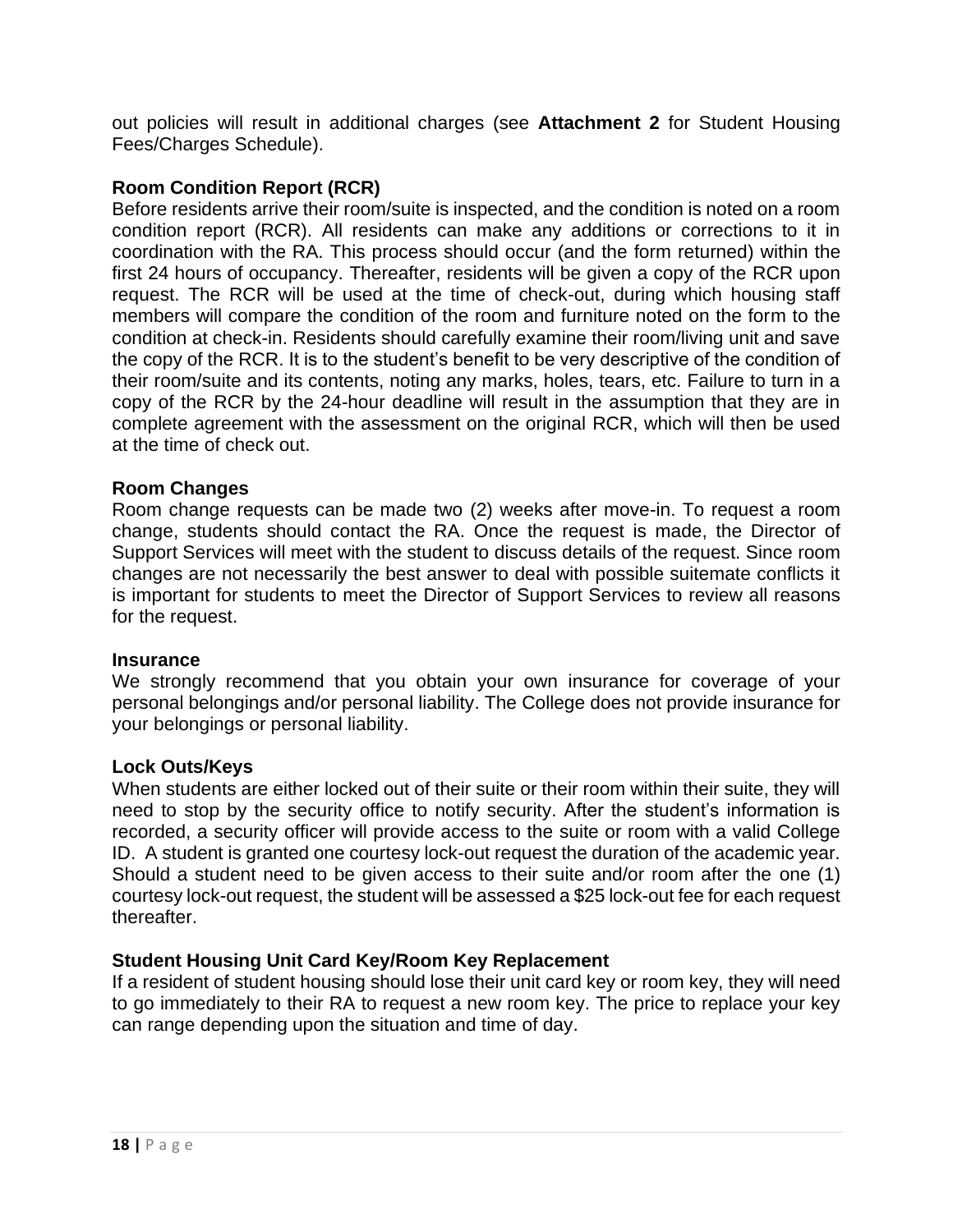#### <span id="page-18-0"></span>**Vacating the Facility**

Students may occasionally be required to vacate the facility, such as during a hurricane or other emergency. In addition, health and safety considerations may require students to vacate the facility if their continued presence poses a health or safety risk for the College community. Students will be notified in advance as to any dates and times they must vacate. Exceptions may be authorized by the College V.P. for External Affairs, or designee. In these situations, students may store their personal property in their assigned room unless the College needs to have the room emptied. However, the College does not accept responsibility for personal possessions left in student rooms during such times. All residents must vacate the student housing within 24 hours of their last final exam with the exception of graduating seniors, who must receive permission from their RA to extend their residence until after commencement.

#### <span id="page-18-1"></span>**What to Bring**

| Sleep                       |                             |  |
|-----------------------------|-----------------------------|--|
| <b>Pillows and Cases</b>    | XL, XXL or Full-Size Set    |  |
| Mattress Pad/Topper         | XL, XXL or Full Size        |  |
| <b>Mattress Cover</b>       | XL, XXL or Full Size        |  |
| Comforter/Bedspread         | XL, XXL or Full Size        |  |
| <b>Body Pillow</b>          |                             |  |
| Throw/Blanket               |                             |  |
| <b>Alarm Clock</b>          |                             |  |
| <b>Waste Basket</b>         |                             |  |
| Fan                         |                             |  |
| Floor Lamp                  |                             |  |
| Organization                |                             |  |
| Under-Bed Storage           | Stamps/Stationary           |  |
| Shoe Storage                | Mirror                      |  |
| <b>Storage Bins/Crates</b>  | <b>Batteries</b>            |  |
| Hangers                     | Umbrella                    |  |
| Flashlight                  | <b>First Aid Kit</b>        |  |
| Sewing Kit                  | <b>Tool Kit</b>             |  |
| <b>Closet Organizers</b>    | Personal Room Decor         |  |
| Wash                        |                             |  |
| Towels/Wash Cloths          | Robe                        |  |
| <b>Toilet Paper</b>         | Slippers                    |  |
| Mesh Sponge                 | Laundry Hamper/Basket       |  |
| Laundry Detergent           | <b>Trash Can/Bags</b>       |  |
| Iron/Ironing Board          | Hair Dryer/Flat Iron        |  |
| Toiletries (Soap & Shampoo) | <b>Shower Mat</b>           |  |
| <b>Shower Curtain</b>       | <b>Shower Curtain Liner</b> |  |
|                             | Study                       |  |
| Desk Lamp                   | Calendar                    |  |
| Wastebasket                 | Surge Protector             |  |
| Light Bulbs                 | <b>USB Flash Drive</b>      |  |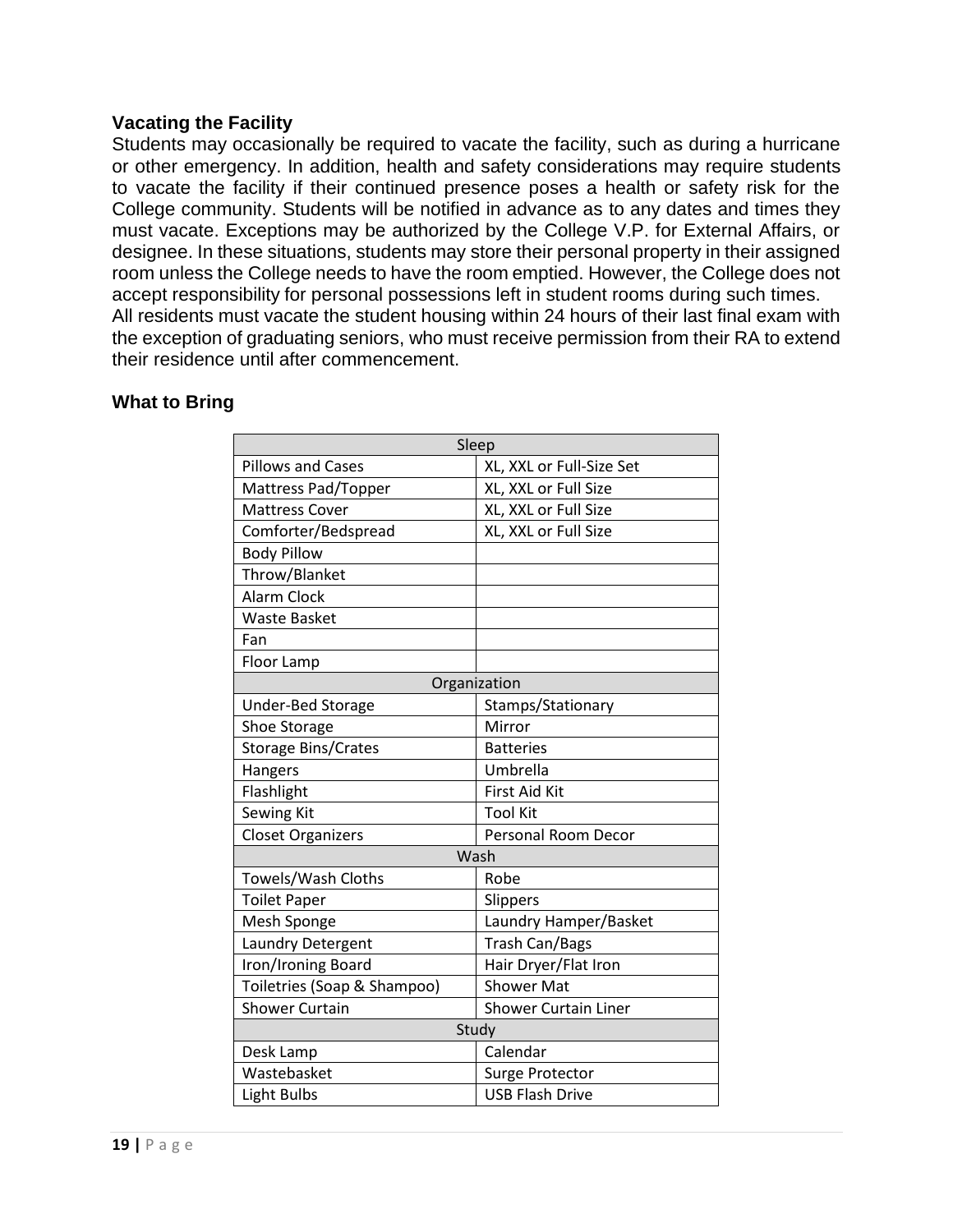| Calculator                           | Pens/Pencils/Erasers           |  |
|--------------------------------------|--------------------------------|--|
| Kitchen/Eating Supplies              |                                |  |
| (Communicate and Decide w/Roommates) |                                |  |
| <b>Plates and Bowls</b>              | Water Jug and Filter           |  |
| Dish Towel                           | <b>Food Storage</b>            |  |
| <b>Cups and Mugs</b>                 | Can Opener                     |  |
| <b>Eating Utensils</b>               | Bag/Chip Clips                 |  |
| <b>Travel Mug</b>                    | Coffee Maker (Keurig)          |  |
| <b>Water Bottle</b>                  | Pots and Pans                  |  |
| <b>Cooking Utensils</b>              | <b>Small Trash Bags</b>        |  |
| Dish Rack                            | <b>Plastic Food Containers</b> |  |
| <b>Ziploc Bags</b>                   |                                |  |
| <b>Cleaning Supplies</b>             |                                |  |
| Vacuum                               | All-Purpose Cleaner            |  |
| <b>Toilet Bowl Brush</b>             | Liquid Dish Soap               |  |
| Broom/Mop                            | Paper Towels                   |  |
| Sponges                              | <b>Rubber Gloves</b>           |  |
| Miscellaneous                        |                                |  |
| Computer/Printer & Cords             | TV (for room)                  |  |
| <b>Gaming Systems</b>                | <b>Wireless Router</b>         |  |
| Headphones                           |                                |  |
| Radio                                |                                |  |

#### <span id="page-19-0"></span>**Disclaimer**

The information contained in this handbook is accurate as of June 2020 but may be subject to change. The Student Housing Corporation reserves the right to amend, modify, or cancel the policies, terms and conditions and other material as published in this guide. The Student Housing Corporation will endeavor to inform students of any such changes with reasonable notice.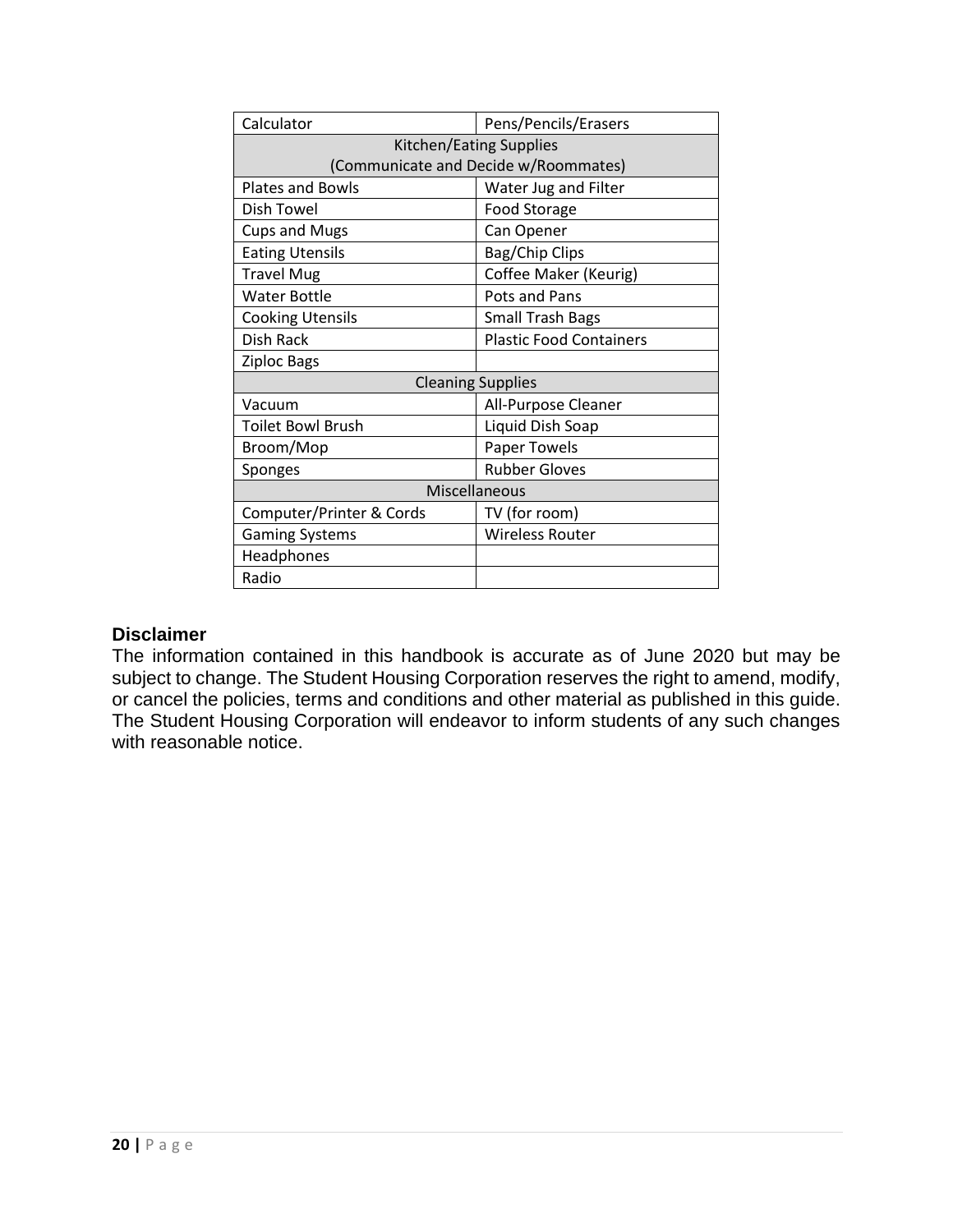# **ATTACHMENT 1 Fire Safety Procedures for On-Campus Housing**

<span id="page-20-1"></span><span id="page-20-0"></span>Fire safety is a top priority in Eastern Florida State College housing. It is vital that all members of the housing community understand and follow all rules and regulations set forth by Eastern Florida State College. Fires can present a serious risk in residential housing. They often start as a result of carelessness involving cooking, matches, and any smoking products. Many fires can be avoided through caution and common sense. Housing residents can protect themselves and their neighbors by accepting their responsibility to keep residences safe from fire. This can be accomplished through minimal planning and awareness. Information regarding fire drills and fires reported in residential housing can be found in the Eastern Florida State College Annual Security Report. The following information applies to Eastern Florida State College On-Campus Housing.

#### <span id="page-20-2"></span>**Fires and Emergency Evacuation**

If a fire or suspicious smoke is observed, activate the nearest pull station to sound the building alarm, call 911, and proceed to the nearest exit to the building's closest evacuation location. Campus Security and local Fire Rescue will respond to the sounding alarm and will direct residents accordingly. Always follow the directions of EFSC Security Staff and the Police or Fire Department.

#### <span id="page-20-3"></span>**Evacuation Procedures**

When an alarm sounds, all residents and their guests must immediately evacuate the building using the nearest exit, closing doors behind you, and proceed to the building's rally point. Use stairwells where available instead of elevators. Do not rush out into the hallway. If the door to evacuate is closed, first, feel the door by gently applying the back of your hand. If it is hot, use another way out. If the door is cool, you may leave through that door and locate the nearest exit. It is mandatory that all residents and guests evacuate the building, whether it is a drill, an active fire, or other threat-related incident. Failure to evacuate a building when an alarm has sounded or when directed by EFSC Security and/or staff, the Police, and/or Fire Department is strictly prohibited and may result in a Student Code of Conduct Violation and/or termination of the resident's housing agreement. Stand out of the way of EFSC staff and other personnel as they work to manage the incident.

#### <span id="page-20-4"></span>**Window Procedures**

Windows are to remain closed and locked at all times except in cases of an emergency.

#### <span id="page-20-5"></span>**If You Are Unable to Evacuate**

Smoke rises, so the cleanest air is near the floor. If the planned escape route becomes smoky, crawl out of the building on your hands and knees. If escaping the room is not possible, stuff wet towels, sheets, and/or clothes around the door and vents to keep smoke out. Call 911 and provide them with your location. If there is no smoke entering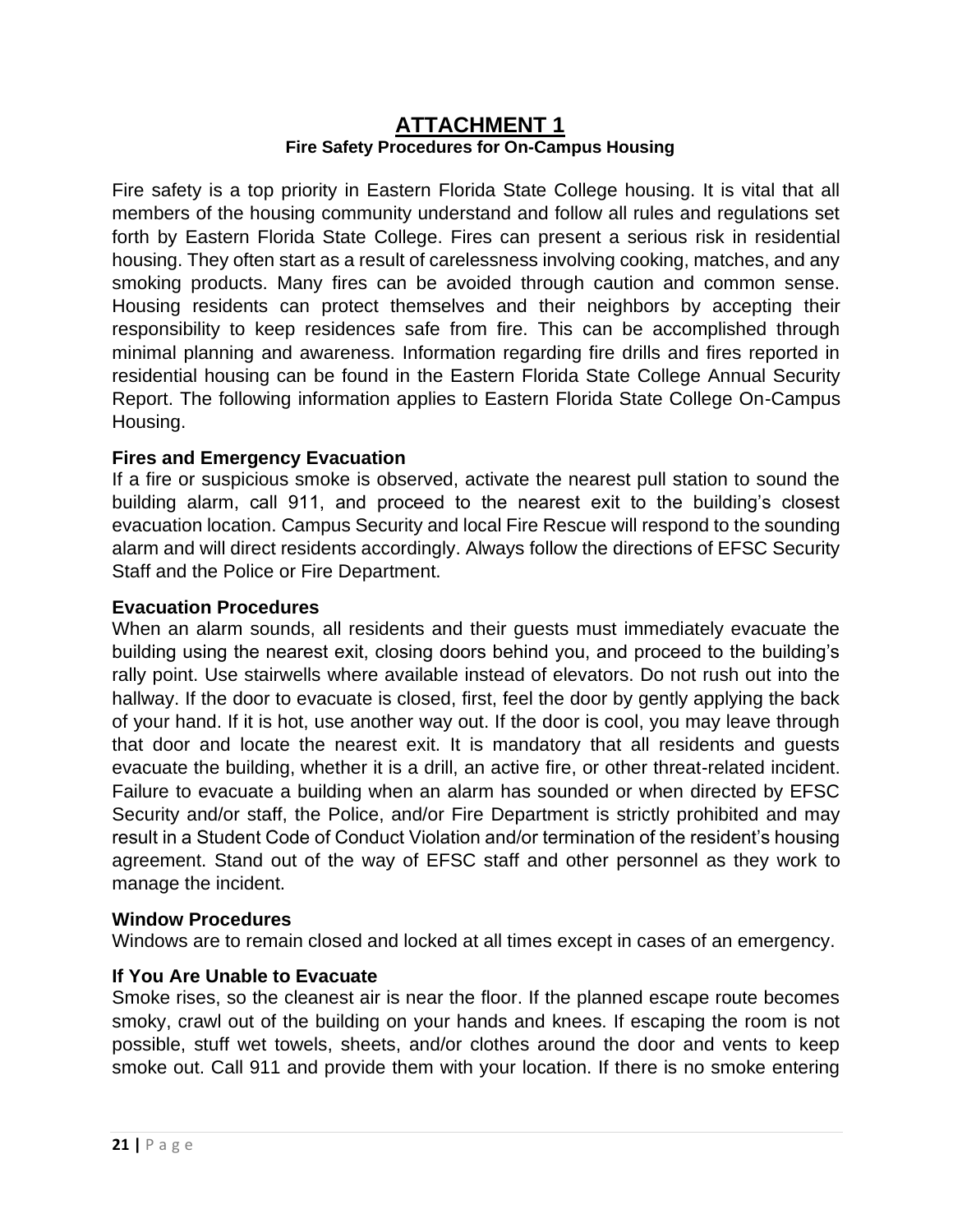the room, slightly open a window, if possible. Stay low, yell for help, and wave a bright cloth, towel, or sheet out a window to signal your location.

# <span id="page-21-0"></span>**Rally Points**

Each building has a designated rally point. EFSC Staff will inform residents of this location during orientation. Each rally point will be at least 400-500 feet from the building. If you think someone is missing or trapped inside the building, report this to the staff and emergency personnel on site.

#### <span id="page-21-1"></span>**Re-entry to Buildings**

Do not re-enter the building until you are instructed to do so. This order will be given by the Chief of Collegewide Security, or his designee, and communicated by the EFSC Security Department. Non-compliance may result in a Student Code of Conduct Violation and/or termination of the resident's housing agreement.

# <span id="page-21-2"></span>**Reporting**

All fire incidents must be reported to an RA and the EFSC Security Department. If a member of the EFSC community finds evidence of a fire that has been extinguished and they are unsure whether the EFSC Security Department has already responded, the individual should immediately notify the EFSC Security Department to investigate and document the incident.

# <span id="page-21-3"></span>**Accidental Fire Alarms**

Any campus resident who activates the building fire alarm accidentally or without a true emergency is responsible for any related costs resulting from the Fire Department or College response. This includes, but is not limited to, cooking errors, smoking, vandalism, pranks, and policy violations. Any additional costs and applicable policy violation charges will also be assessed to the responsible resident(s). Neither students nor staff may interrupt Fire Department units once they have been dispatched to the campus community. If a fire alarm is activated, the EFSC Security Department should be contacted to assist residents with protecting themselves and other members of the campus community.

#### <span id="page-21-4"></span>**Fire Drills, Training, and Inspections**

#### <span id="page-21-5"></span>**Fire Drills**

EFSC Emergency Management conducts at least one fire drill every major term. Residents will receive advance notification of the fire drill date; however, actual drill times will vary to facilitate simulated emergency response.

#### <span id="page-21-6"></span>**Fire, Health, and Safety Inspections**

For the safety of all community housing residents, room inspections are completed throughout the year to conduct specific fire, health, and safety checks. Any violations found during these checks must be corrected in a specified time period (as directed by College Officials). Failure to correct violations may result in disciplinary action including, but not limited to, housing and Student Code of Conduct Violations, in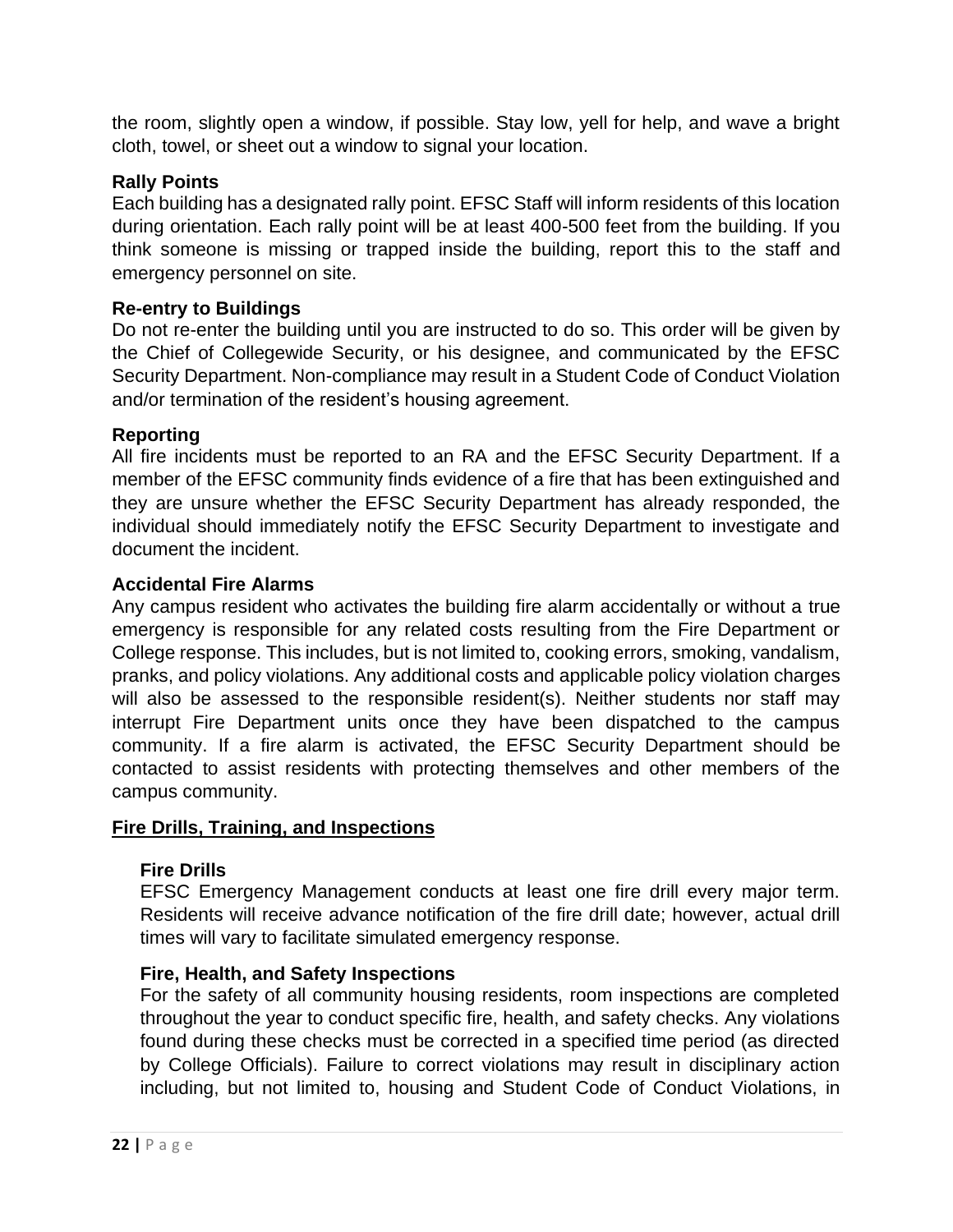addition to a review of the resident's housing agreement. Some violations are subject to immediate contract review.

#### **Training**

EFSC Security Staff, Support Services Staff, and RAs receive annual training from EFSC Emergency Management on fire safety. Topics include fire extinguisher use, evacuation procedures, and general fire prevention topics. EFSC Emergency Management relays the information to the residents through the RAs.

# <span id="page-22-0"></span>**Fire Safety Equipment**

# <span id="page-22-1"></span>**Fire Alarm Systems**

EFSC residential facilities are equipped with fire alarm systems to provide emergency notification to occupants throughout the facility. In addition to automatic detection in hazardous areas, manual pull stations are provided for occupant use.

# <span id="page-22-2"></span>**Fire Extinguishers**

EFSC encourages residents to familiarize themselves with the location(s) of the fire extinguisher nearest to their living area and throughout the facilities. All residents should know how to use a fire extinguisher. If a resident does not know how to use a fire extinguisher and would like to learn, they should contact an RA. In addition to the extinguisher provided, EFSC recommends that all residents have their own multipurpose or multi-class extinguisher in the event of an emergency.

#### <span id="page-22-3"></span>**Smoke Detectors**

All rooms are equipped with smoke detectors. Some of these detectors are connected to the main alarm system and to the EFSC Security Department. If the units are tampered with in any way, EFSC Security will respond to the alarm. Do not tamper with or cover any fire safety device, as it puts everyone in the residential housing community in danger. If a detector or alarm beeps or sounds for an unknown reason, notify EFSC Security and an RA immediately.

#### <span id="page-22-4"></span>**Sprinklers**

All EFSC residential facilities are equipped with sprinklers. Sprinklers are present to protect residents as well as their belongings and are not to be tampered with or used to hang items on.

# <span id="page-22-5"></span>**Tampering with Fire Safety Equipment**

Tampering with any part of the fire protection system or equipment, including false alarms from pull stations; obstructing or tampering with doors, smoke detectors, stove top extinguishers, sprinkler heads, evacuation signs, pipes, hydrants, or exit signs; and illegal use of a fire extinguisher are violations of State Law (first degree misdemeanor under FS 806.101) and are punishable by a fine of up to \$1,000.00 and/or one year jail time (FS 775.082 and FS 775.083). In addition, the resident will also be responsible for fire department fines, related clean-up and repair costs, and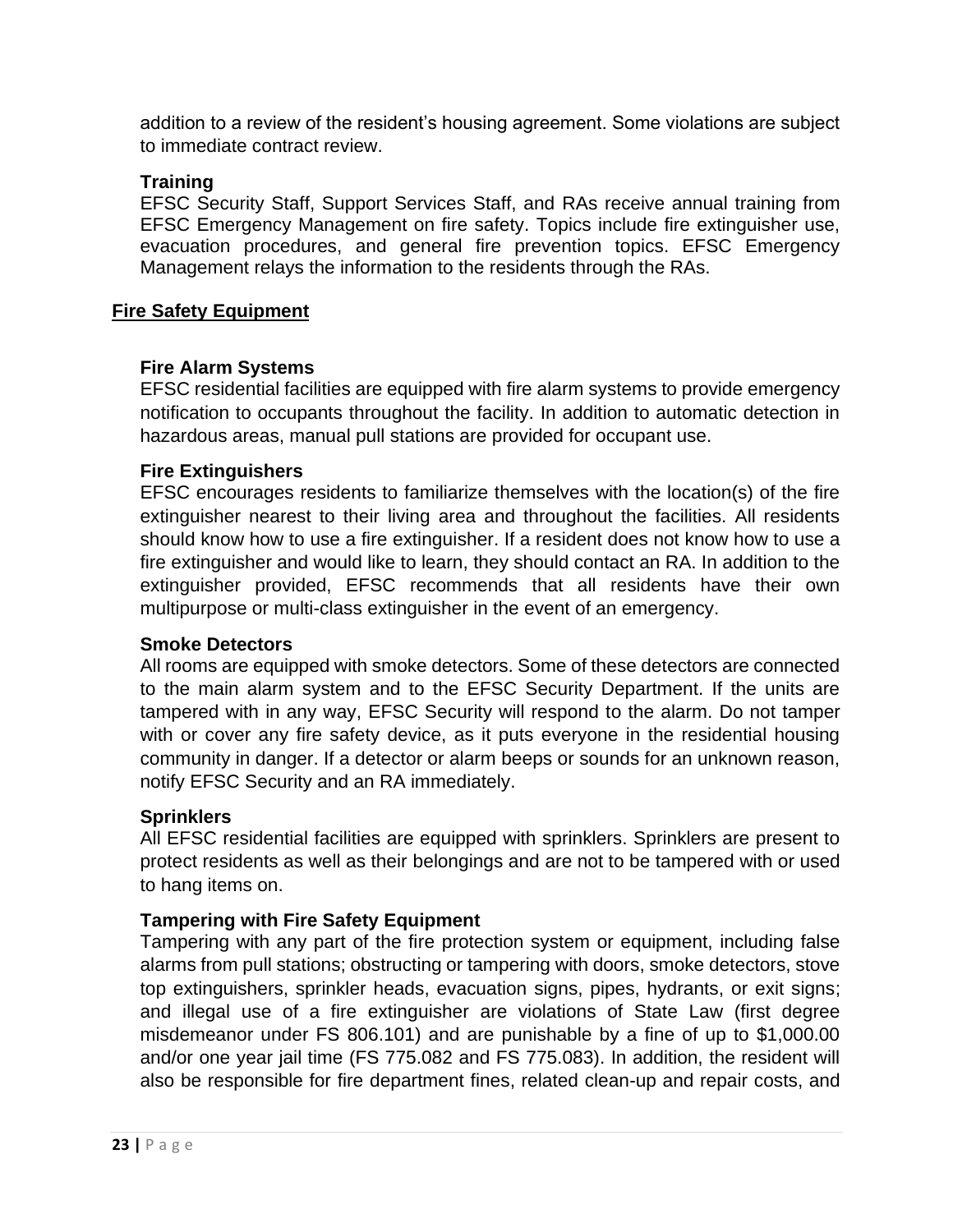will be subject to disciplinary action including, but not limited to, removal from housing. The resident may also face immediate housing agreement termination.

# <span id="page-23-0"></span>**Fire Prevention – Cooking and Appliances**

# <span id="page-23-1"></span>**Student Housing Shared Kitchens**

EFSC student housing suites are equipped with shared full kitchens that include a fullsize refrigerator, freezer and oven range. Small cooking appliances are permitted in the kitchen area. Deep fryers are prohibited. Residential facility kitchens are also not to be used for things such as class projects, science experiments or washing hair. Additionally, residents who use residential facility kitchens are required to clean up after themselves before leaving. For safety and security reasons, the following items and those similar are prohibited outside of the kitchen (e.g., bedroom, bathroom, common living area):

- two-sided, open-faced, or indoor electric grills (e.g., "George Foreman Grill," panini press, waffle maker)
- deep fryers and air fryers
- toaster ovens
- toasters
- electric skillets
- hot plates
- appliances with exposed heating coils
- pressure cookers, crock pots, "Insta-Pots"

# <span id="page-23-2"></span>**Permitted Appliances Outside of Kitchens**

Residents are permitted to have a microwave oven (must be 1,000 watts or less), popcorn poppers, hot pots, and coffee pots with an automatic shut-off feature. Refrigerators (with or without freezers) which do not exceed 5 cubic feet total capacity are allowed. Residents with larger appliances will be asked to remove them and will be subject to a fine per occurrence. Check with an RA if you have questions regarding permitted appliances.

#### <span id="page-23-3"></span>**Safe Operation**

All appliances used in any EFSC residential facility must be listed, in good working condition, and plugged into a power strip with a built-in circuit breaker. Any appliance deemed unsafe upon inspection by College Officials will be removed upon request.

#### <span id="page-23-4"></span>**Refuse Disposal**

All garbage resulting from the preparation of food in all facilities must be placed in a garbage bag and taken directly to the area dumpsters to avoid odors, attracting bugs, or contributing to unsanitary conditions. Refuse may not accumulate in excessive quantities and shall not be left in common areas.

#### <span id="page-23-5"></span>**Cooking Tips to Avoid Smoke Alarms**

• Always turn on the vent above the stove when cooking.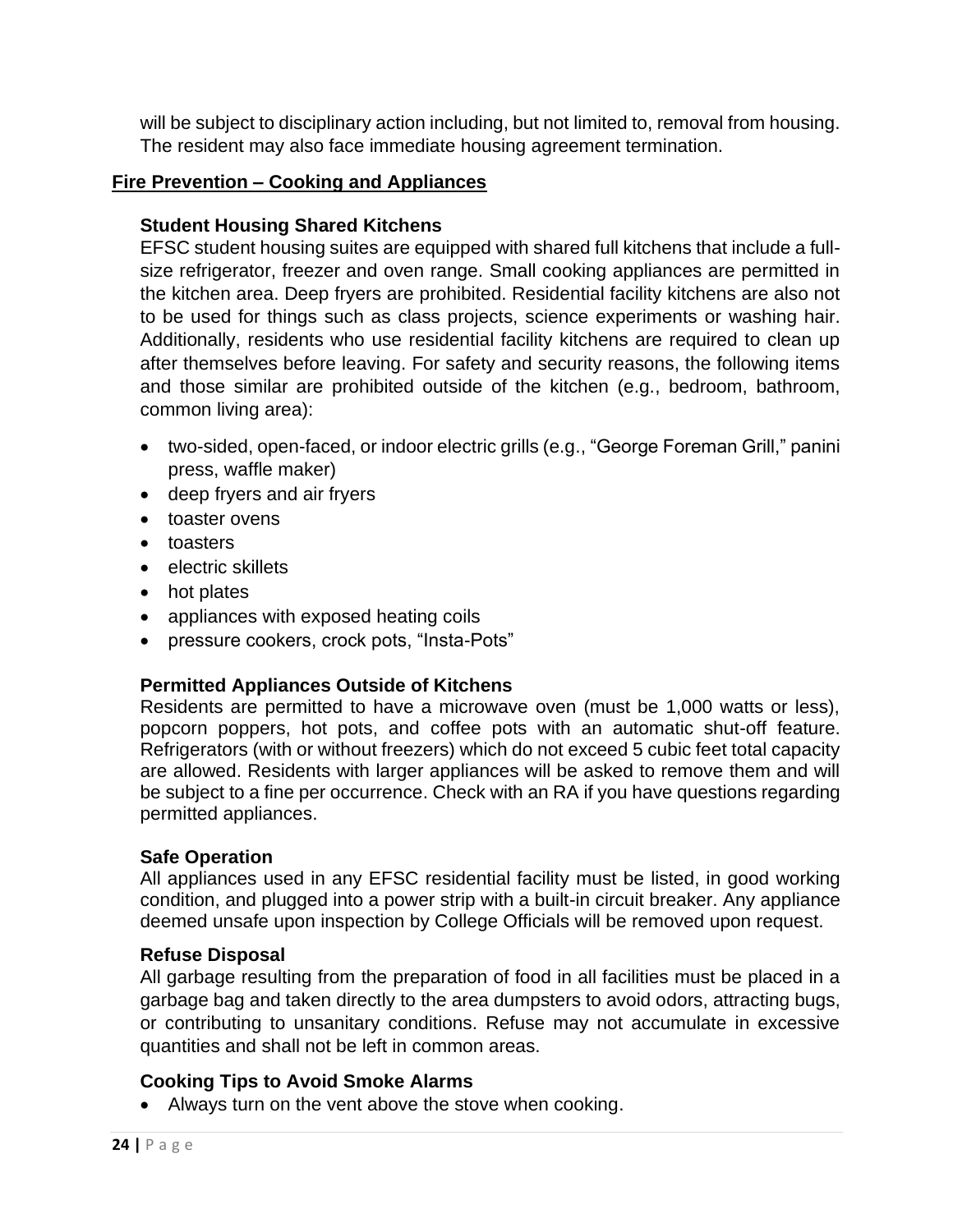- Use caution when cooking and never leave food that is cooking unattended.
- Remember the stoves in the residential facilities may heat differently than other stoves, so residents should check their food frequently.
- Have a tight-fitting lid available to cover the pan until it cools if there is a potential problem or grease fire.
- In the event of a grease fire, place a lid on the pan/pot to extinguish the fire. Never put water on a grease fire.
- Do not use the oven for storage and check to make sure the oven is empty prior to preheating for use.
- If your smoke detector sounds from cooking in ONLY your shared kitchen, and there is no fire:
- Call an RA or EFSC Security.
- Give them your name, location, and inform them that a smoke detector is sounding.
- Turn on the vent or fan and open windows, if possible, to clear any smoke.
- EFSC Security or Facilities Services will respond to the scene.

#### <span id="page-24-0"></span>**Failure to Comply**

Residents will be fined for any violations of these policies and subject to disciplinary actions including, but not limited to, removal from housing.

#### <span id="page-24-1"></span>**Fire Prevention – General Safety**

#### <span id="page-24-2"></span>**Candles, Open Flames, and Incense**

Due to the potential fire hazard, the use or possession of candles, incense, items that have an open flame, or other related items is strictly prohibited in all EFSC residential facilities. This includes unlit, unburned and unused products.

#### <span id="page-24-3"></span>**Circuit Breakers**

If an electrical outlet is overloaded, it will trip the circuit. This is a safety feature to prevent electrical fires. If a circuit is tripped, electrical appliances should be unplugged and relocated to different outlets. The resident must then notify an RA. Do not attempt to reset the breaker on your own.

#### <span id="page-24-4"></span>**Curtains and Draperies**

Curtains and draperies are prohibited in all EFSC residential facilities. Curtains being used in hallways, closets, or as partitions in rooms are also prohibited. If a bedroom does not have doors on the closet, the resident may put up a curtain using a tension rod; however, the rod must be 20 inches from the ceiling, in order to allow the sprinkler full coverage in the event of a fire. Failing to follow these policies may result in a sanction or citation.

#### <span id="page-24-5"></span>**Decorations**

Excessive decorations in rooms and common areas are prohibited. Loose items and coverings may not be placed over doorways. If you have any questions about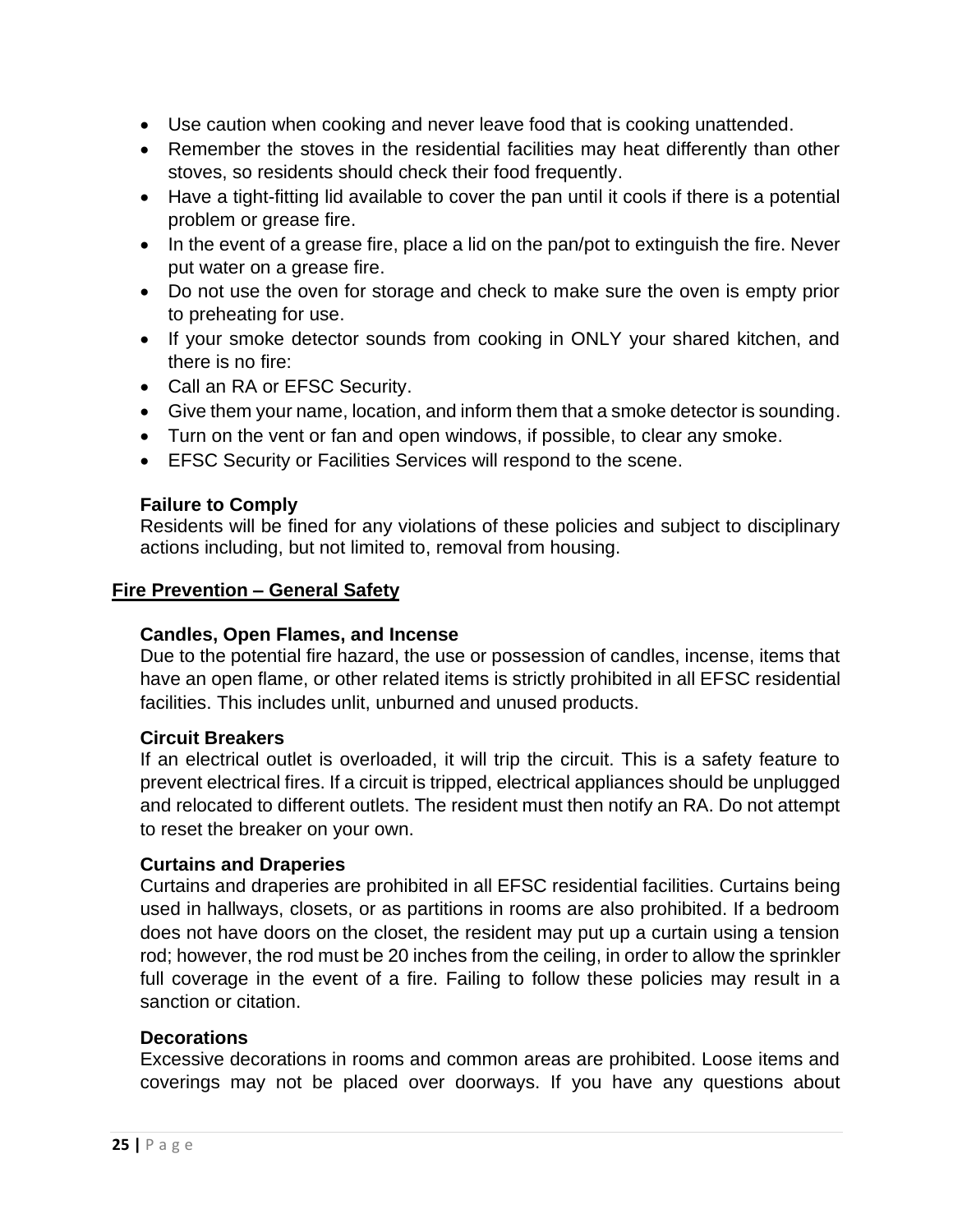permitted decorations contact an RA. Live-cut holiday type trees and excessive amounts of cut vegetation are prohibited inside all EFSC residential facilities.

# <span id="page-25-0"></span>**Electrical Cord Guidelines**

Extension cords are prohibited in EFSC residential facilities. Only 120v, listed electrical power outlet strips (surge protectors) with a built-in manual reset 15-amp circuit breaker are allowed. The maximum allowable length of a cord is six feet, with a maximum of six outlets at the end of the cord. Only one outlet strip may be used per wall outlet, and power strips may not be plugged into one another (daisy-chaining). In addition, non-circuited multi-socket cords, multi-plug adapters, any items with a frayed or damaged cord, and air fresheners or fans with an outlet are strictly prohibited as they can cause a fire. Be very cautious and ask an RA any questions you may have. These policies are in accordance with the Florida State Fire Marshal and state policy.

# <span id="page-25-1"></span>**Prohibited Items and Hazardous Materials**

Explosives, flammable or any hazardous substances, or any item of a dangerous nature are strictly prohibited within EFSC residential facilities. This includes, but is not limited to, space heaters, fireworks, bug bombs, gases, gasoline, solvents, charcoal lighter fluid, propane, non-life-support compressed gas cylinders, dive tanks, and welding tanks (full or empty). Also see Appliances, Candles and Incense, Decorations, Electrical Cord Guidelines, Smoking, and Weapons in this guide for other prohibited items. EFSC Emergency Management has the final authority in determining an item's classification as hazardous. All items deemed hazardous will be removed upon request.

# <span id="page-25-2"></span>**Smoking/Vaping**

Smoking/Vaping is not permitted in any residential facility, room, hallway, lounge, kitchen, laundry room, community center, common space, classroom, or enclosed stairway of any building owned or managed by EFSC.

#### <span id="page-25-3"></span>**Weapons**

In accordance with Florida Statutes 790.001(3)(b) and 790.06, you may carry selfdefense chemical spray (Pepper Spray) while on campus and in residential facilities provided it is carried solely for the purpose of self-defense, is compact in size, and contains no more than 2 ounces of chemical. You do not need a concealed weapons license to carry self-defense chemical spray. Students, employees, and faculty members with a valid Florida concealed weapons license may also carry a stun gun or nonlethal electric weapon or device designed solely for self-defense provided it does not fire a dart or projectile. In addition, an individual 18 years of age or older may possess a concealed firearm or other weapon for self-defense (or other lawful purposes) within their private vehicle, without a license, provided the weapon is securely encased and not available for immediate use.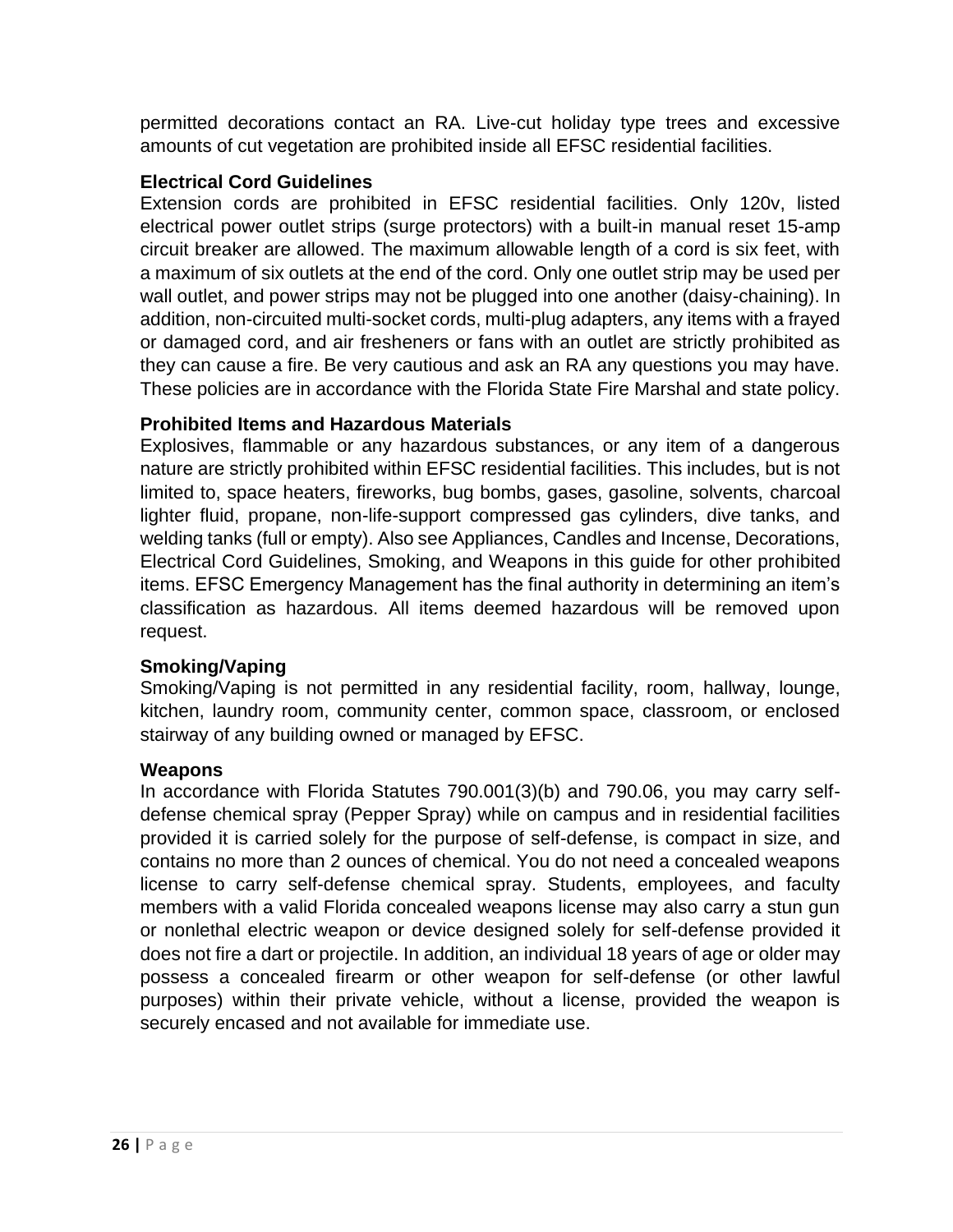# **ATTACHMENT 2**

#### **Student Housing Fees/Charges Schedule**

# <span id="page-26-1"></span><span id="page-26-0"></span>**General Housing Fees/Charges**

<span id="page-26-2"></span>

| <b>Item</b>                           | <b>Fee/Charge</b> |
|---------------------------------------|-------------------|
| <b>Application Fee</b>                | \$150.00          |
|                                       |                   |
| Fall and Spring (Pay Per Term)        |                   |
| -Fall 2021 Term                       | \$3,500.00        |
| -Spring 2022 Term                     | \$3,500.00        |
| <b>TOTAL</b>                          | \$7,000.00        |
|                                       |                   |
| Fall and Spring (Pay Per Month)       |                   |
| -Fall 2021 Term                       | \$3,600.00        |
| -Spring 2022 Term                     | \$3,600.00        |
| <b>TOTAL</b>                          | \$7,200.00        |
|                                       |                   |
| Fall 2021 Term Only*                  | \$3,600.00        |
|                                       |                   |
| Spring 2022 Term Only                 | \$3,600.00        |
|                                       |                   |
| Summer 2022 Term Only                 | \$2,000.00        |
|                                       |                   |
| Summer 2022 Term (discounted rate for | \$1,500.00        |
| Fall 2021 and Spring 2022 residents)  |                   |

\*subject to availability; preference may be given to applicants who select Fall and Spring option

# **General Damage Charges**

<span id="page-26-3"></span>

| <b>Item</b>                                 | <b>Fee/Charge</b>                       |
|---------------------------------------------|-----------------------------------------|
| AC thermostat                               | \$120                                   |
| Cable jack/Internet jack outlet             | \$25                                    |
| Carpet/floor-replace existing piece(s) with | Vendor Invoice + Admin Fee (20%)        |
| same or equal standard                      |                                         |
| Ceiling tiles                               | \$20 each                               |
| Electrical outlets and light switches       | \$35                                    |
| Light fixture replacement (fluorescent)     | \$150 minimum                           |
| Light fixture replacement (small)           | \$40                                    |
| Light switches                              | $$25$ each                              |
| Screen/blinds                               | \$75 each                               |
| Smoke damage                                | \$1000+ per room (determined by vendor) |
| Wall plate                                  | \$5 each                                |
| Wall, drywall repair and paint only (3      | \$35                                    |
| inches or less)                             |                                         |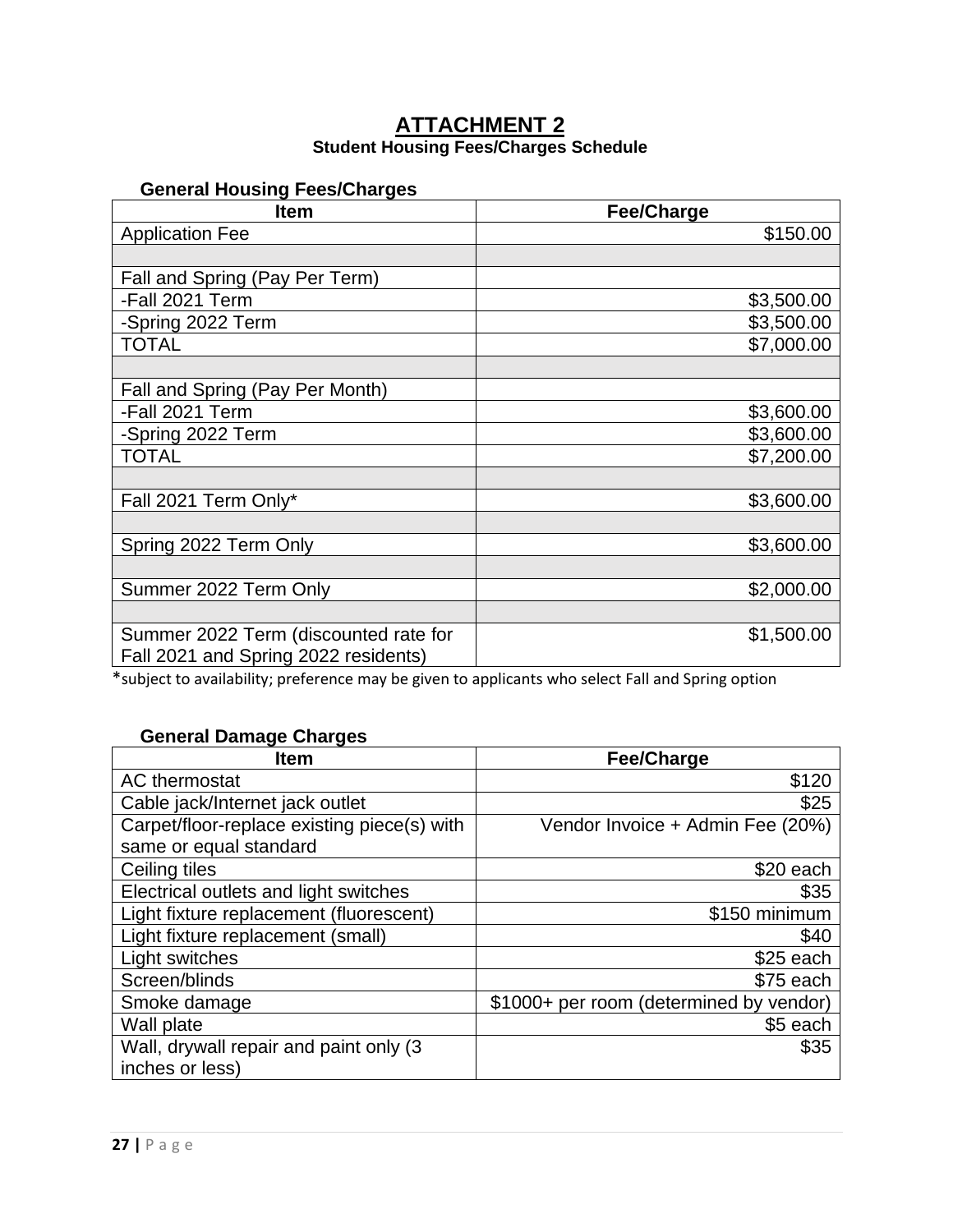| Wall, touch up paint only (3 inches or  | \$15                                   |
|-----------------------------------------|----------------------------------------|
| less)                                   |                                        |
| Wall, drywall repair (3-5 inches)       | \$100                                  |
| Wall, Touch up paint only (3-5 inches)  | \$30                                   |
| Whole walls, repair/paint (left, right, | \$150                                  |
| window, door)                           |                                        |
| Window/window glass                     | Vendor Invoice + Admin Fee (20%) \$200 |
|                                         | minimum                                |

# **Common Area Damage Charges**

<span id="page-27-0"></span>

| <b>Item</b>                      | Fee/Charge    |
|----------------------------------|---------------|
| <b>Suite Door</b>                | \$725 Minimum |
| Coffee table                     | \$220 Minimum |
| Door lock (mortise)              | \$200 each    |
| Electronic locks (ADA Openers or | \$300 minimum |
| components)                      |               |
| Lounge chair                     | \$400 minimum |
| Sofa                             | \$800 minimum |
| Study table                      | \$550 minimum |
| Steel chair                      | \$100 minimum |

# **Bedroom Damage Charges**

<span id="page-27-1"></span>

| <b>Item</b>     | <b>Fee/Charge</b> |
|-----------------|-------------------|
| Bed frame       | \$275             |
| Bedroom door    | \$725 minimum     |
| Closet shelving | \$50 minimum      |
| <b>Desk</b>     | \$450             |
| Desk chair      | \$180             |
| <b>Dresser</b>  | \$450             |
| <b>Mattress</b> | \$150             |
| Wardrobe        | \$800             |

# **Kitchen Damage Charges**

<span id="page-27-2"></span>

| <b>Item</b>              | <b>Fee/Charge</b> |
|--------------------------|-------------------|
| Cabinet door replacement | \$300 minimum     |
| Counter replacement      | \$300 minimum     |
| <b>Dishwasher</b>        | \$400             |
| Oven hood                | \$120             |
| Recycling bin/trash cans | \$20 each         |
| Refrigerator             | \$800             |
| Sink disposal            | \$250             |
| <b>Stools</b>            | \$125             |
| Stove/oven               | \$550             |

# <span id="page-27-3"></span>**Elevator Damage Charges**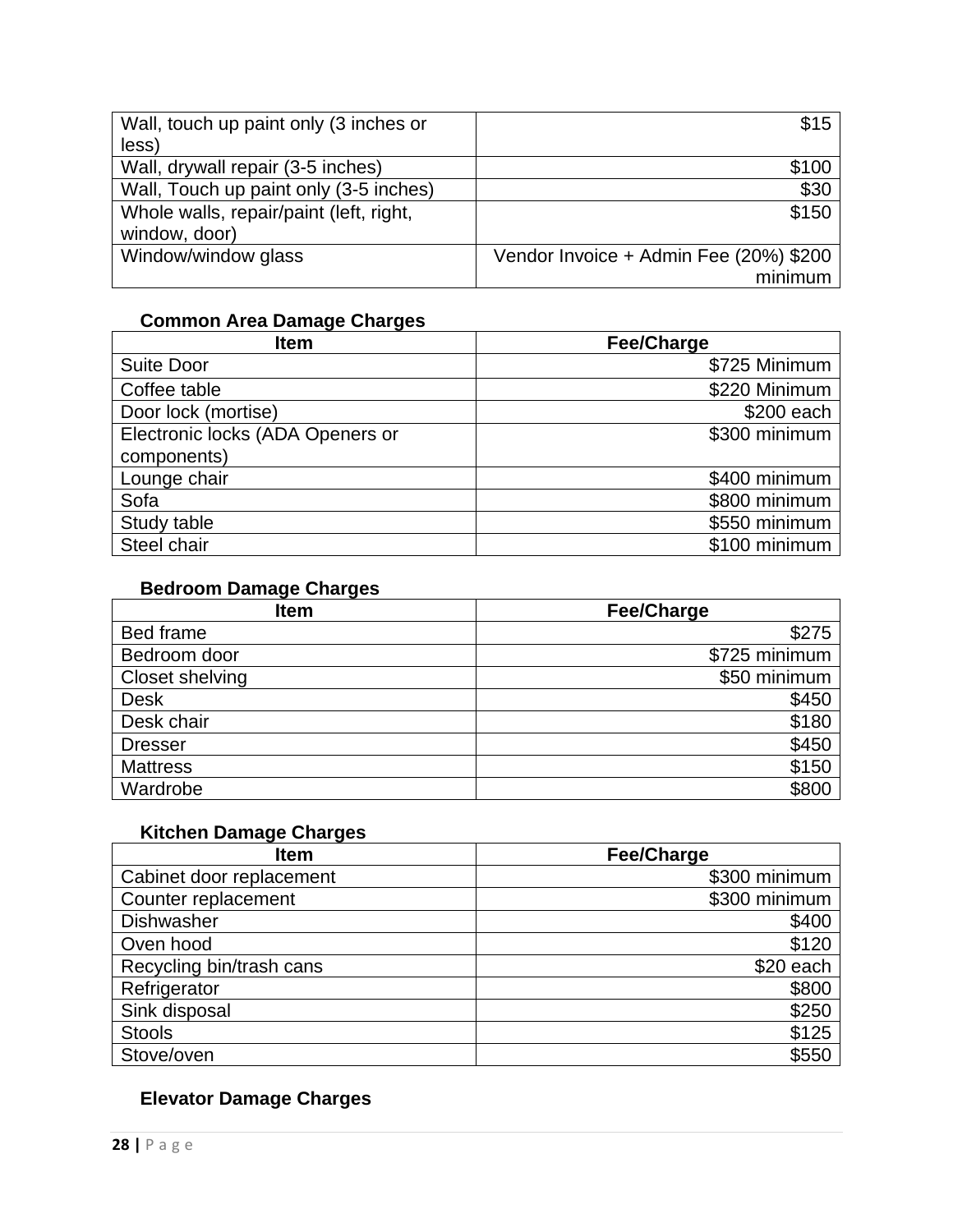| Item                         | <b>Fee/Charge</b> |
|------------------------------|-------------------|
| Retrieval, business hours    | \$32C             |
| Retrieval, overtime hours    | \$680             |
| Retrieval, Sunday & holidays | \$80 <sub>C</sub> |

# **Fire Safety Equipment Charges**

<span id="page-28-0"></span>

| <b>Item</b>                           | <b>Fee/Charge</b>                                    |
|---------------------------------------|------------------------------------------------------|
| Fire extinguisher                     | \$90 minimum                                         |
| Clean up discharged fire extinguisher | \$75 for 1 <sup>st</sup> hour + \$35 each additional |
|                                       | hour                                                 |
| Exit signage                          | \$70                                                 |
| Smoke detector                        | \$100 minimum                                        |
| Sprinkler head                        | Vendor invoice + Admin fee (20%)                     |
| Clean up discharged sprinkler system  | Multiple vendor invoices + Admin fee                 |
|                                       | (20%)                                                |

# **Other Charges**

<span id="page-28-1"></span>

| <b>Fee/Charge</b>                                       |
|---------------------------------------------------------|
| \$45 per bag                                            |
| \$10 per item                                           |
| \$30 each                                               |
| \$75 for 1 <sup>st</sup> hour + \$35 each additional    |
| hour                                                    |
| \$100 for 1 <sup>st</sup> hour $+$ \$35 each additional |
| hour                                                    |
| \$100                                                   |
| $$25$ each                                              |
| $$25$ each                                              |
| \$25 each                                               |
| \$75                                                    |
|                                                         |

# **Other Charges**

<span id="page-28-2"></span>

| <b>Item</b>                              | <b>Fee/Charge</b>                                       |
|------------------------------------------|---------------------------------------------------------|
| Abandoned property                       | \$45 per bag                                            |
| Abandoned property - loose items         | \$10 per item                                           |
| Bed (assembly if taken apart by student) | \$30 each                                               |
| Cleaning                                 | \$75 for 1 <sup>st</sup> hour + \$35 each additional    |
|                                          | hour                                                    |
| Disposal (trash, furniture, etc.)        | \$100 for 1 <sup>st</sup> hour $+$ \$35 each additional |
|                                          | hour                                                    |
| Improper check-out                       | \$100                                                   |
| Key                                      | $$25$ each                                              |
| Missing key FOB                          | $$25$ each                                              |
| New key core                             | \$25 each                                               |
| Refrigerator removal/disposal            | \$75                                                    |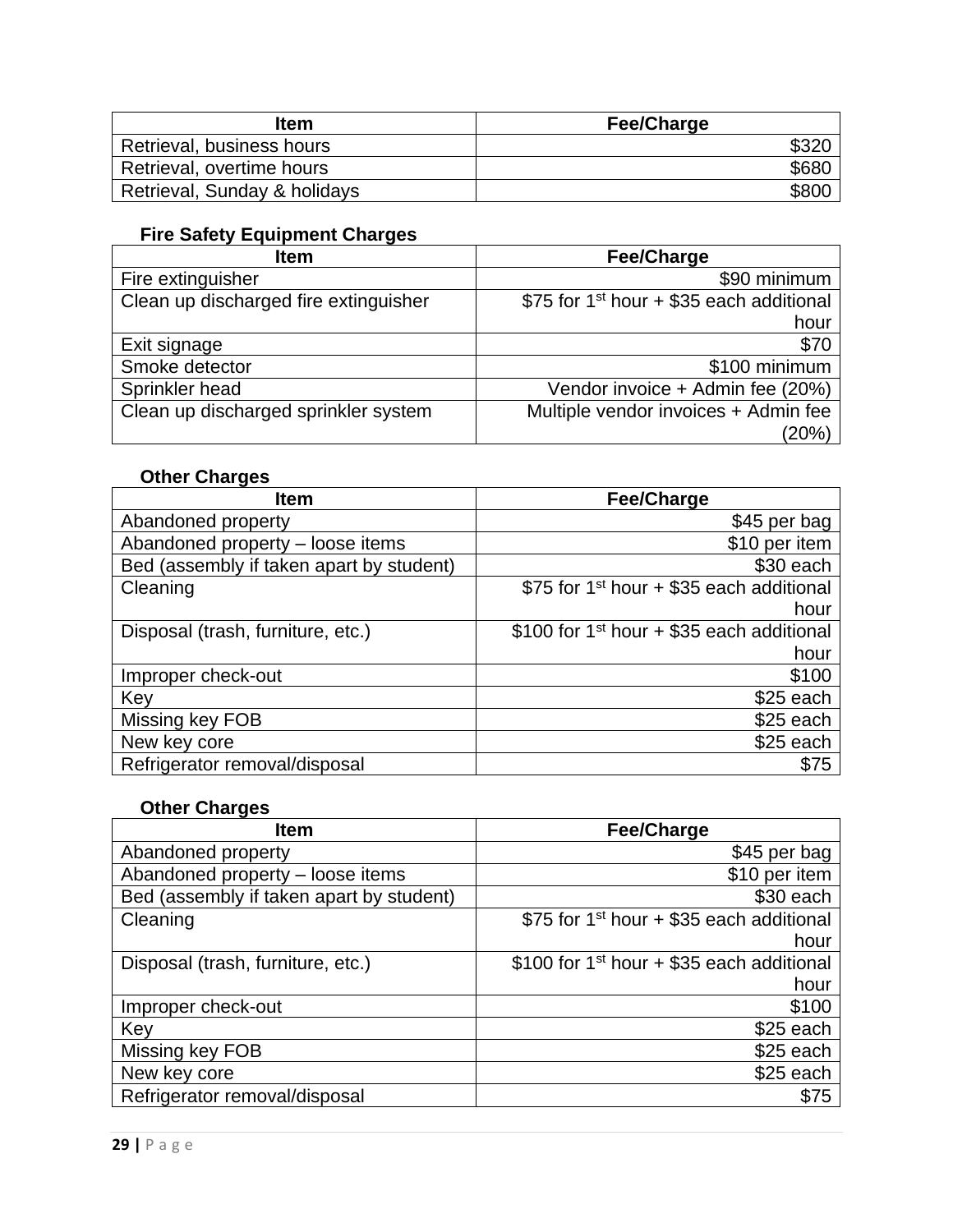# **ATTACHMENT 3 EFSC Student Code of Conduct**

<span id="page-29-1"></span><span id="page-29-0"></span>This code of conduct relates to all actions disruptive or otherwise harmful to the educational process and includes both physical and virtual (online) educational communities and communications. Violation of the standard of conduct herein will be considered a disciplinary matter and treated in accordance with procedures of due process and with respect of the right and welfare of all members of the College community. Standards of conduct for which students are subject to disciplinary action, such as suspension or expulsion from EFSC, include, but are not limited to, those described below:

<span id="page-29-2"></span>**Academic Dishonesty** – Cheating, plagiarism and any other misrepresentation of work are prohibited. Students who are found to be in violation of this standard may receive severe sanctions including a failing grade in their respective course, and depending on the circumstances, possible expulsion from Eastern Florida State College.

<span id="page-29-3"></span>**Aiding or Facilitating** – No student may aid, facilitate, assist, support, promote, or otherwise encourage the commission of any conduct or behavior prohibited by this Student Code of Conduct. In addition, students witnessing any prohibited conduct or behavior must report same to appropriate College officials in a timely manner.

<span id="page-29-4"></span>**Alcoholic Beverages** – Alcoholic beverages are prohibited on the campuses of Eastern Florida State College and at any College-sponsored activity or event unless approved in advance by the President. Students found to be in possession without prior approval, or unlawfully in possession or under the influence of alcoholic beverages while on campus or at a College-sponsored activity or event is subject to discipline including suspension or expulsion. Sanctioning a student for conduct prohibited by this section is not conditioned upon the student being cited or convicted in a court of law.

<span id="page-29-5"></span>**Animals** – Animals are not permitted on any property owned or controlled by the College unless they meet the definition of "service animal" under federal and state law, are an approved accommodation by the Office of Student Access for Improved Learning (SAIL), or are part of an approved course or presentation. See also Sections 203.5 and 203.6 of the College Procedures Manual.

<span id="page-29-6"></span>**Arson** – No student shall commit or aid in the intentional commission of an act which results in fire being ignited that causes damage or is intended to cause damage, to the property of the College or to the property of any other person.

<span id="page-29-7"></span>**Assault and/or Battery** – No student shall threaten by touch or cause bodily harm or discomfort on another.

<span id="page-29-8"></span>**Breach of Peace** – Conduct or expression on College owned or controlled property which disrupts the orderly functioning of the College or is lewd, indecent or obscene is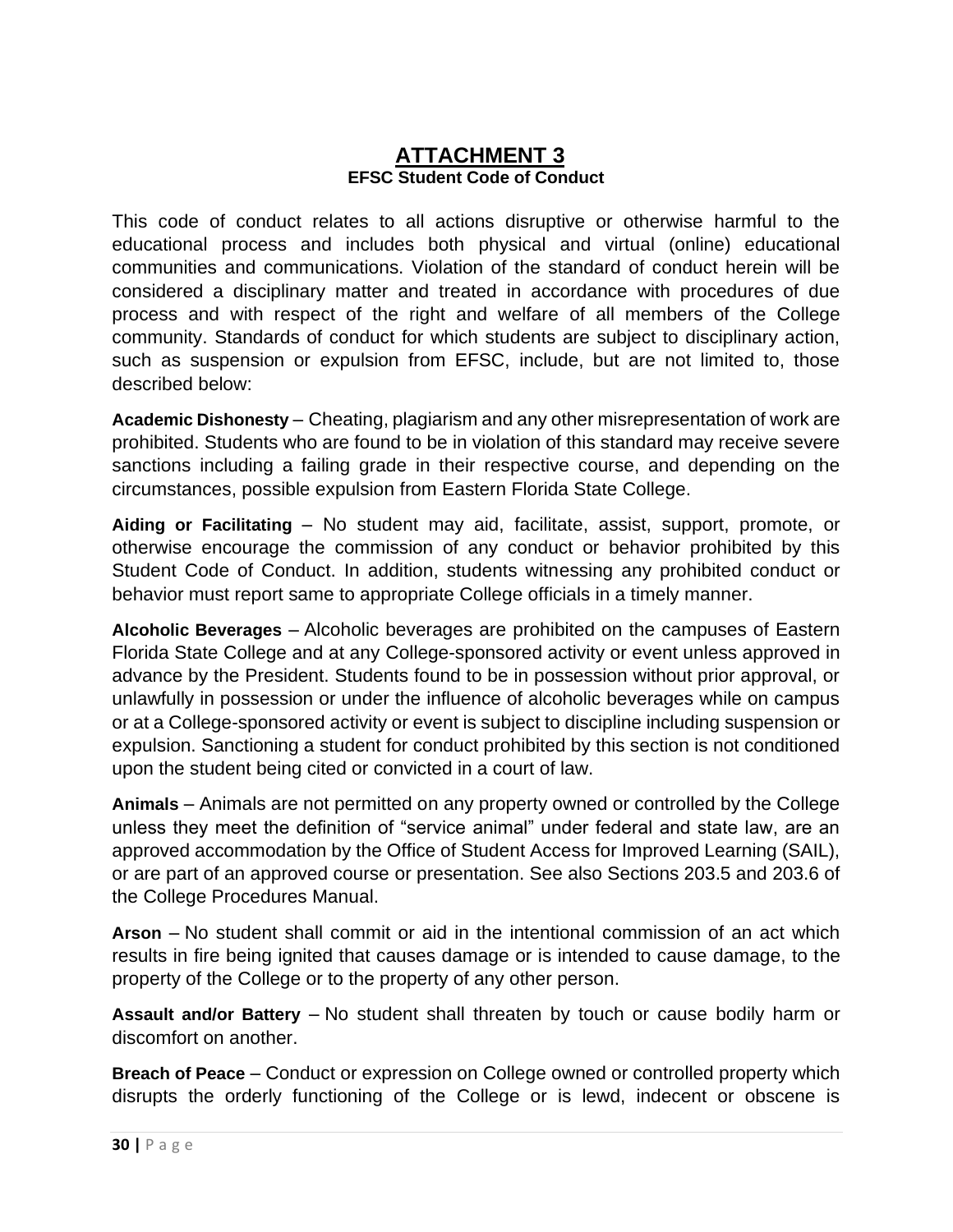prohibited. Cellular telephones and audible pagers should only be used outside of classrooms.

<span id="page-30-0"></span>**Bullying** – Behavior of any sort (including communicative behavior) directed at another, that is severe, pervasive, or persistent, and is of a nature that would cause a reasonable person or group in the target's position substantial emotional distress and undermine his or her ability to work, study, or participate in College programs or activities, or which would place a reasonable person in fear of injury or death.

<span id="page-30-1"></span>**Children on Campus** – Because of potential disruptiveness to the learning environment, non-enrolled children are not permitted to visit a class in session or a lab. Non-enrolled children will not be permitted to remain in the common areas of College buildings without adult supervision. Only registered students are allowed to sit in class.

<span id="page-30-2"></span>**College-sponsored Activities and Events** – Use of College facilities must be approved by the proper College authority. All College-sponsored activities and events, e.g., outdoor concerts, student rallies, outside speakers, etc., are subject to any limitations and provisions established by the appropriate College official.

<span id="page-30-3"></span>**Contracting or Representation in the Name of the College** – Students, including those acting as officers within any of the Student Government Association or clubs, are prohibited from contracting in the name of Eastern Florida State College and may not claim to be official representatives of the College. Students will not endorse a product in a manner which implies an official endorsement by the College.

<span id="page-30-4"></span>**Cosmetology Prohibited Act** – Student cosmetology services shall be performed only in the lab under the supervision of an instructor. All services must be approved in advance by the instructor. Services shall not be performed in restrooms, hallways or other areas. Students are expected to adhere to the professional standards associated with licensure expectations. Florida Statute 477.0263 – Cosmetology services shall be performed only by licensed cosmetologists in licensed salons. Florida Statute 477.0265. Prohibited acts. It is unlawful for any person to engage in the practice of cosmetology or a specialty without an active license as a cosmetologist or registration as a specialist issued by the department pursuant to the provisions of this chapter. Any person who violates any provision of this section commits a misdemeanor of the second degree, punishable as provided in §.775.082 or §.775.083.

<span id="page-30-5"></span>**Damage or Destruction of Property** – Accidental damage, vandalism or malicious damage to property belonging to Eastern Florida State College or others may require restitution from the person(s) responsible for such damage and/ or may result in disciplinary action.

<span id="page-30-6"></span>**Defamation, Threats and Extortion** – Verbal or written communication which exposes any individual or group to hatred, contempt, or ridicule and thereby injures the person, property, or reputation of another is prohibited.

<span id="page-30-7"></span>**Disruption** – In accordance with F.S. 1006.61 (1): "Any person who accepts the privilege extended by the laws of this state of attendance at any public postsecondary educational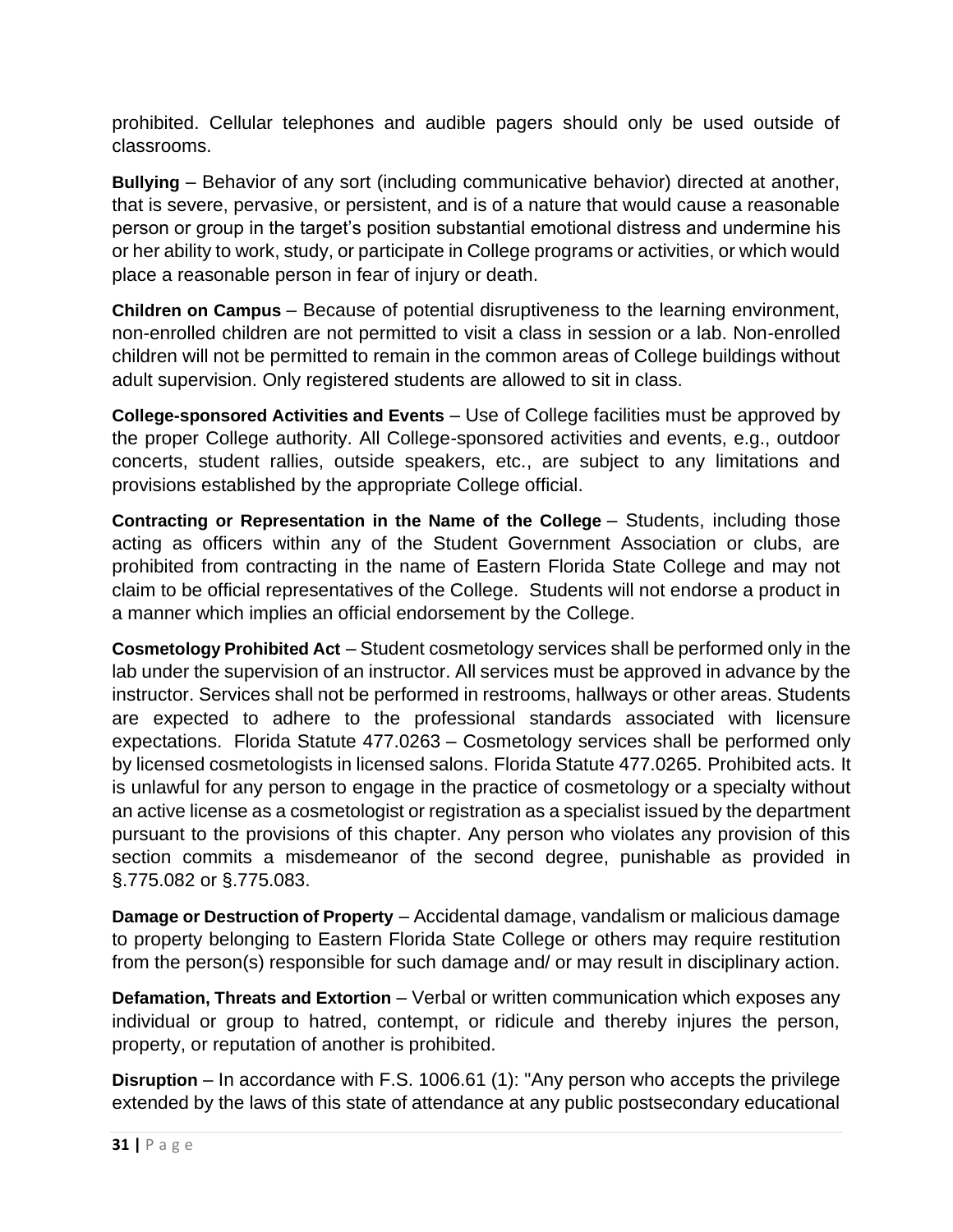institution shall, by attending such institution, be deemed to have given his or her consent to the policies of that institution, the State Board of Education, and the laws of this state. Such policies shall include prohibition against disruptive activities at public postsecondary educational institutions." Students who intentionally act to impair, interfere with or obstruct the orderly conduct, process and functions of the College, either on or off campus, shall be subject to appropriate disciplinary action by College authorities.

# **Disruptive conduct shall include, but not be limited to, the following:**

- Violence against or endangerment of any member or guest of the College community.
- Deliberate interference with academic freedom and freedom of speech (including not only disruption of a class but also interference with the freedom of any speaker invited by any section of the College community to express his/her views).
- Theft or willful destruction of College property.
- Forcible interference with the freedom of movement of any member or guest of the College.
- Participation in a disturbance of the peace or unlawful assembly.
- Obstruction of the normal process and activities essential to the College community. Orderly demonstrations of points of view by signs, etc., which are neither vulgar nor profane are not considered disorders.

<span id="page-31-0"></span>**Distribution or Sale of Literature or Goods** – Distribution or sale of literature or goods on the campuses must be conducted in accordance with all applicable College policies and procedures.

<span id="page-31-1"></span>**Dress and Appearance** – Students are expected to maintain standards of personal appearance and dress which are conducive and appropriate to the maintenance of health, welfare and safety for themselves and for their associates in the community. Dress worn by students must be of sufficient quality and quantity to properly cover and protect the body, including shirt and shoes.

<span id="page-31-2"></span>**Duplication of Keys** – Duplication of College keys is prohibited.

<span id="page-31-3"></span>**Endangerment** – Any action that endangers the health, safety, or welfare of one's own self or others, including but not limited to:

- Physical violence towards another person or group.
- The threat of physical violence towards another person or group.
- Interference with the freedom of another person or group to move about in a lawful manner.
- Intentional or reckless transmission of disease to another person or group.

<span id="page-31-4"></span>**Failure to Pay Financial Obligations** – The College may initiate disciplinary proceedings against a student who has allegedly refused to pay or failed to pay a debt he/she owes to the College. If a student fails to pay the College an amount due, disciplinary action may be initiated. College transcripts will not be issued to any student who has not satisfied all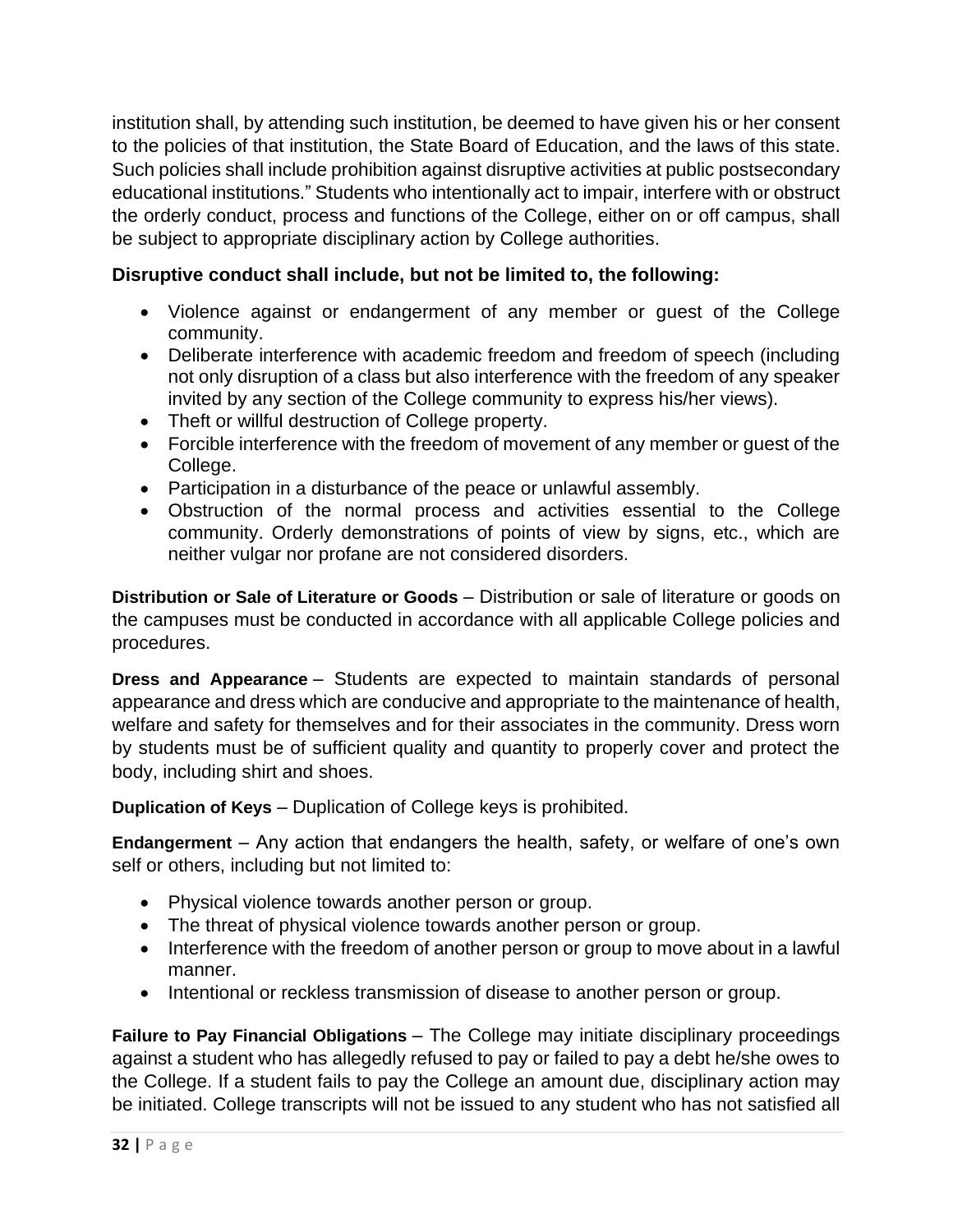financial obligations to the College. Students will not be allowed to register for classes until account is cleared.

<span id="page-32-0"></span>**Falsification of Records** - Falsification of College records, including, but not limited to, admission, registration, disciplinary and health records, by forgery or other means of deception, is prohibited.

# <span id="page-32-1"></span>**Firearms, Weapons, Fireworks, Explosives**

# **Introduction**

Eastern Florida State College is committed to maintaining an educational and workplace environment that is free of violence. The College further recognizes the existence of extensive legislative acts and constitutional provisions pertaining to the rights and obligations of those who own or possess firearms, specifically those addressing the right to carry, store, and transport firearms on one's person and within motor vehicles.

# **Authority**

While on College grounds or facilities or at College-sponsored activities and events, students, staff, faculty, administration, employees, and invitees, hereinafter referred to as "person," are prohibited from introducing, exhibiting, possessing, using, storing, buying or selling weapons, firearms, destructive devices or explosives. [§790.001; §790.115, F.S. (2017)]

**Exceptions:** The following circumstances shall not be a violation of this procedure:

- It is lawful and is not a violation of Florida Statute or Eastern Florida State College procedure 803 for a person 18 years of age or older to possess a concealed firearm or other weapon for self-defense or other lawful purpose within the interior of a private vehicle (conveyance), without a carry license, if the firearm or other weapon is securely encased or is otherwise not readily accessible for immediate use. Nothing in this procedure prohibits the carrying of a legal firearm other than a handgun anywhere in a private conveyance when such firearm is being carried for a lawful use. [§790.115; §790.25; §790.251, F. S. (2017)]
- A firearm in the possession of a law enforcement officer who is authorized to possess the firearm whether on or off duty, by the employing law enforcement agency.
- A firearm in the possession of an Armed Security Officer, as defined by College policy and procedure.
- Any other possession of a firearm specifically authorized pursuant to the provisions of F.S. §790.115, (2017).

<span id="page-32-2"></span>**Gambling** – Gambling is prohibited on the campuses of Eastern Florida State College.

<span id="page-32-3"></span>**Guest Responsibility** – Students may be held responsible for the actions of their guests.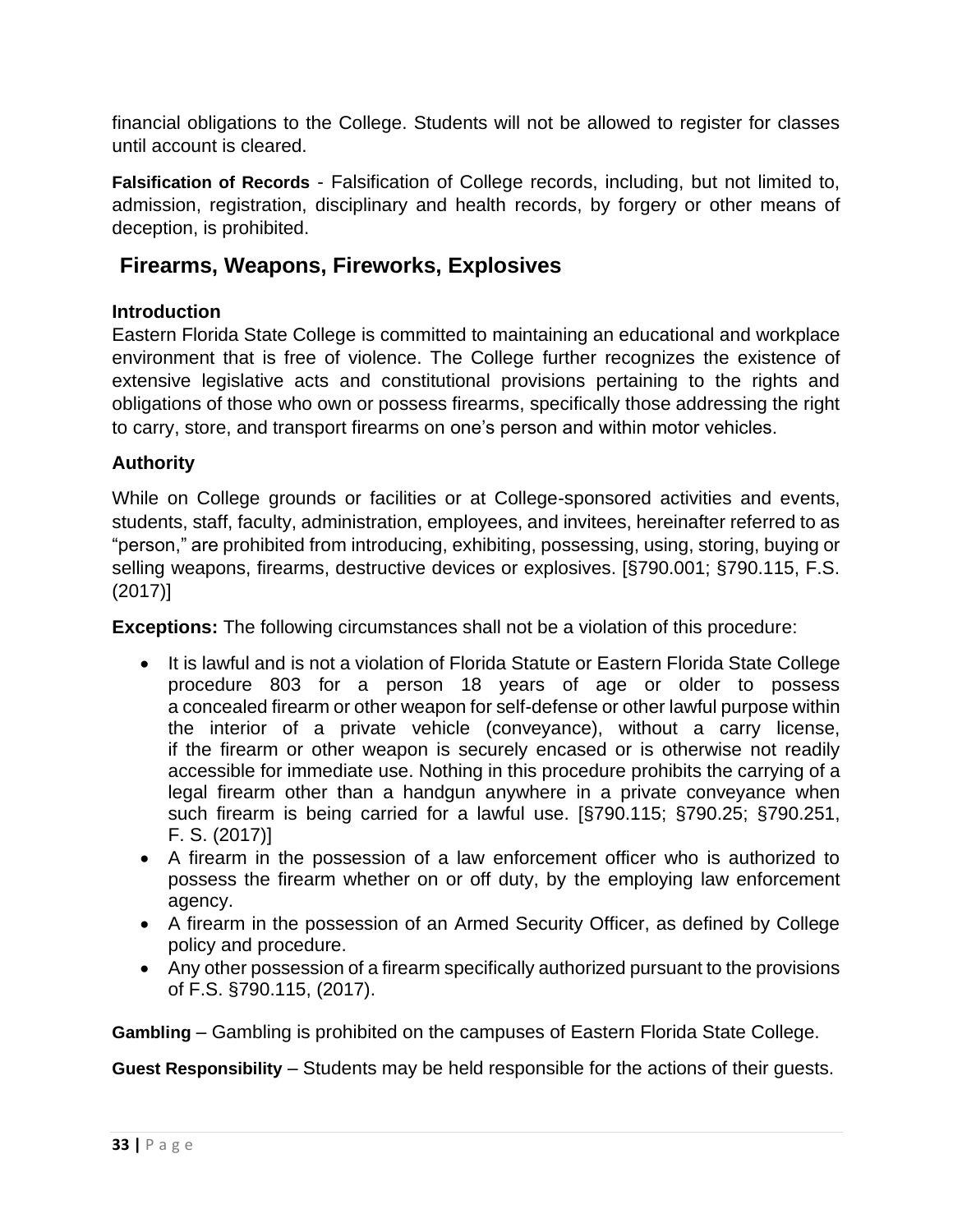<span id="page-33-0"></span>**Hazing** – Any action or situation that recklessly or intentionally endangers the mental or physical health or safety of another for purposes including, but not limited to:

- Initiation into any organization operating under the sanction of a postsecondary institution;
- Admission into any organization operating under the sanction of a postsecondary institution;
- Affiliation with any organization operating under the sanction of a postsecondary institution; or
- The perpetuation or furtherance of a tradition or ritual of any organization operating under the sanction of a postsecondary institution.

The term includes, but is not limited to, pressuring or coercing another into violating state or federal law; any brutality of a physical nature, such as whipping, beating, branding, exposure to the elements, forced consumption of any food, liquor, drug, or other substance, or other forced physical activity that could adversely affect the physical health or safety of another; or any activity that would subject another to extreme mental stress, such as sleep deprivation, forced exclusion from social contact, forced conduct that could result in extreme embarrassment, or other forced activity that could adversely affect the mental health or dignity of another. The term does not include customary athletic events or other similar contests or competitions or any activity or conduct that furthers a legal and legitimate objective.

<span id="page-33-1"></span>**Harassment –** Threats, intimidation, coercion, or any other conduct that places a reasonable person in fear of physical harm, through words or actions, or objectively disrupts a person's daily activities, including education and employment. Harassment does not include conduct protected by the First Amendment.

<span id="page-33-2"></span>**Housing Conduct** – Students residing in the College's on-campus student housing facility must adhere to any rules, regulations, and standards of conduct that are specific to that facility, including but not limited to, the Housing Code of Conduct.

<span id="page-33-3"></span>**Identification of Students** – Students are required to present proper identification when requested by authorized College officials. Any misrepresentation, alteration or misuse of identification is prohibited. In addition, students are required to obtain a College-issued identification card as soon as practicable upon enrollment.

<span id="page-33-4"></span>**Illegal Drugs and Controlled Substances** – The College cannot protect students from state and federal drug abuse laws and will cooperate fully with law enforcement agencies. All applicants for admission to Eastern Florida State College shall certify in writing that they will not engage in the unlawful manufacture, distribution, dispensation, possession, or use of a controlled substance during enrollment at EFSC according to the College's Drug-Free Policy.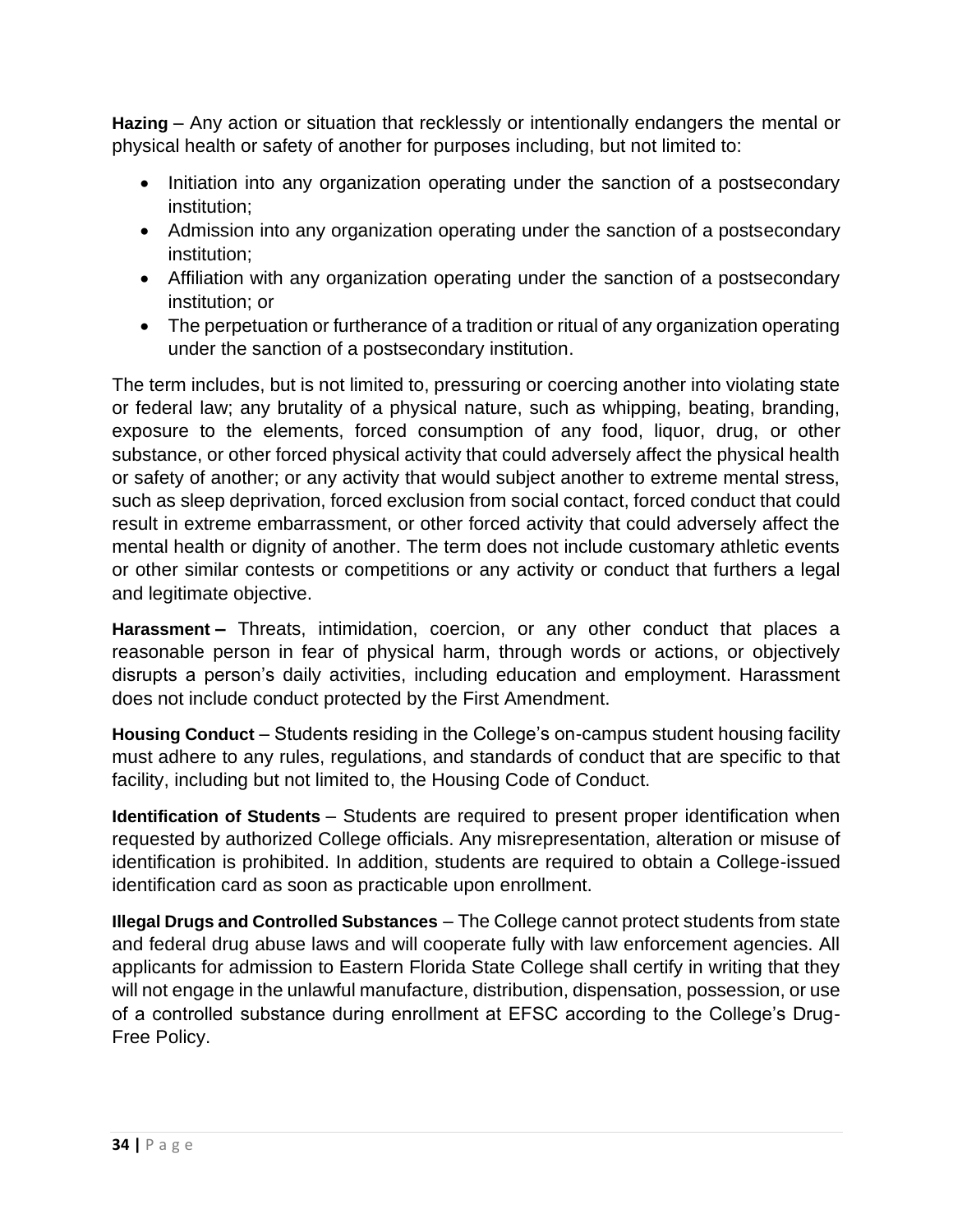This means that students:

- Will not use, possess, purchase, solicit, sell, manufacture, distribute, or deliver (or possess with intent to unlawfully use, purchase, solicit, sell, manufacture, distribute, or deliver) narcotics, controlled substances, prescription medication without a personal prescription or other illegal drugs.
- Will notify the College within five (5) business days of any conviction for any offense occurring on or away from campus relating to the possession, sale, purchase, delivery, use, manufacture or distribution of illegal drugs or controlled substances.
- Has read, understood and will obey the College's Drug-Free Policy. Applicants who refuse to sign the drug-free certification may be refused admission to the College. If an applicant cannot agree to accept the above conditions for admission to the College, he or she may be offered counseling which may include information as to where to obtain rehabilitative services. The statement of certification will be considered a legal contract between the student and the College and such contract will be considered broken upon commission of an offense relating to the use, possession, purchase, solicitation, sale, manufacture, distribution, or delivery (or possession with intent to unlawfully use, purchase, solicit, sell, manufacture, distribute, or deliver) narcotics, controlled substances, prescription medication without a personal prescription, or other illegal drugs. A student who commits a drug-related offense on campus or while in attendance at a College event will be sanctioned up to and including suspension or expulsion. A student who is tested positive for an illegal drug or controlled substance during screening for College-related programs or for program-related clinical experiences will also be sanctioned up to and including suspension or expulsion.

Medical Marijuana in Florida – Despite the provisions of Article X, Section 29 of the Florida Constitution, as well as applicable Florida Statutes and implementing F.A.C. Rules, marijuana remains a controlled substance under federal law, and continues to be prohibited by the College. Thus, any member of the College community who meets the definition of "qualified patient" under §381.986(1), Florida Statutes, shall continue to abide by federal law as it relates to marijuana, as well as any and all applicable College policies and procedures.

Sanctioning a student for conduct prohibited by this section is not conditioned upon the student being cited or convicted in a court of law.

<span id="page-34-0"></span>**Intellectual Property Rights** – The College promotes an academic environment that encourages and rewards the creative efforts and innovative spirit of its students. The College, therefore, does not claim ownership rights to the intellectual property created by students in the scope of their attendance except where the student has utilized substantial resources of the College in the development of the work that goes beyond resources commonly provided to students for production of publications or class projects. Intellectual property is meant to include both traditional forms of intellectual property such as student publications, class projects and student papers, as well as non-traditional intellectual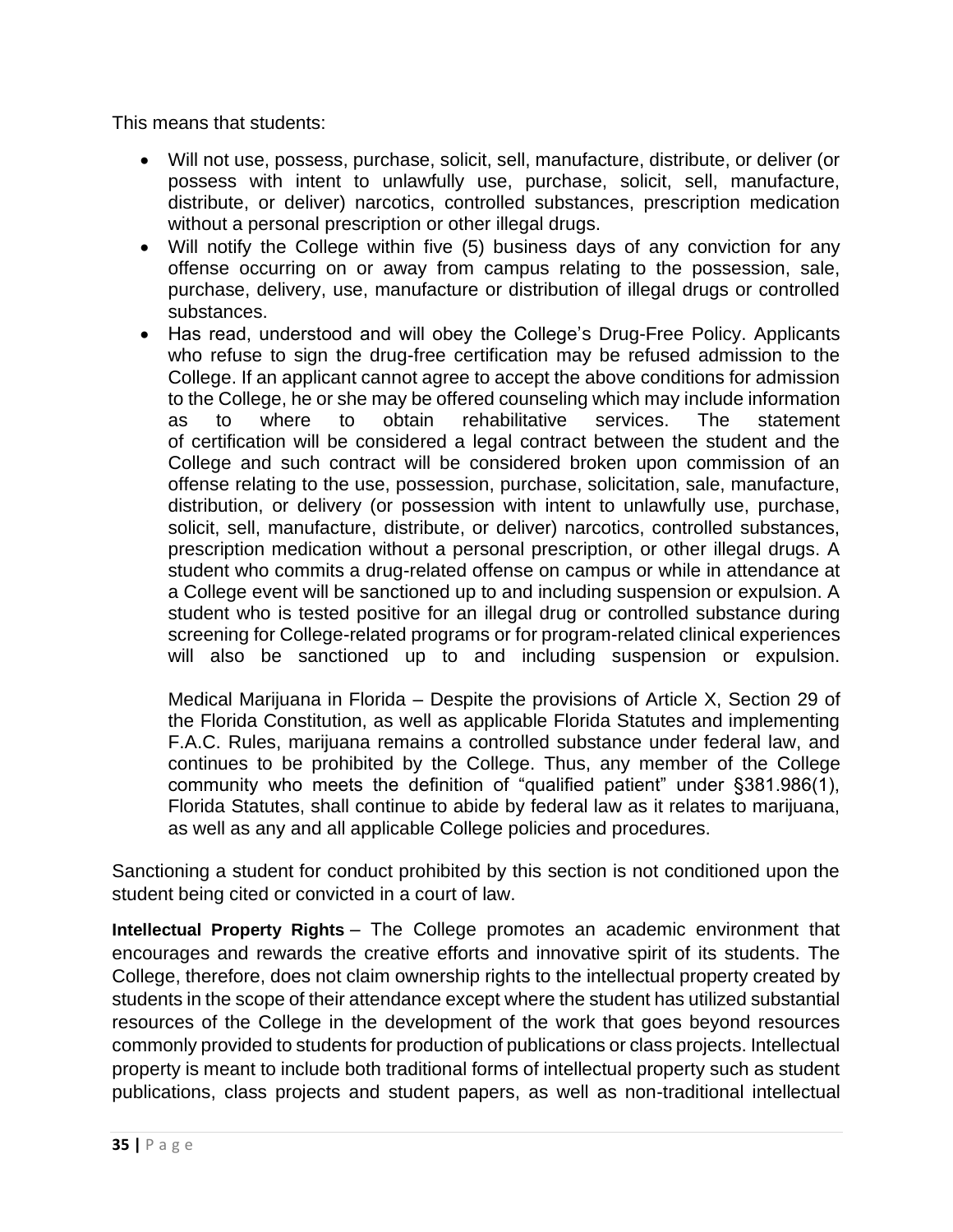property such as CD-ROMS, computer programs, TV courseware or other electronically recorded materials. All such intellectual property remains the property of the authoring student. However, the College retains an interest in said property by virtue of the College's assistance and support for its development, production and dissemination and, therefore, shall have reasonable access to and use of the intellectual property for such purposes as student evaluation and reproduction in exercising their administrative duties.

<span id="page-35-0"></span>**Interference with College Guests** – The College may initiate disciplinary actions for any interference with the freedom of movement of any member or guest of the College community.

<span id="page-35-1"></span>**Invasion of Privacy** – Making, using, disclosing, or distributing a recording or other image of another person in a location or situation in which that person has a reasonable expectation of privacy and is unaware or does not consent to it; and any other conduct that constitutes an invasion of the privacy of another person under applicable laws and regulations. Such conduct includes, without limitation, taking unauthorized photographs, recording personal conversations or sexual encounters, acts of voyeurism, peeping, spying, or similar conduct that otherwise invades the privacy of another where a reasonable expectation of privacy exists.

<span id="page-35-2"></span>**Misuse of Emergency Equipment** – Fire escapes, designated ground-level doors, fire hoses, extinguishers and alarm equipment are to be used only in emergencies. Tampering with or misuse of these emergency devices, as well as blocking fire exits or impeding traffic in any way, is prohibited.

<span id="page-35-3"></span>**Obeying Reasonable Orders of College Officials** – Students are required to comply with reasonable requests or orders by authorized College officials or representatives acting on the part of the College. This requirement includes reasonable requests for students to meet appointments in administrative offices and at disciplinary investigations and hearings, and to abide by "no-contact" orders and similar directives and restrictions regarding access to, use of, or physical presence on College property, including trespass notices.

<span id="page-35-4"></span>**Obstruction of Process** – Interference with or obstruction of the Student Code of Conduct, Housing Code of Conduct, Sexual Misconduct, or other similar process, by any means and through any medium, including but not limited to the following:

- Knowingly filing a false report.
- Falsification, distortion, or misrepresentation of information.
- Disruption or interference with the orderly conduct of a proceeding.
- Harassment or intimidation of a College official or participant.
- Attempting to influence the impartiality of a College official.
- Influencing or attempting to influence another person to commit an obstruction of process.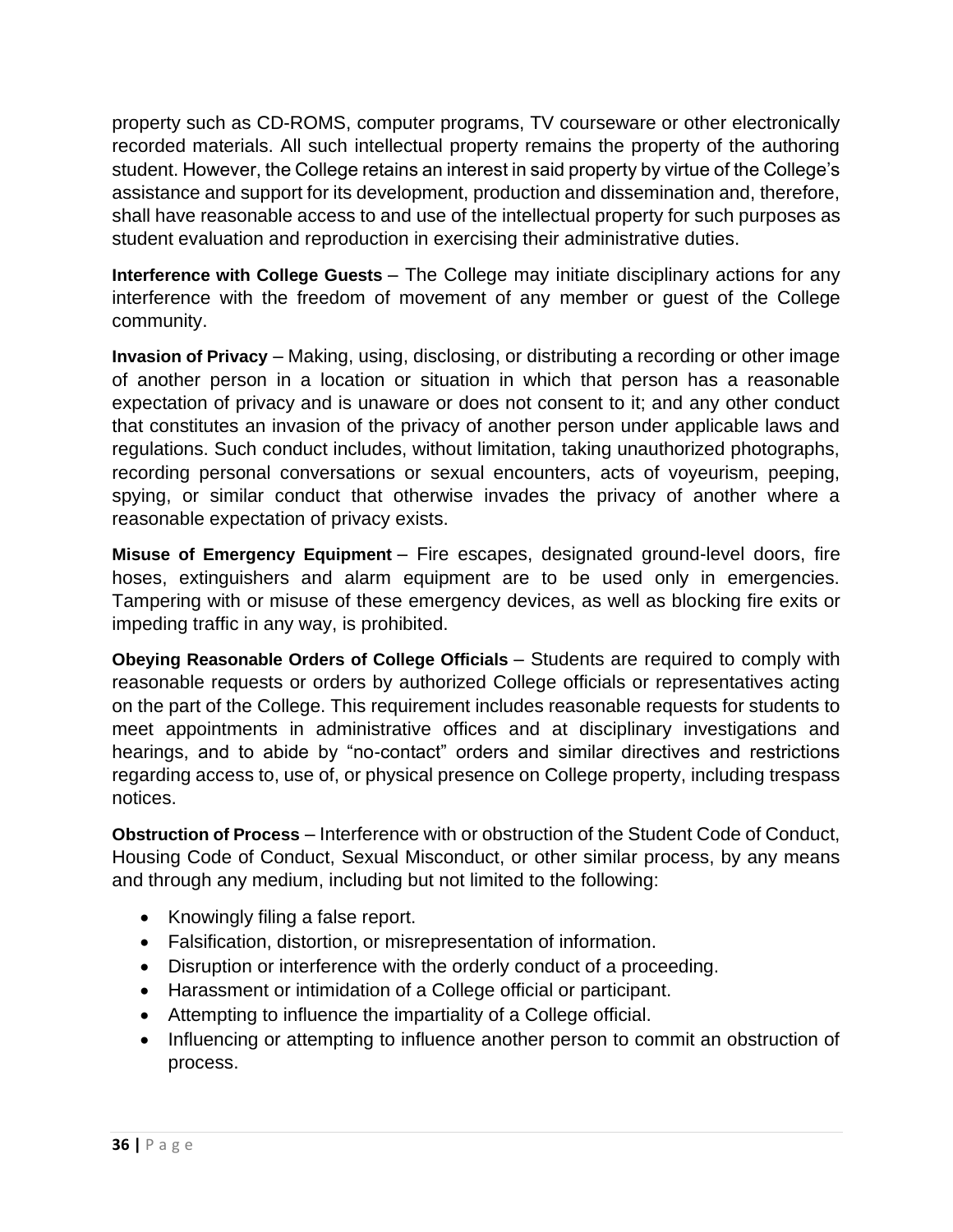<span id="page-36-0"></span>**Outside Speakers** – Speakers may be invited to address a campus audience by a recognized student organization and the Student Government Association. These invitations must be approved by the Associate Provost or Provost.

<span id="page-36-1"></span>**Public Laws** – Any act by a student which constitutes a charge of a violation of public law, occurring either on or off campus, may establish cause of legal and/or disciplinary action by the College. However, if a student is later found to be not guilty of all related charges in a court of law, the College may reconsider any disciplinary sanctions imposed at the request of the student.

<span id="page-36-2"></span>**Providing False Information** – Furnishing false or misleading information to the College or to any College official. This includes but is not limited to forging documents or other data or omitting facts that are material to the purpose for which the information is submitted.

<span id="page-36-3"></span>**Recognition of Student Groups** – In order to be classified as a student organization, established, recognized procedures must be met and approved by the Provost.

<span id="page-36-4"></span>**Retaliation** – No student may retaliate against a person or group who makes a report or complaint, cooperates with an investigation, or otherwise assists College officials in the enforcement of this Student Code of Conduct or any other College procedure. Retaliation includes intimidation, threats, harassment, and other adverse actions.

<span id="page-36-5"></span>**Search and Seizure** – With reasonable suspicion, College officials may conduct a search of a student's person or property for the purpose of obtaining information or evidence incident to a violation or suspected violation of the law or this Student Code of Conduct. If necessary, local law enforcement may be contacted for follow up. Students who fail or refuse to cooperate may be subject to discipline.

<span id="page-36-6"></span>**Sexual Exploitation** – Sexual Exploitation occurs when a person takes advantage of the sexuality of another person without consent or in a manner that goes beyond the boundaries of consensual sexual activity without the knowledge of the other individual for any purpose, including sexual gratification, financial gain, personal benefit, or any other non-legitimate purpose. Examples of behavior that could rise to the level of Sexual Exploitation include:

- Viewing another person's sexual activity, intimate body parts, or nakedness in a place where that person would have a reasonable expectation of privacy, without the consent of all parties involved.
- Recording, distributing, publishing, or streaming images (e.g. video, photograph) or audio of another person's sexual activity, intimate body parts, or nakedness without that person's consent.
- Prostituting another person.
- Exposing one's intimate body parts in unwelcome or non-consensual circumstances or inducing another person to so expose.
- Knowingly exposing another individual to a sexually transmitted infection or disease.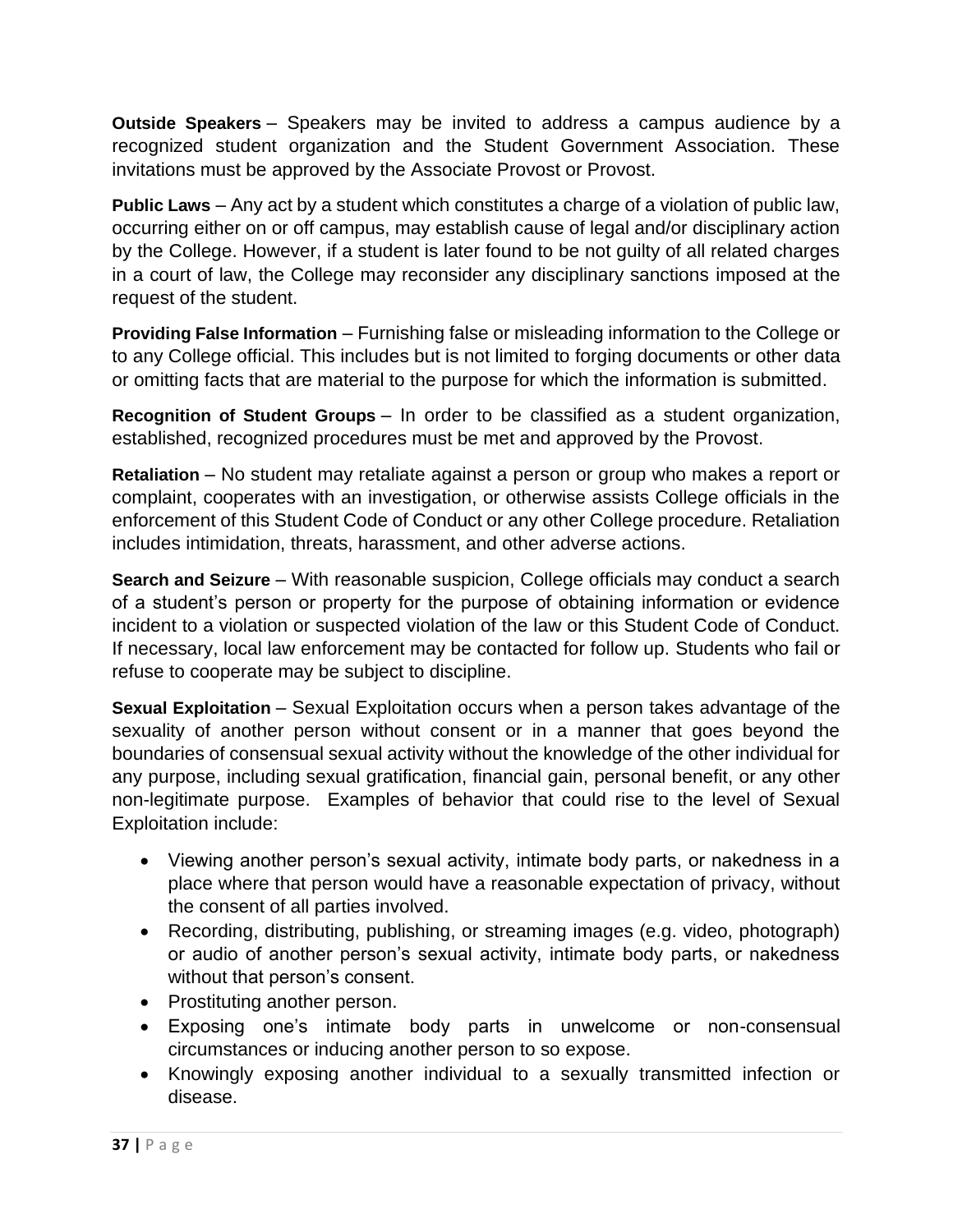• Inducing incapacitation for the purpose of making another person vulnerable to non-consensual sexual activity.

<span id="page-37-0"></span>**Sexual Misconduct** – Conduct that constitutes, or allegations that if proven would constitute, Sexual Harassment, Sexual Assault, Dating Violence, Domestic Violence, or Stalking, as those terms are defined in Section 800.10 of the College Procedures Manual. Any allegations of Sexual Harassment, Sexual Assault, Dating Violence, Domestic Violence, or Stalking, as those terms are defined in Section 800.10 of the College Procedures Manual, shall be processed in accordance with that section. Other forms of conduct of a sexual nature not specifically addressed in Section 800.10 of the College Procedures Manual may be subject to discipline under this code of conduct, including but not limited to, Assault/Battery, Endangerment, Hazing, Interference with College Guests, Invasion of Privacy, and Sexual Exploitation.

<span id="page-37-1"></span>**Smoking** – Consumption of any tobacco products and electronic cigarettes is strictly prohibited within all College work areas, including conference rooms, classrooms, restrooms, stairwells, and hallways. Smoking is also prohibited in any college owned/hired/leased vehicles (to include golf carts). Smoking on College property will only be allowed at designated smoking areas. Employees, students, and visitors may use designated smoking areas only. Proper disposal of smoking material in the ash urns provided is required.

# <span id="page-37-2"></span>**Theft or other abuse of computer time, including but not limited to:**

- Unauthorized entry into a file to use, read or change contents or for any other use.
- Unauthorized transfer of a file or unauthorized copying of licensed products.
- Unauthorized use of another individual's identification and password.
- Use of computer facilities including laptop and wireless access to interfere with the work of another student, faculty member or College official.
- Use of computing facilities including laptop and wireless access to send obscene or abusive messages.
- Use of computer facilities including laptop and wireless access to interfere with the normal operations of the College computing system. Use of computing facilities including laptop and wireless access to download obscene materials.
- Violation of other established computer lab policies or laptop computer loan agreements.

<span id="page-37-3"></span>**Theft, Unauthorized Possession and/or Sale of Property** – Students involved in theft, unauthorized possession and/or sale of property not belonging to them are subject to College disciplinary action as well as to arrest and prosecution by legal authorities. Students are required to make full restitution. Students in possession of property owned or controlled by the College (i.e., the bookstore, library, audio-visual department, athletic department) or by another person, without authorization or payment for such property, will be subject to College disciplinary action.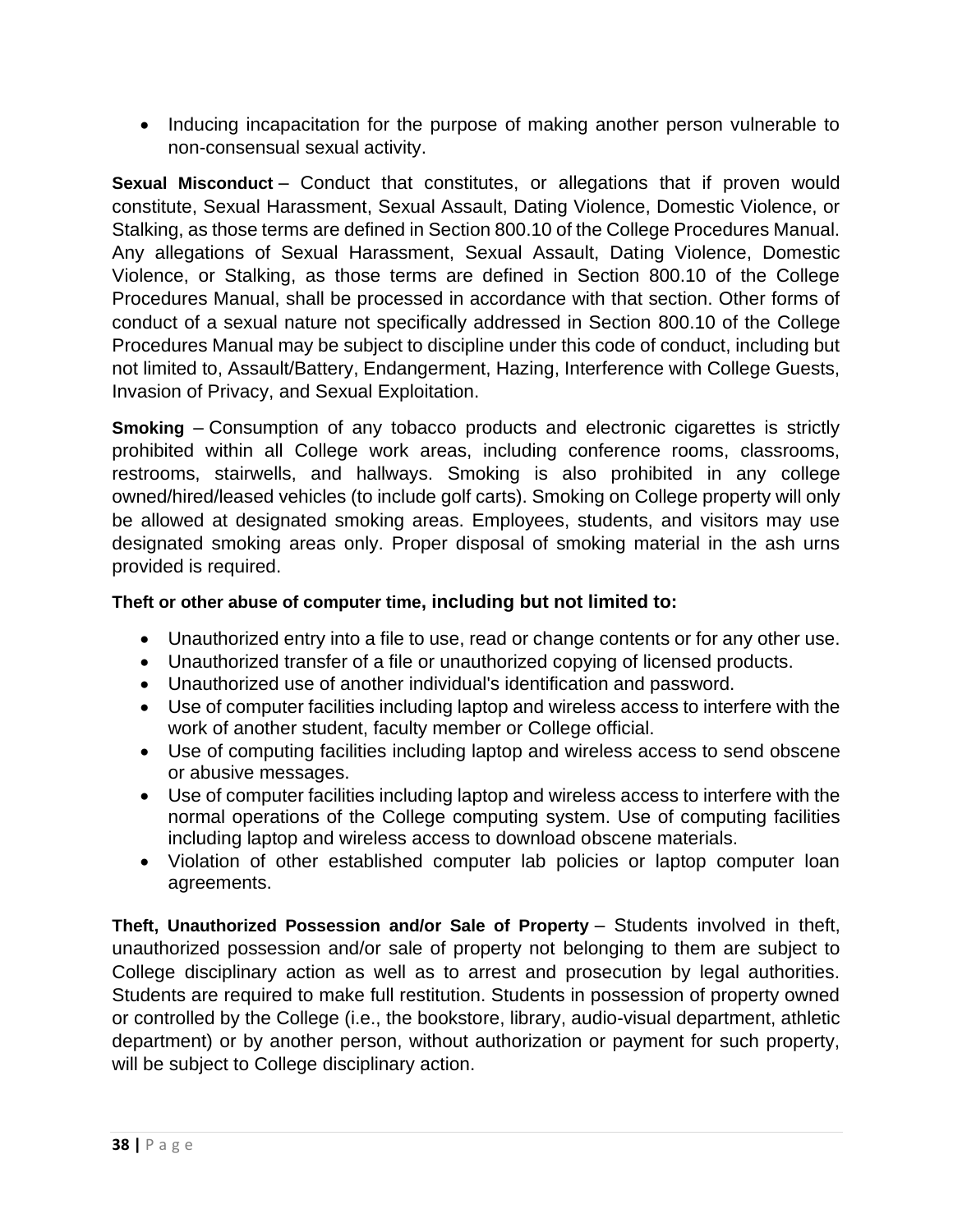<span id="page-38-0"></span>**Threats/Threatening Behavior** – Any statement, communication, conduct, or gesture, including those in written form, directed toward any member of the College community that causes a reasonable apprehension of physical harm to a person or property. A student can be responsible even if the person who is the object of the threat does not observe or receive it, so long as a reasonable person would interpret the maker's statement, communication, conduct, or gesture as a serious expression of intent to physically harm.

<span id="page-38-1"></span>**Unauthorized Use of College Facilities** – The unauthorized use of, or entry into, any College facilities (i.e., classrooms, labs, athletic fields), whether by force or not, is prohibited.

<span id="page-38-2"></span>**Unauthorized Recordings** – The unauthorized use of recordings including, but not limited to, the recording of personal conversations, meetings, or activities; use of a camera, video, phone, or other device to record another person or group without expressed permission or prior authorization; recording of classes or academic lectures. **Exception:** Academic accommodation per approval and permission through the Student Access for Improved Learning (SAIL).

<span id="page-38-3"></span>**Use of College Mail Services** – Use of College mail services is limited to official business of the College or College-sponsored or approved College-related organizations. Students must receive approval from the campus Associate Provost office in order to use College mail services.

<span id="page-38-4"></span>**Use of Vehicles** – Riding bicycles in hallways, in buildings, or on walkways is prohibited. Motorized vehicles, roller skating and skateboarding are prohibited in areas other than designated roadways on the campuses of Eastern Florida State College. **Exception**: Motorized vehicles for handicapped persons may be used on walkways and in buildings.

<span id="page-38-5"></span>**Violation of Probationary Status** – A student, who is alleged to have violated the Code of Conduct, while being subject to disciplinary or final disciplinary probation, may be charged with the separate offense of violating disciplinary probation.

<span id="page-38-6"></span>**Violations of Law** – Federal and state law, respective county and city ordinances, and all College and Board of Trustees rules, regulations, policies, and procedures will be strictly enforced.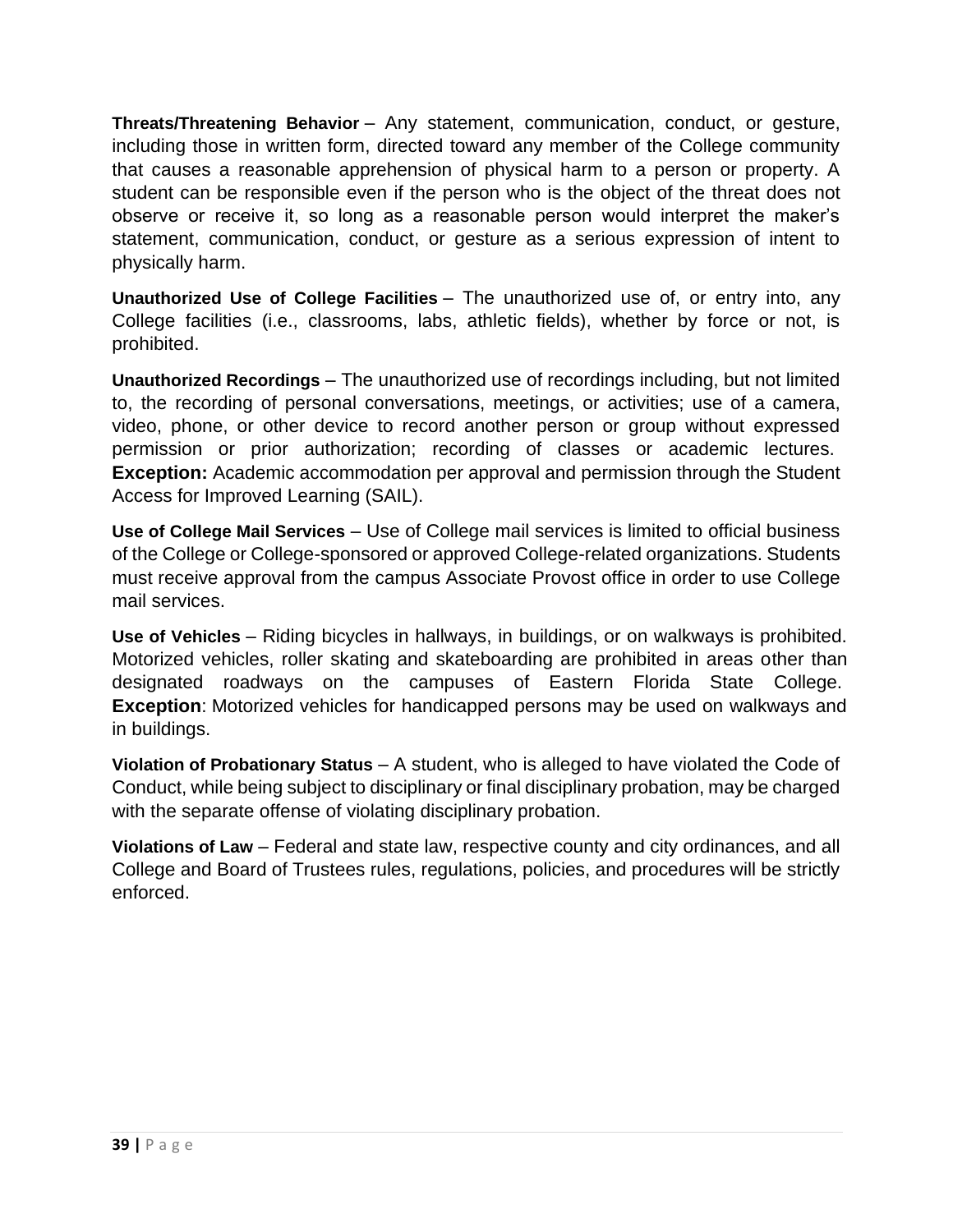# **ATTACHMENT 4**

# <span id="page-39-0"></span>**Standards of Conduct for On-Campus Housing ("Housing Code of Conduct")**

# <span id="page-39-2"></span><span id="page-39-1"></span>**Alcohol and Illegal Drugs**

Alcohol and illegal drugs are strictly prohibited inside the rooms/suites and common areas in and around the facility.

# <span id="page-39-3"></span>**Appliances**

The use of electrical appliances must adhere to the following guidelines:

- Appliances should require no more than one thousand (1,000) watts.
- Appliances permitted in the bedrooms are small microwaves, mini-refrigerators (5 cubic feet in size or less) and automatic shut-off coffeemakers.
- Appliances including but not limited to toasters, toaster ovens, electric skillets, induction cook-tops, and electric grills such as George Foreman grills are permitted only when used in the kitchen (see also **Attachment 1**). These items are permitted to be stored in the personal bedroom; however, they may only be used in the kitchen of the building.
- Chest freezers are prohibited.
- Extension cords are prohibited; however, surge protector suppressants are allowed and must bear the label of Underwriters Laboratories, Inc. (UL) and must contain an in-line fuse or circuit breaker.
- Halogen lamps are prohibited.
- Open flame appliances are prohibited.
- Personal mini refrigerators must be plugged directly into the wall.
- Propane and charcoal grills are prohibited.
- Space heaters and other open heating element appliances (i.e., simmering pots, hot plates, etc.) are prohibited.
- Window AC units are prohibited.

#### <span id="page-39-4"></span>**Assignment/Subletting**

Assigning, subletting, or otherwise allowing the use of a resident's room or suite for any purpose including storage to another person is prohibited without the prior consent of the College.

#### <span id="page-39-5"></span>**Bicycles**

Bicycles are prohibited from being kept in the breezeways and hallways of the facility. Bicycles must be stored outside in designated bicycle racks.

#### <span id="page-39-6"></span>**Bulletin Boards**

Bulletin boards in student housing spaces are intended only for use by the student housing staff. Any postings that have not been approved by the Director of Support Services will be removed and the student or registered student organization may be referred through Student Conduct. Posting in the elevator is prohibited.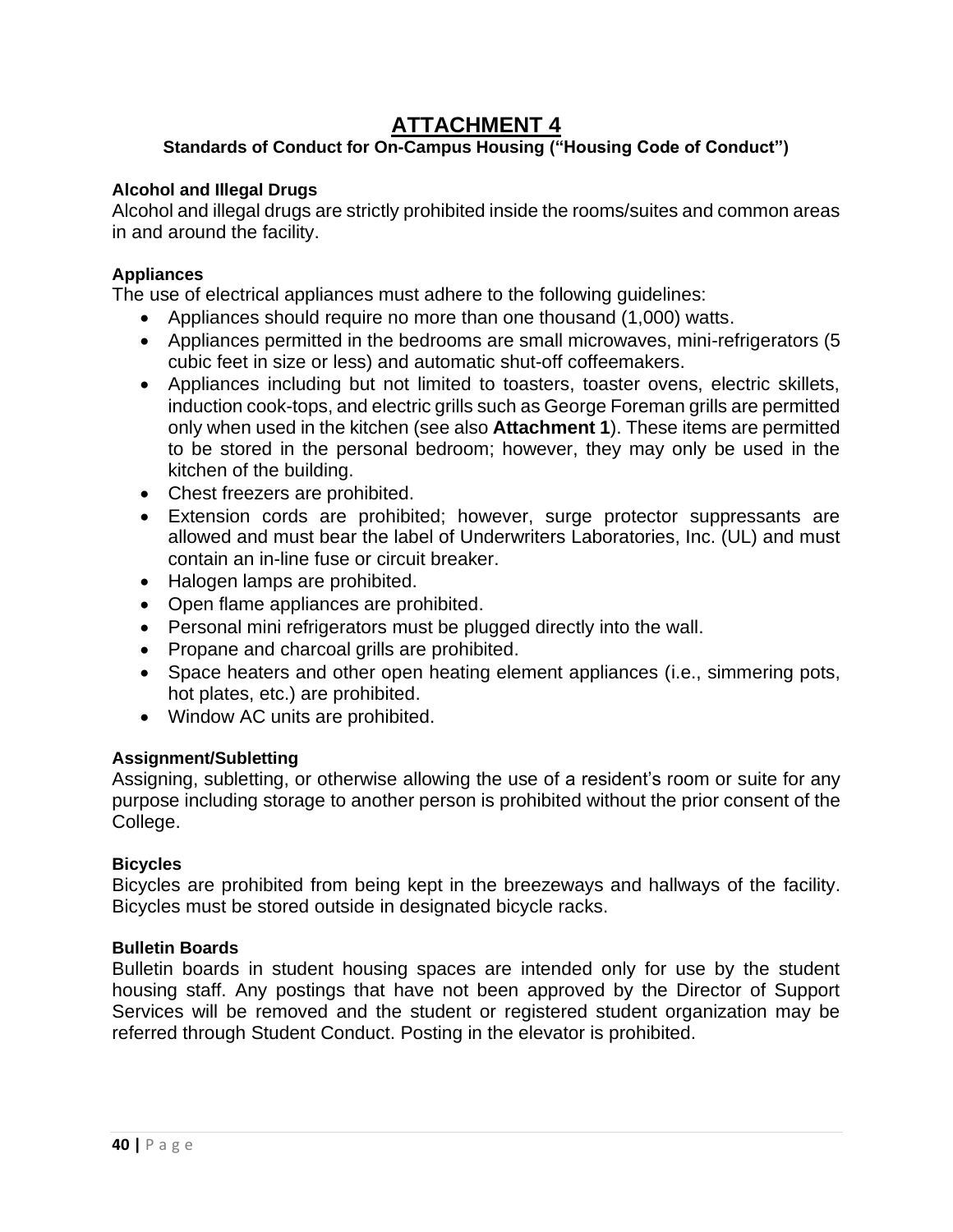#### <span id="page-40-0"></span>**Candles/Open Flames/Incense**

Due to the potential fire hazard, the use or possession of candles, incense, items that have an open flame, or other related items is strictly prohibited in all EFSC residential facilities.

#### <span id="page-40-1"></span>**Car Wash**

The washing of personal automobiles on campus is prohibited. Residents are not permitted to access outdoor hose bibs without permission from the Director of Student Services.

#### <span id="page-40-2"></span>**Cleanliness of Rooms and Suites**

Residents are responsible for maintaining the cleanliness of their respective room and suite at all times. If, in the reasonable opinion of an RA, the Director of Student Services, or other College official, the cleanliness of a room/suite is not satisfactory, the resident(s) may be required to immediately clean the room/suite and/or be subject to cleaning charges (see **Attachment 2**).

#### <span id="page-40-3"></span>**Commercial Purposes**

Residents may not use their assigned rooms or suites for commercial purposes.

#### <span id="page-40-4"></span>**Decorations/Room Alterations**

Decorations are encouraged if they do not create health and safety concerns, fire hazards, or damage to the room. If you have any questions about permitted decorations contact an RA. Decorations must adhere to the following standards:

- May not be placed over doors or on top of the cabinets in the kitchen
- May not cover more than 25% of the room wall space
- May not be posted on or hung from the ceiling
- May not cover vents, alarm horns, sprinklers, or smoke detectors
- Must be 18 inches away from the sprinkler head and ceiling, including in closets
- Painting or wallpapering is prohibited
- Signs, flags, stickers, pictures, posters, banners, window paint, and similar objects may not be displayed in the windows. Residents may hang curtains with the use of a tension rod. Additional window coverings of any type are prohibited. Nothing is permitted between the window and the blinds.
- Live-cut holiday type trees and excessive amounts of cut vegetation are prohibited inside all EFSC residential facilities
- The following items are prohibited: lava lamps, live trees, and string lights
- Room alterations, including but not limited to, the addition of ceiling fans, track lighting, light dimmers, mounted items (including TV wall mounts), and additional locking mechanisms to the door are prohibited
- Students who choose to hang pictures in their rooms should use a product that doesn't cause damage to the walls. Students who damage their walls will be assessed charges for the repair/repaint at the rate outlined in the fees and charges included in **Attachment 2** - Student Housing Fees/Charges Schedule.
- Students may **ONLY USE** small finishing nails, push pins, or picture hooks (up to 20 lbs. size) to hang items on walls. There is a limit of 6 small holes per resident,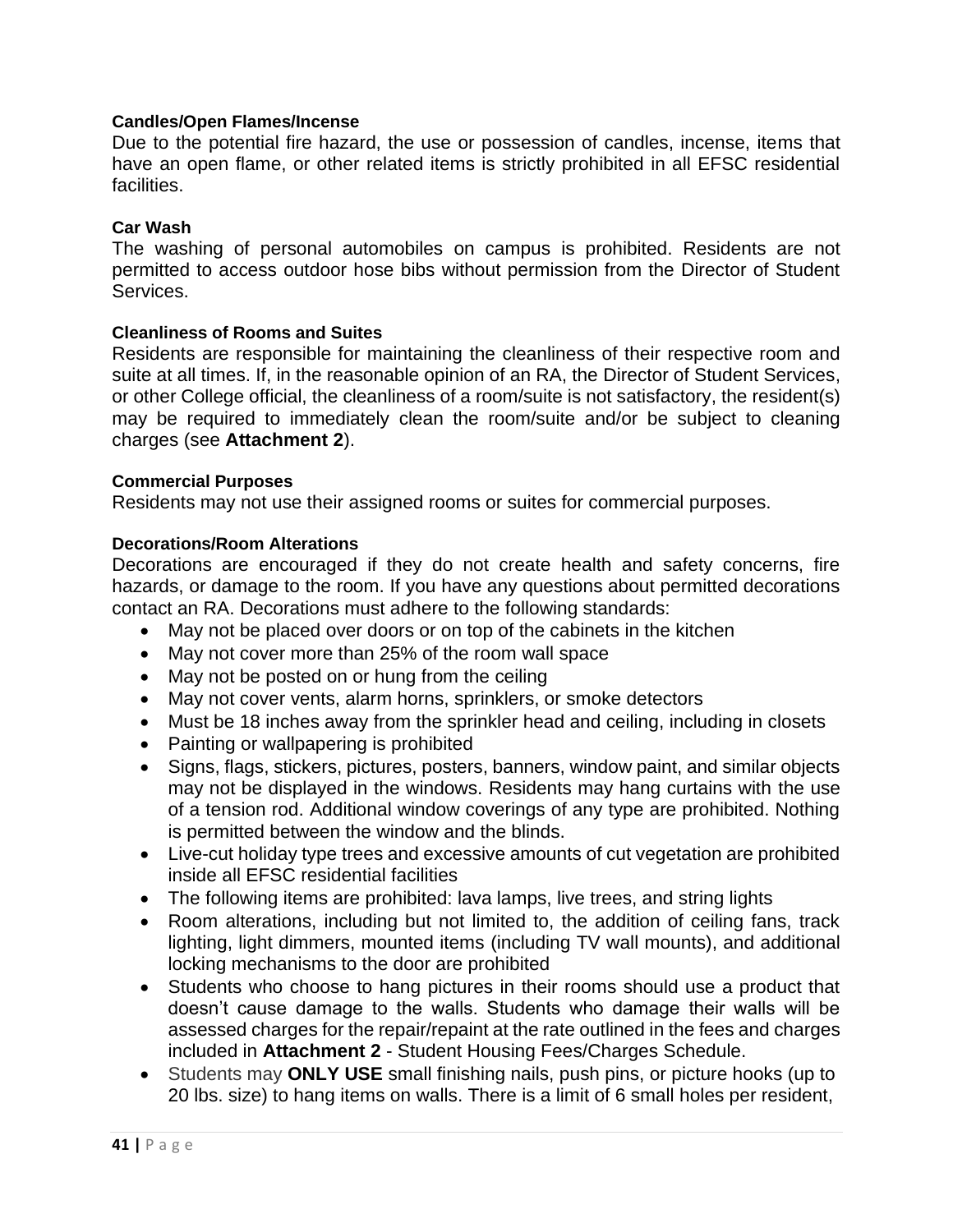per room. **Screws, glue, "3M Command", LED strip lights, or other adhesives are NOT permitted, in order to avoid wall damage.**

• All decorations in the common areas of the suite must be approved by all roommates. Residents are responsible for the condition of their room/suite. When damages occur, the charges for repair will be assessed to the responsible party. If the person(s) causing the damage cannot be identified, all residents of the room/suite will be charged for the damage. Residents must leave their rooms/suite in a clean condition when they checkout. Failure to do so may result in an extra cleaning charge. Charges will be assessed for any room alterations or damages (see **Attachment 2** - Student Housing Fees/Charges Schedule for a list of charges.)

#### <span id="page-41-0"></span>**Fire Safety Procedures**

Residents must always adhere to the Fire Safety Procedures outlined in **Attachment 1**.

#### <span id="page-41-1"></span>**Furniture**

Furniture use must adhere to the following guidelines:

- The removal of College furniture from rooms, suites and/or common areas is prohibited.
- Residents are responsible for the proper care of housing furniture, and may be charged for any damages, repair, and replacement costs. All furniture belonging to residents must be removed from campus prior to move-out. Any furniture left will be subject to removal at the resident's expense.
- Beds and other furniture may not be raised off the floor using cinder blocks, bed risers, or by any other means. Beds may not be lofted. Waterbeds are prohibited.

#### <span id="page-41-2"></span>**Guest Policy**

Guests are permitted to be physically present inside rooms/suites from 7:00 a.m. to 12:00 MIDNIGHT. No "overnight" guests are allowed. In addition, the College reserves the right to prohibit any guest at any time for any reason. In addition, students are responsible for the conduct of their guests, and may be subject to discipline for their guest's misconduct, as if their guest's misconduct was committed by the student (see EFSC Student Code of Conduct, "Guest Responsibility.")

#### <span id="page-41-3"></span>**Misuse of Keys**

Residents may not duplicate student housing keys, alter locks, or loan/give their key(s)/access cards to another individual (including, but not limited to, roommates, friends, family, or other students). Hiding or leaving key(s)/access cards for others to use is prohibited.

#### <span id="page-41-4"></span>**Quiet Hours**

During quiet hours, volume and noise should be limited to a level that could not possibly disturb the nearest neighbors' attempts to study or sleep. Quiet hours are as follows:

Sunday-Thursday nights: 10:00 p.m. to 7:00 a.m. Friday-Saturday nights: 12:00 MIDNIGHT to 7:00 a.m.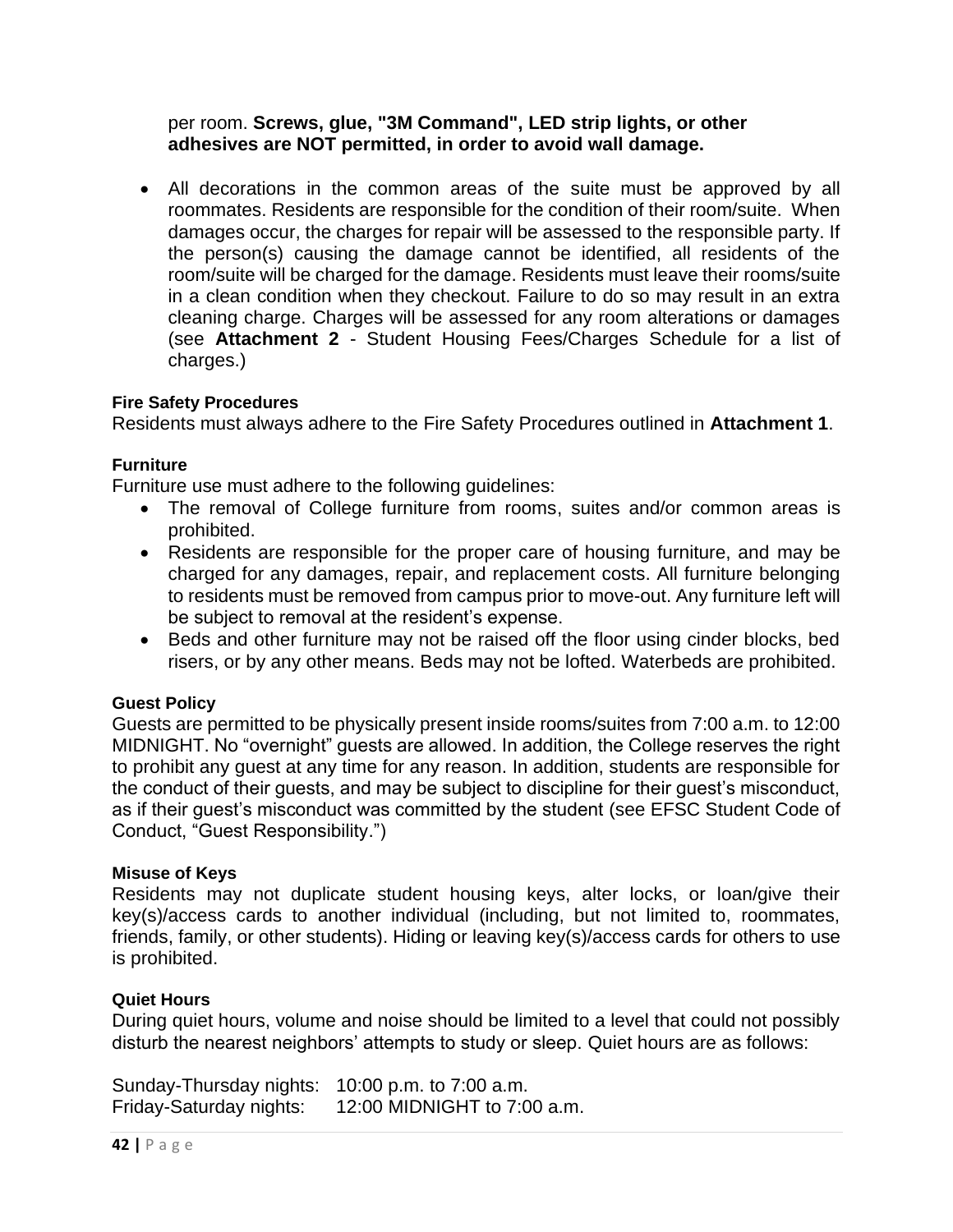The primary responsibility for the enforcement of quiet hours lies with the resident(s). If conflicts arise that the resident(s) cannot reconcile or if the offending noise is coming from another suite, resident(s) may call the RA to address the situation. Residents are expected to comply when a reasonable request is made to lower volume or noise levels. RAs will address any noise issues they encounter during their day-to-day activities. Quiet hours may be increased during final exam weeks.

# <span id="page-42-0"></span>**Pets/Animals**

The Student Housing Corporation is committed to following Section 504 of the Rehabilitation Act, the Americans with Disabilities Act, the Fair Housing Act, and Florida Statutes § 413.08, 413.081, and 760.27.

Pets are not permitted in the facility. However, persons with disabilities may be accompanied by legitimate service animals, and the Housing Corporation will consider requests for emotional support animals as a reasonable accommodation, subject to the following:

# Required Notice to Director of Support Services

Any student who wishes to have either a service animal or an emotional support animal must notify the Director of Support Services prior to the animal's arrival within the facility. Failure to notify prior to arrival may require the animal's immediate removal. Please contact Lena Copeland, Director of Support Services, at [copelandl@easternflorida.edu](mailto:copelandl@easternflorida.edu) or (321) 433-5631.

# Service Animals

A service animal is individually trained to do work or perform tasks for the benefit of an individual with a disability. The work or tasks performed must be directly related to the person's disability. Such animals might guide individuals with impaired vision, alert individuals who are hearing impaired to intruders or sounds, pull a wheelchair, or fetch items used in daily living. Service animals are generally permitted in all facilities when the service animal is accompanied by an individual with a disability who indicates the service animal is trained to provide, and does provide, a specific service to them that is directly related to their disability. In Florida, a person who knowingly and willfully misrepresents herself or himself, through conduct or verbal or written notice, as using a service animal and being qualified to use a service animal commits a misdemeanor of the second degree. See Florida Statute 413.08(9).

# Emotional Support Animals

An emotional support animal is not individually trained but affords a person with a disability an equal opportunity to enjoy student housing. Emotional support animals are not considered service animals under ADA, because they have not been trained to perform a disability-related work or task. An emotional support animal may provide emotional support, calming, stability, and other kinds of assistance. Emotional support animals are generally permitted only in a student's room. Students wishing to have an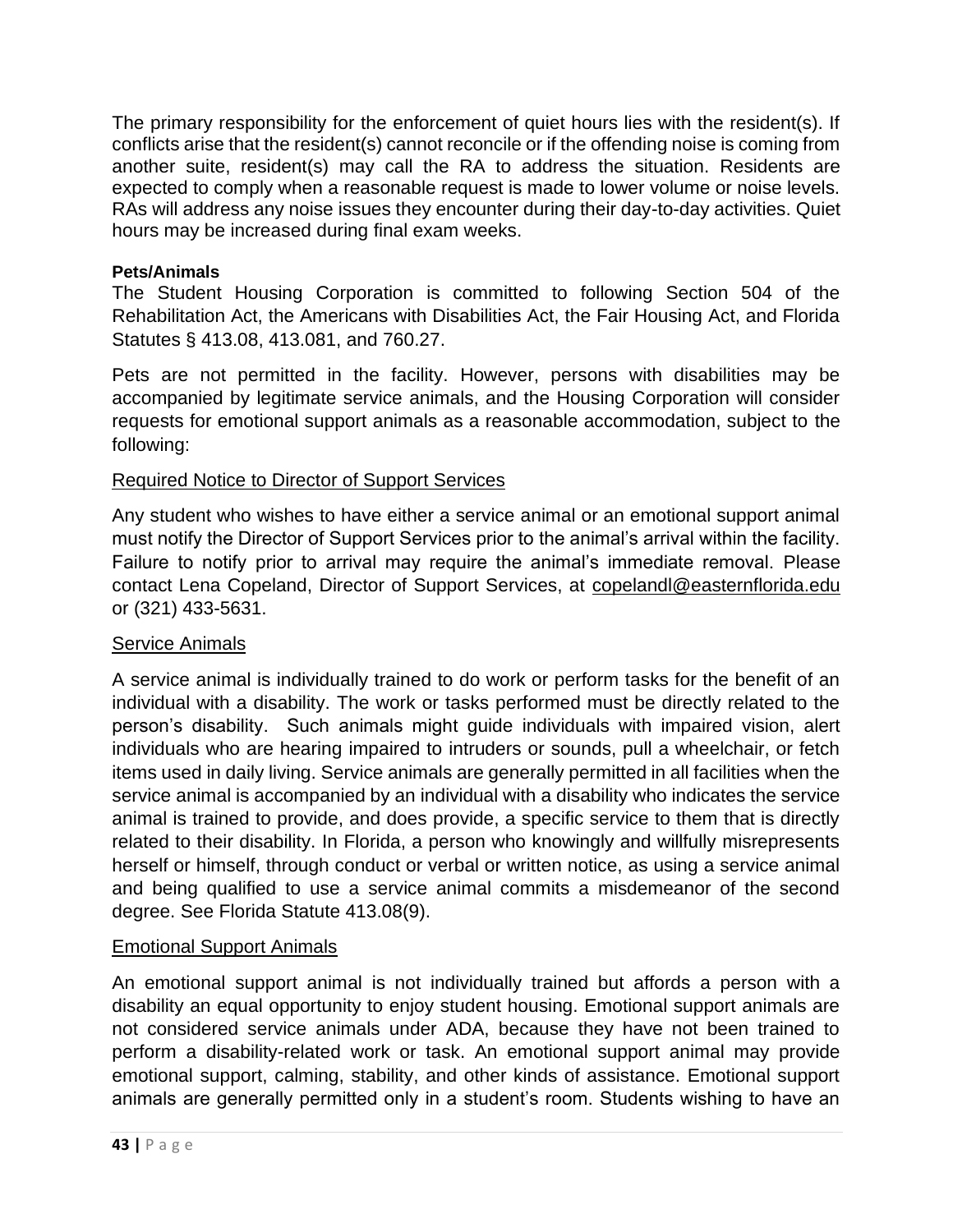emotional support animal must make a request for a reasonable accommodation. Depending on the circumstances, students may be required to provide detailed information and/or applicable documentation supporting their request.

#### <span id="page-43-0"></span>**Prohibited Items**

- All firearms (including, but not limited to, handguns, rifles, pellet guns, BB guns, paintball guns, etc.)
- All weapons (including, but not limited to, swords, bow and arrows, slingshots, martial arts weapons, hunting knives, etc.)
- Power tools, handheld saws, hammers, nail guns or other heavy-duty equipment
- Fireworks and any other type of explosives
- Flammable liquids
- Combustible materials, including combustion engines such as outboard motors, pocket bikes, and scooters
- Coffee makers that do not have an automatic shut off
- Halogen lamps/tulip lighting/lava lamps
- Space heaters
- Portable A/C units
- Extension cords (except for UL approved surge protectors with a built-in circuit breakers)
- Large personal home furnishings (i.e., beds, water beds, dressers, desks, etc.)
- Amplified sound instruments
- Wall paint/spray paint
- Large nails/screws, double sided sticky tape (or anything that could/would damage the walls)
- Satellite dishes

#### <span id="page-43-1"></span>**Room/Suite Condition**

Residents are responsible for the proper care and use of their assigned room and suite, together with its furnishings, and the common areas of the facility. Residents are responsible for all damages to their assigned room or suite, and any damages to, or loss of, its furnishings, except those that are caused by ordinary wear and tear.

#### <span id="page-43-2"></span>**Safety and Security Standards**

To promote the safety and security of building occupants, the following behaviors are prohibited:

- Tampering with circuit breakers
- Leaving food cooking unattended
- Refusing or failing to vacate a building during an alarm
- Recreational sports in the buildings, elevators, common spaces
- Use or possession of items deemed unsafe, including but not limited to dart boards with metal-tip arrows, exercise equipment that hinges on the door frame, equipment that poses a fire hazard, etc.